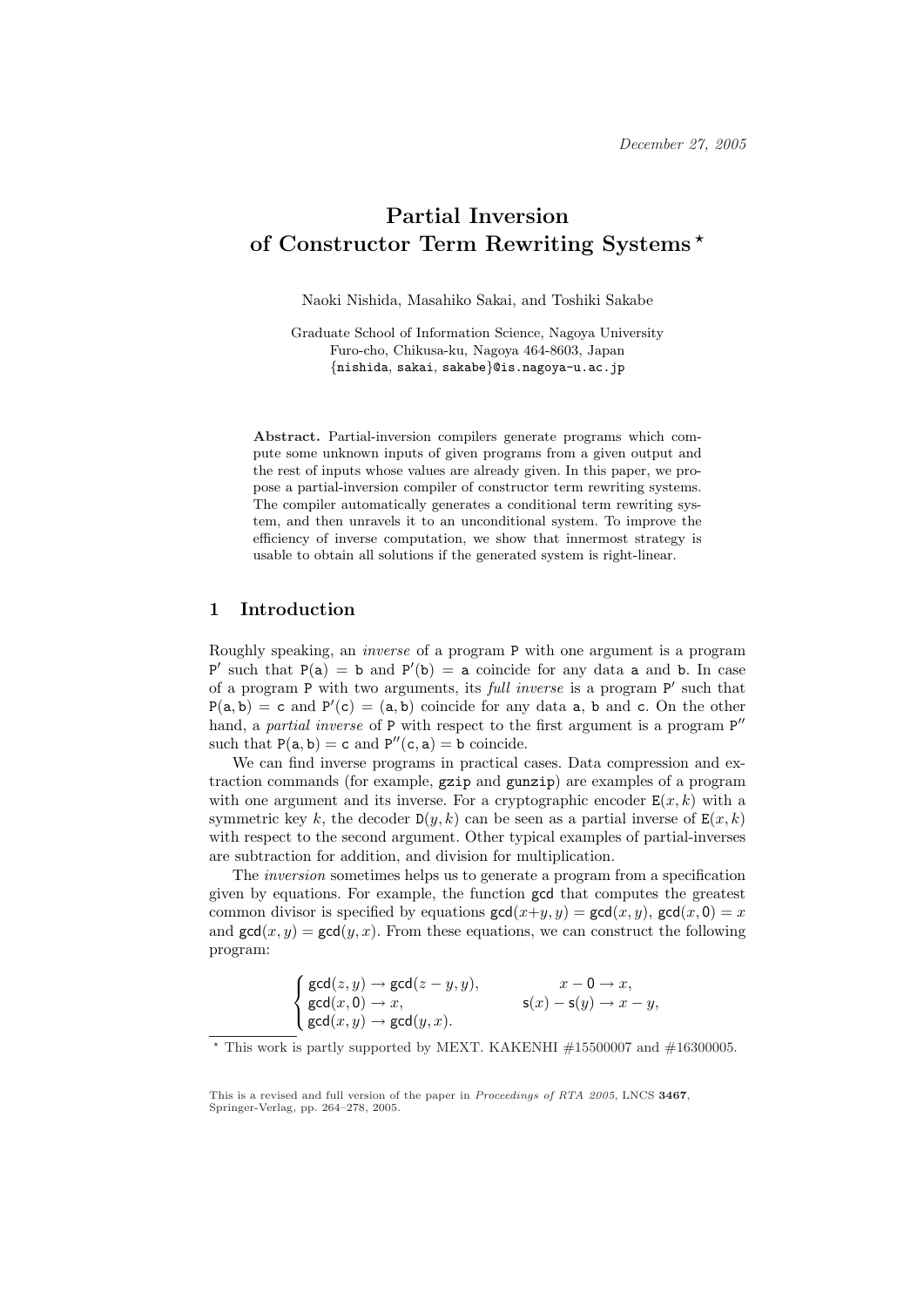Subtraction used in the above program is the partial inverse of addition in the specification. In this case, we fortunately know the definition of the subtraction. However, we do not always know the definition of the needed inverse. For example, it is not easy to code division as a recursive function by hand, while the function of division is well-known.

Can we automatically construct an inverse from a given program? This naive question motivates the study of *inversion compilers*. A (partial-)inversion compiler is an algorithm which automatically generates a (partial) inverse for a given program. In this paper, we present a partial-inversion compiler in the framework of term rewriting systems (TRSs), prove its correctness, and discuss the efficiency of the computation done by inverses generated by the compiler.

The partial-inversion compiler which we propose generates a partial-inverse EV-TRS (a TRS with *extra variables* that appear only in right-hand sides of rewrite rules) from a given constructor TRS. The compiler consists of two stages. In the first stage, the compiler generates a conditional TRS (a CTRS) as a partial-inverse program. In the second stage, the compiler transforms it to an equivalent EV-TRS, being based on the method of *unraveling* [14, 17, 18]. We prove the correctness of the compiler, that is, the generated EV-TRS is really a partial-inverse of the given TRS.

In inverse computation, it is not easy to handle values which are erased in the forward computation. In order to represent a guess of such values, we exploit extra variables. Although the reduction of an EV-TRS is essentially infinitelybranching and non-terminating, the reduction can be simulated by *narrowing* sequences starting from ground terms [16]. The termination problem of such narrowing is closer to that of the TRS reduction than to that of the ordinary narrowing. Therefore, the existence of extra variables in the generated systems is not disadvantageous for the compiler in this paper. The compiler sometimes generates a TRS (which has no extra variable), and it is terminating if it is lucky.

In logic programs like Prolog, inverse computation is realized by narrowingbased computation. However, the execution of inverse computation in Prolog does not terminate in some practical cases, when solving erased values in the forward computation. By contrast, the corresponding generated EV-TRS generated by our compiler terminates and gives all solutions by the depth-first search.

*Unravelings* bring a problem into the compiler. The reductions of CTRSs cannot be always simulated by the unraveled CTRSs completely. Unravelings [14, 18] which are developed in order to analyze properties of CTRSs, are not suitable for the simulation of the CTRS reduction. In this paper, we show that the combination of *membership conditional* [24] and *context-sensitive* [12] reductions assures the completeness. We also refer to syntactic conditions of CTRSs [17] for the completeness.

Another important issue for inverse computation is the efficiency. It is often necessary to find all normal forms of a given term. However, the exhaustive search is inefficient. In this paper, we show that the generated EV-TRSs always satisfy *ILRJ* property which is a part of conditions in [20] for the completeness of the innermost strategy on TRSs.

This paper is organized as follows. Section 2 prepares notations. In Section 3, we define a partial-inversion compiler of constructor TRSs, and prove its correct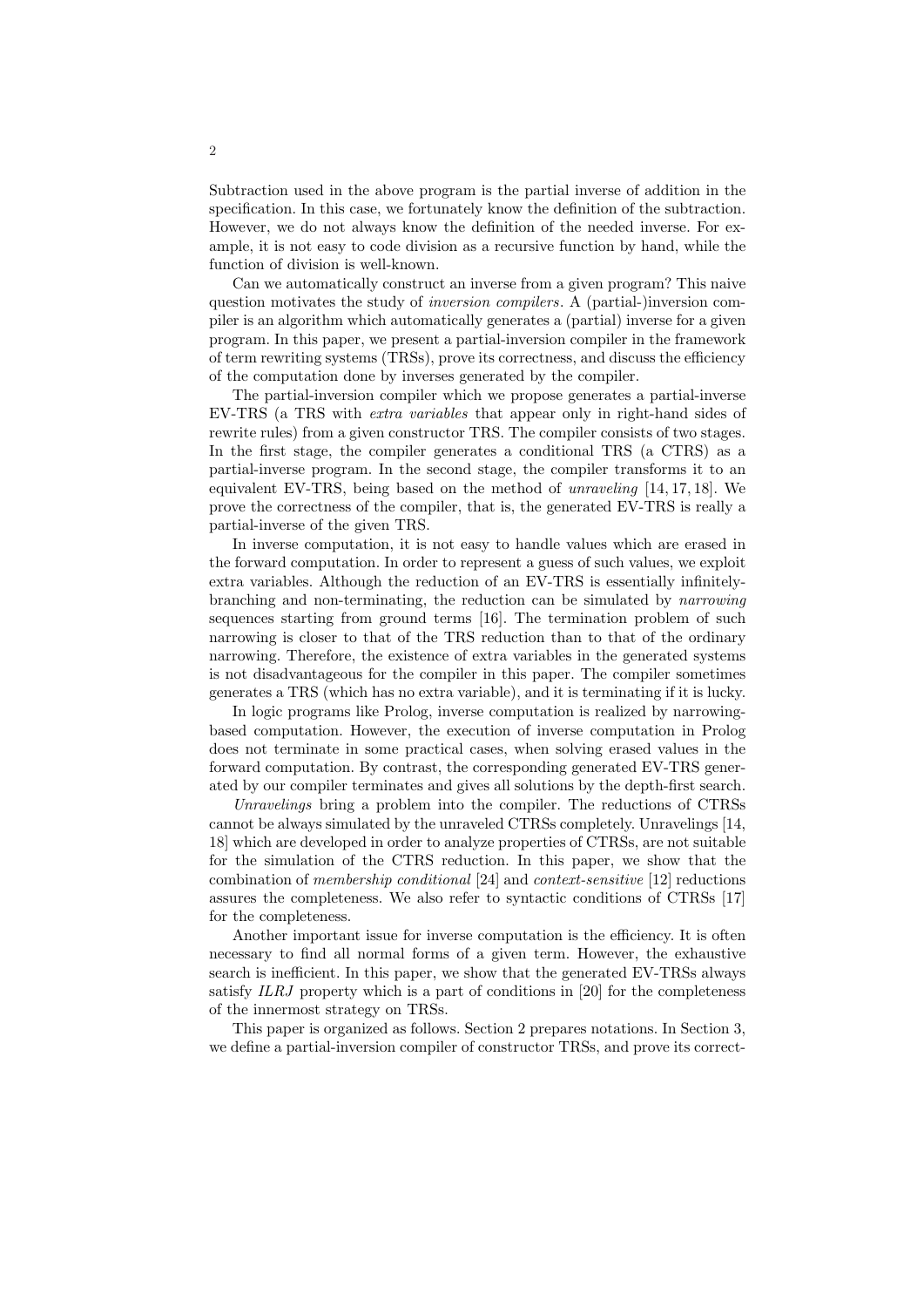ness. In Section 4, we discuss the computation of the generated EV-TRSs, and in Section 5 the improvement of the efficiency of partial-inverse computation. In Section 6, we refer to some related works and give concluding remarks. The missing proofs of theorems will be found in the appendix of this paper.

## **2 Preliminaries**

This paper follows general notations of term rewriting [2, 19].

Let *V* be a countably infinite set of *variables*. The set of all *terms* over a *signature*  $\mathcal F$  and  $\mathcal V$  is denoted by  $\mathcal T(\mathcal F,\mathcal V)$ . Especially, we abbreviate the set  $T(\mathcal{F}, \emptyset)$  of all *ground terms* to  $T(\mathcal{F})$ . The set of variables occurring in one of terms  $t_1, \ldots, t_n$  is represented by  $Var(t_1, \ldots, t_n)$ . *Identity* of terms is denoted by *≡*. The *root* symbol of a term *t* is represented by root(*t*). For a *context*  $C$ [,...,] with *n* holes  $\Box$  at positions  $p_1, \ldots, p_n$  and for terms  $t_1, \ldots, t_n$ , the notation  $C[t_1, \ldots, t_n]_{p_1, \ldots, p_n}$  (or simply  $C[t_1, \ldots, t_n]$ ) denotes the term obtained by replacing  $\Box$  at  $p_i$  with  $t_i$  for  $i = 1, \ldots, n$ . We denote the (proper) *subterm relation* by  $\leq$  ( $\triangleleft$ ). The term  $\sigma(t)$  obtained by applying a substitution  $\sigma$  to a term *t* is abbreviated to *to*. The *composition*  $\sigma \sigma'$  of substitutions  $\sigma$  and  $\sigma'$  is defined as  $t\sigma\sigma' \equiv \sigma'(\sigma(t)).$ 

An *(oriented)* conditional rewrite rule  $l \rightarrow r \Leftarrow c$  over a signature F consists of the left-hand side  $l \in \mathcal{T}(\mathcal{F}, \mathcal{V}) \setminus \mathcal{V}$  (lhs), the right-hand side  $r \in \mathcal{T}(\mathcal{F}, \mathcal{V})$ (rhs) and the conditional part *c* which is a sequence  $s_1 \rightarrow t_1, \ldots, s_k \rightarrow t_k$  of *oriented conditions* with  $\{s_1, t_1, \ldots, s_k, t_k\} \subseteq T(\mathcal{F}, \mathcal{V})$ . We write  $l \to r$  instead of  $l \rightarrow r \Leftarrow c$  if it is unconditional (that is, if  $k = 0$ ). We denote by  $\rho: l \rightarrow r \Leftarrow c$ the rule  $l \rightarrow r \leftarrow c$  with a unique label  $\rho$ . The set  $\mathcal{E}Var(\rho)$  of all *extra variables* of  $\rho: l \to r \Leftarrow c$  is defined as  $\mathcal{E}Var(\rho) = Var(r, c) \setminus Var(l)$ .

An *(oriented)* conditional rewriting system *(CTRS)* over a signature  $\mathcal F$  is a finite set of oriented conditional rewrite rules over  $F$ . A CTRS is a *term rewriting system with extra variables* (EV-TRS) if its every rule is unconditional, and it is a *term rewriting system* (TRS) if it is an EV-TRS without extra variables. We use  $R^{\Leftarrow}$  and  $S^{\Leftarrow}$  for CTRSs (possibly EV-TRSs), and *R* and *S* for EV-TRSs. For a CTRS  $R^{\Leftarrow}$ , the *rewrite relation* of  $R^{\Leftarrow}$  is denoted by  $\rightarrow_{R^{\Leftarrow}}$ . To specify the position *p* for  $s \to_{R^{\Leftarrow}} t$ , we write  $s \to_{R^{\Leftarrow}}^p t$ . The set of all *normal forms* of  $R^{\Leftarrow}$  is denoted by  $N\overline{F}_{R^{\Leftarrow}}(\mathcal{F}, \mathcal{V})$ . A conditional rewrite rule  $\rho: l \to r \Leftarrow c$  is classified according to the distribution of variables among *l*, *r* and *c*, as follows:  $\rho$  is in *type 3* if  $Var(r) \subseteq Var(l, c)$ , and in *type 4* if no restriction is imposed. An *i*-CTRS contains only conditional rewrite rules of type *i*. A CTRS  $R^{\Leftarrow}$  is said to be *deterministic* if every rule  $\rho: l \to r \Leftrightarrow s_1 \to t_1, \ldots, s_k \to t_k \in R^{\Leftarrow}$  is deterministic, that is,  $Var(s_i) ⊆ Var(l, t_1, \ldots, t_{i-1})$  for  $1 ≤ i ≤ k$ .

The set of *defined symbols* for a CTRS  $R^{\Leftarrow}$  over a signature  $\mathcal{F}$  is  $\mathcal{D}_{R^{\Leftarrow}} =$ { root(*l*)  $| l \to r \Leftrightarrow c \in R^{\Leftarrow}$  }. The signature is partitioned as  $\mathcal{F} = \mathcal{D}_{R^{\Leftarrow}} \oplus$  $C_R \in \mathbb{R}^+$  where  $\oplus$  is the disjoint union of sets. Function symbols in  $C_R \in \mathbb{R}^+$  are called *constructors* of  $R^{\Leftarrow}$ . A term *t* in  $\mathcal{T}(\mathcal{C}_{R^{\Leftarrow}}, \mathcal{V})$  is called a *constructor term* of  $R^{\Leftarrow}$ . A *constructor system* is a CTRS  $R^{\Leftarrow}$  such that every rule  $f(t_1, \ldots, t_n) \to r \Leftarrow c \in$  $R^{\Leftarrow}$  satisfies  $\{t_1, \ldots, t_n\} \subseteq T(C_{R^{\Leftarrow}}, V)$ . A CTRS  $R^{\Leftarrow}$  is *convergent* if it is confluent and strongly normalizing with respect to  $\rightarrow_{R\Leftarrow}$ . We use *a*, *b*, *c* as constructors, *f*, *g*, *h* as defined symbols, and *x*, *y*, *z* as variables.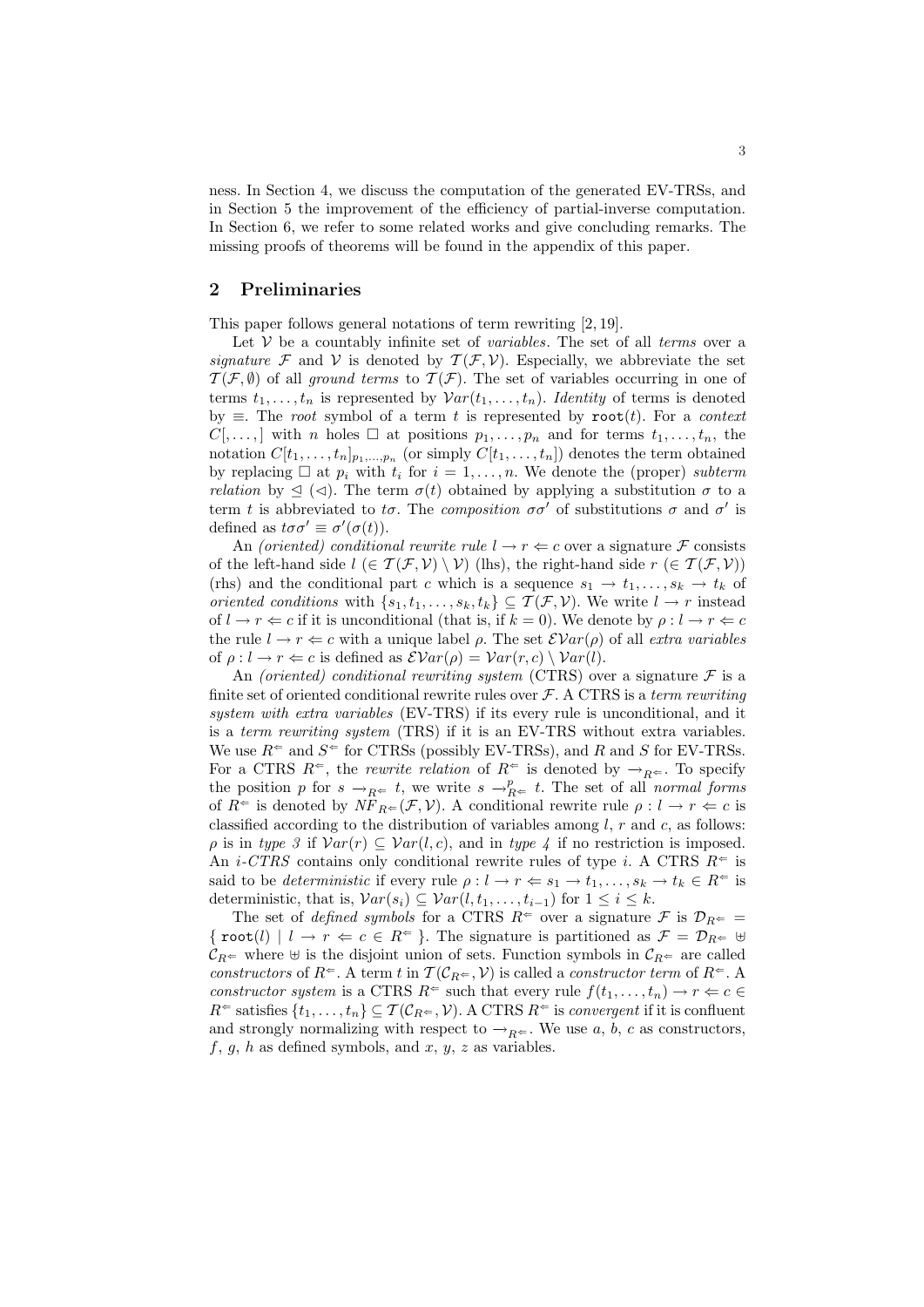

**Fig. 1.** The structure of the partial-inversion compiler proposed in this paper.

## **3 Partial-Inversion Compiler**

In this section, we present a partial-inversion compiler of constructor TRSs which consists of two stages (Fig. 1). The first stage is an actual partial-inversion which generates a partial-inverse CTRS from a given constructor TRS. The second is the unraveling which transforms the CTRS to an equivalent EV-TRS [19].

We prepare special constructors  $\{\mathsf{tp}_0, \mathsf{tp}_1, \ldots\}$  to denote the tuple  $(t_1, \ldots, t_i)$ of terms  $t_1, \ldots, t_i$  as  $tp_i(t_1, \ldots, t_i)$ . The tuple  $tp_1(t)$  of a term  $t$  may be abbreviated to the term *t*. The reason why introducing such symbols is that inverses of *n*-ary functions return tuples of some terms.

An *index* for an *n*-ary defined symbol *f* is a natural number *i* such that 1 *≤ i ≤ n*, which intuitively stands for an argument position of *f*. We use sets of indexes for *f* to represent which arguments of *f* are given. For a set *I* of indexes for  $f$ , we denote by  $|I|$  the cardinality of  $I$ . The  $j$ -th index of  $I$  in the increasing order is denoted by  $I_j$ . That is, if  $I = \{i_1, \ldots, i_m\}$  and  $i_j < i_{j+1}$  for all  $1 \leq j \leq m$ , then  $I_j$  represents  $i_j$ . The notation  $\overline{I}$  denotes the complement of *I*, that is,  $I = \{1, \ldots, n\} \setminus I$ . For a set  $D$  of defined symbols, the set of all pairs of a defined symbol and a set of indexes for the symbol is denoted by  $\mathbb{I}_{\mathcal{D}}$ :  $\mathbb{I}_{\mathcal{D}}$  $\{(g, I) | g \in \mathcal{D}, I \subseteq \{1, \ldots, |g|\}\}\$  where  $|g|$  is the arity of *g*.

#### **3.1 Definition of Partial-Inverses**

Here we give a concrete definition of *partial-inverses*.

**Definition 1.** Let  $R^{\Leftarrow}$  be a CTRS over a signature  $\mathcal{F}$ , and  $S^{\Leftarrow}$  be a CTRS over *a* signature  $\mathcal{F}'$  satisfying  $C_{R^{\Leftarrow}} \subseteq C_{S^{\Leftarrow}}$ . Let  $f$  and  $g$  be defined symbols of  $R^{\Leftarrow}$  and *S ⇐, respectively, and I be a set of indexes for f. Then, g is a* partial inverse *of f with respect to I if the following holds:*

 $$ t if and only if  $g(t, t_{I_1}, \ldots, t_{I_{|I|}}) \stackrel{*}{\rightarrow}_{S^{\Leftarrow}}$   $\tt t p_{|\overline{I}|}(t_{\overline{I}_1}, \ldots, t_{\overline{I}_{|\overline{I}|}})$ ,

*where*  $\mathbf{tp}_{|\overline{I}|} \in \mathcal{C}_{S^{\Leftarrow}}$ *. In particular, g is a* full inverse *of f if*  $I = \emptyset$ *. The CTRS*  $S^{\Leftarrow}$ *is called a* partial-inverse system *of*  $R^{\Leftarrow}$  *with respect to a set*  $D_{\mathcal{I}} \subseteq \mathbb{I}_{\mathcal{D}_R \Leftarrow}$  *(simply called a partial-inverse system of*  $R^{\Leftarrow}$  *when*  $D_{\mathcal{I}} = \mathbb{I}_{\mathcal{D}_R^{\Leftarrow}}$  *if for every*  $(f, I) \in$  $D_{\mathcal{I}}$ , there exists  $g \in \mathcal{D}_{S^{\Leftarrow}}$  such that *g* is a partial-inverse of *f* with respect to *I.*  $R^{\Leftarrow}$  *is sometimes called the* forward(-computation) system for  $S^{\Leftarrow}$ .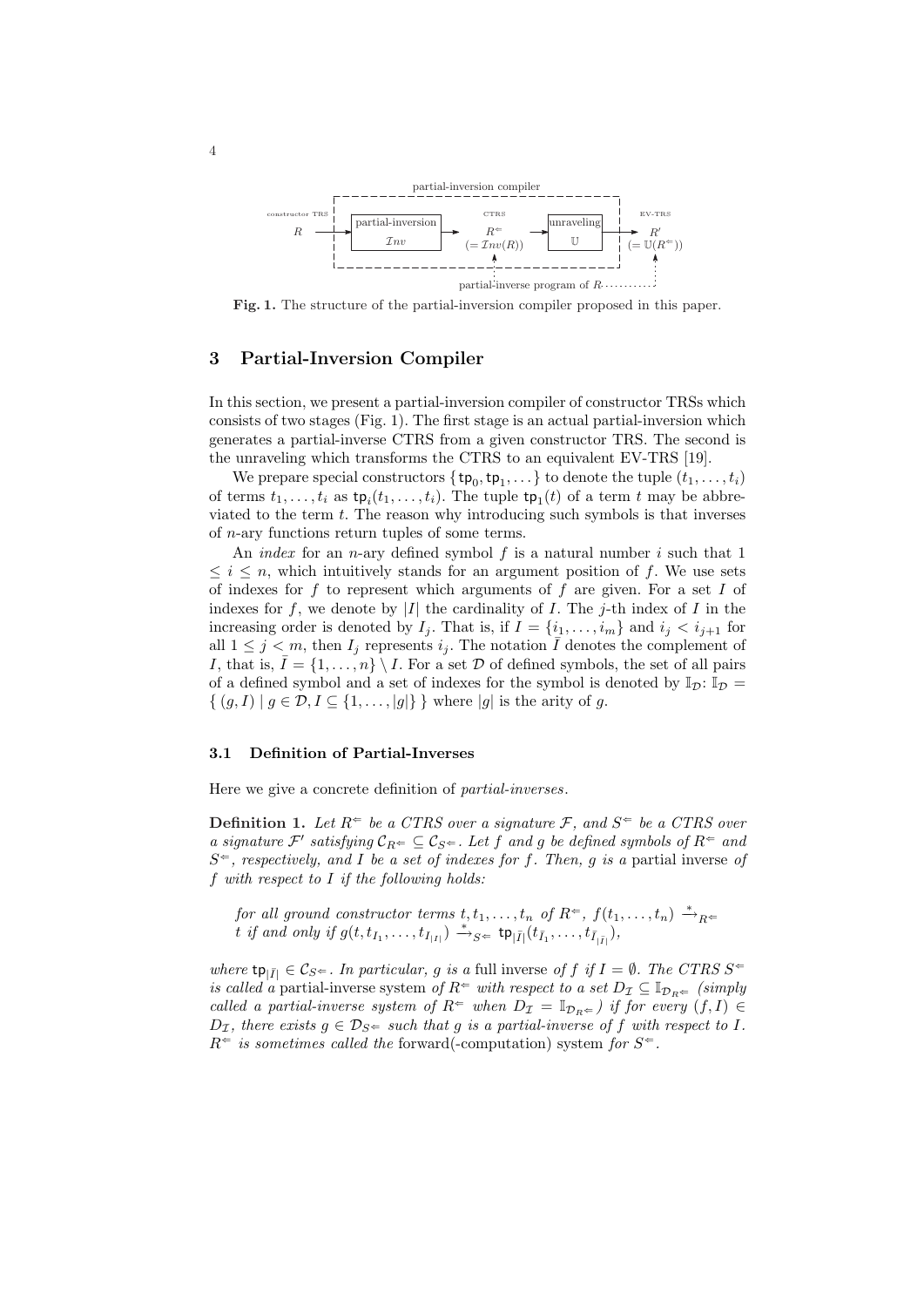

**Fig. 2.** Sketch of partial-inversion of the third rule of *R*1.

*Example 2.* Consider the following convergent constructor TRSs over the signature *{*0*,*s*,* add*,* mul*,* minus*}*:

$$
R_1=\left\{\begin{aligned}&\text{add}(0,y)\rightarrow y,\\&\text{add}(\mathsf{s}(x),y)\rightarrow\mathsf{s}(\text{add}(x,y)),\\&\text{mul}(0,y)\rightarrow0, \quad \text{mul}(x,0)\rightarrow0,\\&\text{mul}(\mathsf{s}(x),\mathsf{s}(y))\rightarrow\mathsf{s}(\text{add}(\text{mul}(x,\mathsf{s}(y)),y))\\&\text{mul}(\mathsf{s}(x),\mathsf{s}(y))\rightarrow\mathsf{s}(\text{add}(\text{mul}(x,\mathsf{s}(y)),y))\end{aligned}\right.
$$

 $R_2$  is a partial-inverse TRS of  $R_1$  with respect to  $\{(\text{add}, \{1\})\}.$ 

#### **3.2 Idea of Partial Inversion**

This subsection intuitively explains how to generate a partial-inverse CTRS from a given constructor TRS, by using  $R_1$  in Example 2 and the pair (mul,  $\{2\}$ ).

Roughly speaking, we generate a conditional rewrite rule for a rewrite rule in a given system *R* and a set of indexes for the root symbol of the lhs. The idea of the generation is based on the essential property of inverses:  $f(v_1, \ldots, v_n)$ *v* if and only if  $f^{-1}(v, v_1, \ldots, v_i) = (v_{i+1}, \ldots, v_n)$ . For a given pair  $(f, I)$  of a defined symbol *f* and a set *I* of indexes for *f*, we use  $\overline{f}_I$  as a symbol of the partial-inverse of *f* with respect to *I*. We add a special rewrite rule for each  $(f, I)$  (as we will show the detail later). The partial-inverse CTRS of  $R_1$  with respect to *{*(mul*, {*2*}*)*}* is generated as follows:

$$
R_3^{\pm} = \begin{cases} \overline{\text{add}}_{\{2\}}(y,y) \to \mathfrak{tp}_1(0), \\ \overline{\text{add}}_{\{2\}}(\mathsf{s}(z),y) \to \mathfrak{tp}_1(\mathsf{s}(x)) \Leftarrow \overline{\text{add}}_{\{2\}}(z,y) \to \mathfrak{tp}_1(x), \\ \overline{\text{mul}}_{\{2\}}(0,y) \to \mathfrak{tp}_1(0), \\ \overline{\text{mul}}_{\{2\}}(\mathsf{s}(z),\mathsf{s}(y)) \to \mathfrak{tp}_1(\mathsf{s}(x)) \\ \qquad \qquad \leftarrow \overline{\text{add}}_{\{2\}}(z,y) \to \mathfrak{tp}_1(w), \overline{\text{mul}}_{\{2\}}(w,\mathsf{s}(y)) \to \mathfrak{tp}_1(x), \\ \overline{\text{add}}_{\{2\}}(\text{add}(x,y),y) \to \mathfrak{tp}_1(x), \end{cases}
$$

We give an intuitive explanation by using the third rule of mul. To generate the fifth rule in  $R_3$ , we apply the following three steps to it (see Fig. 2):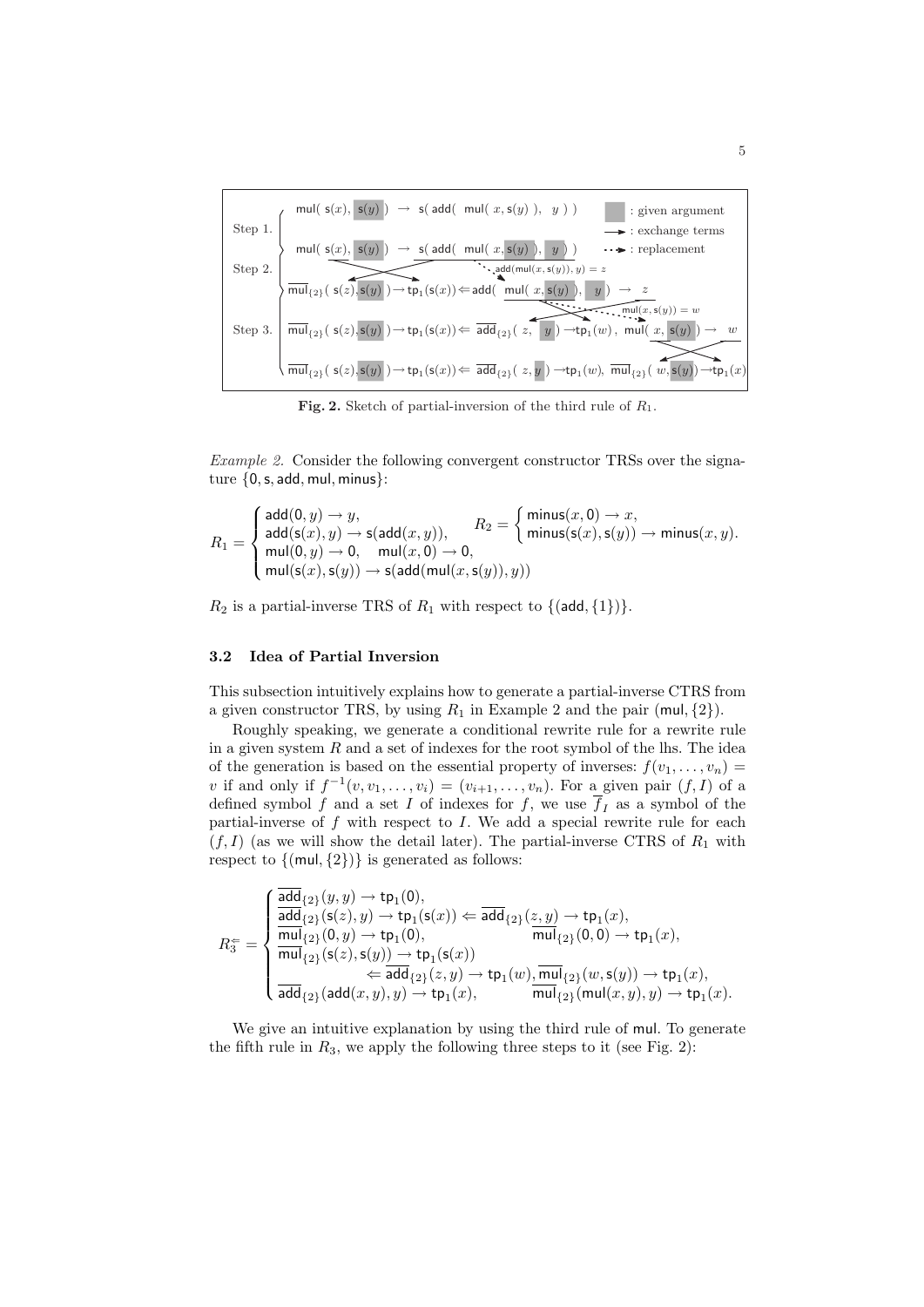- (Step 1). *This step analyzes the rule and classifies variables in the rule into the given and the unknown, depending on whether value is assigned in future execution.* The result of this step is illustrated in the second line of Fig. 2. The pair (mul,  $\{2\}$ ) means that the second argument  $s(y)$  of mul in the lhs is given. Hence, the value of  $y$  is assigned in the execution. On the contrary, the value of *x* is unknown. Therefore, the second arguments of add and mul in the rhs are given, and their first arguments are unknown<sup>1</sup>.
- (Step 2). *This step creates a rule for inverses by exchanging parts of both the leftand right-hand sides of the rule, except the given arguments in the lhs.* When exchanging, we replace the term  $add(mul(x, s(y)), y)$  in the rhs with a fresh variable *z* (not used in the rule), and add the condition  $add(mul(x, s(y)), y) \rightarrow$ *z* caused by the replacement to the conditional part. This transformation makes the original rhs a constructor term. We also replace the root symbol mul in the lhs with the symbol  $\overline{\mathrm{mul}}_{\{2\}}$ .
- (Step 3). *This step applies Step 2 to the condition part until it becomes deterministic.* By applying Step 2 twice to the condition part, we obtain the conditional rewrite rule of  $\overline{\text{mul}}_{\{2\}}$  illustrated in the bottom line of Fig. 2.

By applying the above three steps to all rules in  $R_1$  and all needed pairs  $((\text{add}, \{2\}) \text{ and } (\text{mul}, \{2\})),$  we obtain the first five rules in  $R_3^{\Leftarrow}$ .

In addition to the above three steps, we generate for every pair  $(f, I) \in \mathbb{I}_{\mathcal{D}}$ the special rewrite rule  $f_I(f(x_1,\ldots,x_n),x_{I_1},\ldots,x_{I_{|\bar{I}|}}) \to \text{tp}_{|\bar{I}|}(x_{\bar{I}_1},\ldots,x_{\bar{I}_{|\bar{I}|}})$ , called the *inverse-property rule* of *f* with respect to *I*. These rules are necessary for inverse computation of functions that invoke partial functions. Consider the TRS  $R_4 = R_1 \cup \{ \text{ half}(0) \to 0, \text{ half}(s^2(x)) \to \text{s}( \text{ half}(x)), \text{ g}(x) \to \text{ }$ mul(*x*, half(s(*x*))) }. Since we have a derivation  $g(0) \stackrel{*}{\rightarrow}_{R_4} 0$ , the inverse computation  $\overline{\mathbf{g}}_{\emptyset}(0) \stackrel{*}{\to} \mathsf{tp}_1(0)$  should hold. If  $\overline{\mathsf{half}}_{\emptyset}(\mathsf{half}(x)) \to \mathsf{tp}_1(x)$  were missing,  $\overline{g}_{\emptyset}(0)$  could not be reachable to  $tp_1(0)$  because the only applicable rule to  $\overline{g}_{\emptyset}(0)$ is  $\overline{\mathbf{g}}_{\emptyset}(y) \to \operatorname{tp}_{1}(x) \Leftarrow \operatorname{mul}_{\emptyset}(y) \to \operatorname{tp}_{2}(x, z)$ , half(*z*)  $\to \operatorname{tp}_{1}(\mathbf{s}(x))$  and we must find *z* satisfying  $\text{half}_{\emptyset}(z) \rightarrow \text{tp}_1(\textbf{s}(0)).$ 

## **3.3 Generation of Partial-Inverse CTRSs**

In this subsection, we formalize the idea described in Subsection 3.2. To simplify the presentation, we focus on generating partial-inverse CTRSs with respect to  $\mathbb{I}_{\mathcal{D}}$ . We can easily get the CTRS with respect to a subset of  $\mathbb{I}_{\mathcal{D}}$  by collecting usable rules after the generation.

We first provide definitions (Definition 3–5) necessary to show the first stage of our compiler. We write  $C[\![t_1, \ldots, t_n]\!]$  instead of a term  $C[t_1, \ldots, t_n]$  if C is a constructor context (that is,  $C[\ldots] \in \mathcal{T}(\mathcal{C} \cup \{\square\}, \mathcal{V})$ ) and root $(t_i)$  is a defined symbol for every  $i \in \{1, \ldots, n\}$ . It is clear that every term *s* can be represented in the form of  $C'[\![s_1, \ldots, s_k]\!]$ .

**Definition 3.** Let  $\rho: f(w_1, \ldots, w_n) \to C[\![r_1, \ldots, r_m]\!]$  be a rewrite rule over a *signature*  $\mathcal{D} \oplus \mathcal{C}$  *and I be a set of indexes for f. The set*  $\mathcal{UVar}(\rho, I)$  *of variables in ρ, whose values are* unknown*, is defined as follows:*

<sup>&</sup>lt;sup>1</sup> The value of  $\text{mul}(x, \mathsf{s}(y))$  is not given because this term has the unknown variable *x*.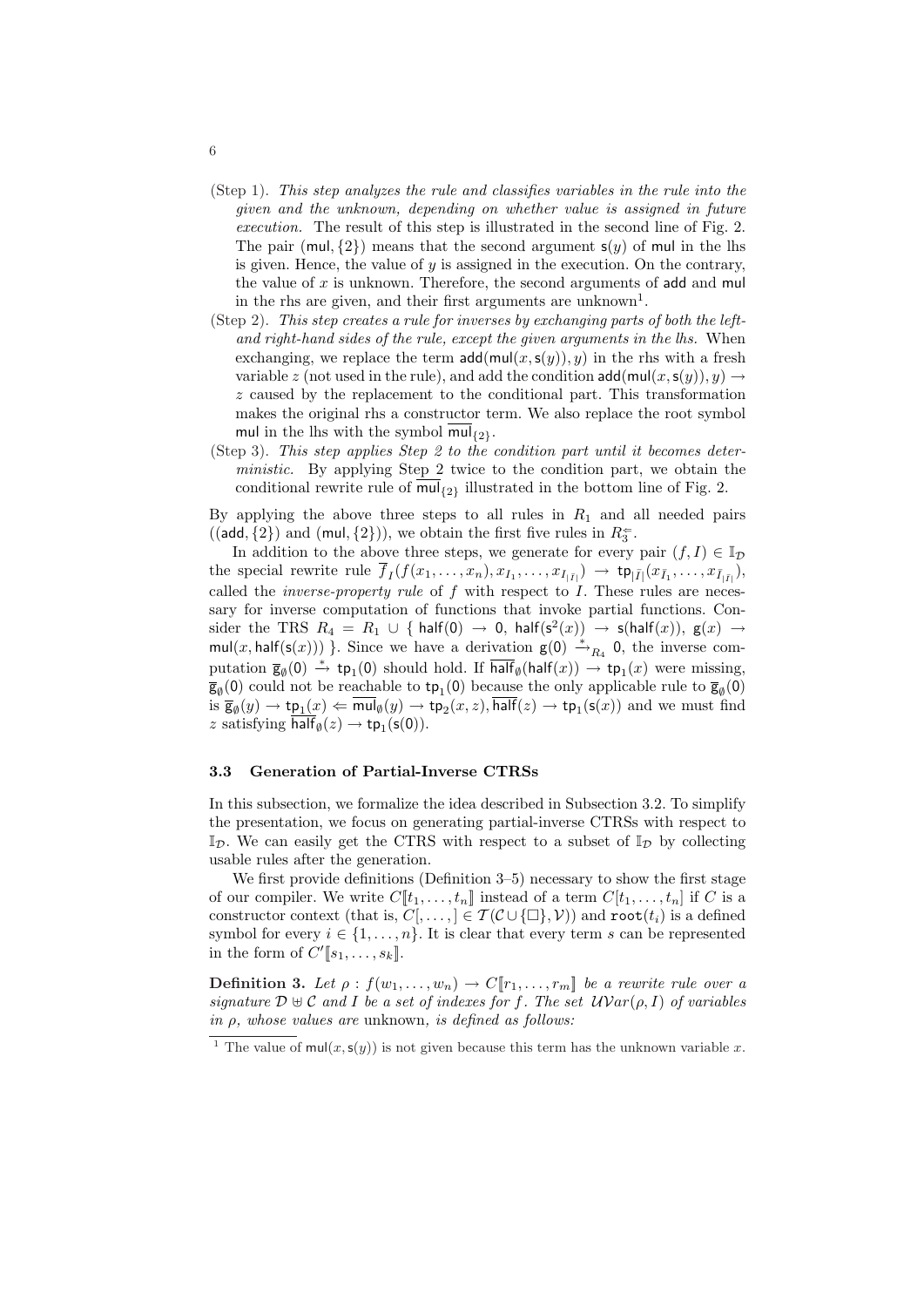$$
\mathcal{W}ar (f(w_1,\ldots,w_n) \to C[\![r_1,\ldots,r_m]\!], I)
$$
  
=  $\mathcal{V}ar(w_{\bar{I}_1},\ldots,w_{\bar{I}_{|\bar{I}|}}) \setminus \mathcal{V}ar(w_{I_1},\ldots,w_{I_{|\bar{I}|}},C[\ldots,]).$ 

The above definition corresponds to the preparation of Step 1 in Subsection 3.2. An example of the above definition will be found after Definition 5.

For a term *t* and the set *X* of unknown variables, we define a label attachment to each defined symbol in *t*. The label of the defined symbol *g* for a subterm  $g(t_1, \ldots, t_n)$  of *t* is a set *I* of indexes for *g* such that  $i \in I$  if all variables in  $t_i$ are known (no variable in *t* is in *X*).

**Definition 4.** Let  $\mathcal{F}$  (=  $\mathcal{C} \oplus \mathcal{D}$ ) be a signature,  $f(t_1, \ldots, t_n)$  be a term with  $f \in$ *D, and X be a set of variables. We define the set of indexes which specifies positions of arguments*  $t_i$ *s not containing any variable in X, as*  $\mathcal{I}(f(t_1, \ldots, t_n), X)$  $= \{ i \mid Var(t_i) \cap X = \emptyset \}.$ 

For a term *t*, the labeled term  $\mathcal{L}ab(t, X)$  in which defined symbols are labeled *with a set of indexes, is recursively defined as follows:*

- $-\mathcal{L}ab(x,X) = x$  where *x* is a variable,
- $-\mathcal{L}ab(c(t_1,\ldots,t_n),X)=c(\mathcal{L}ab(t_1,X),\ldots,\mathcal{L}ab(t_n,X))$  where  $c\in\mathcal{C}$ , and
- $-\mathcal{L}ab(f(t_1,...,t_n),X) = f_I(\mathcal{L}ab(t_1,X),\ldots,\mathcal{L}ab(t_n,X))$  where  $f \in \mathcal{D}$  and I  $= \mathcal{I}(f(t_1, \ldots, t_n), X).$

The transformation from a rewrite rule  $f(w_1, \ldots, w_n) \to r$  to the labeled rule  $f_I(w_1, \ldots, w_n) \to \mathcal{L}ab(r, \mathcal{UV}ar(\rho, I))$  corresponds to Step 1 in Subsection 3.2.

We here define the procedure that produces a term and a sequence of conditions, which are parts of constructing a conditional rule from a given rule.

**Definition 5.** Let  $\mathcal{F}$  (=  $\mathcal{C} \oplus \mathcal{D}$ ) be a signature. The procedure  $\mathcal{T}$ , which outputs *a pair of a term and a condition part from an input labeled term, is inductively defined as follows:*

- *(a)*  $\mathscr{T}(x) = \langle x; \epsilon \rangle$  *where x is a variable,*
- (b)  $\mathscr{T}(c(t_1,\ldots,t_n)) = \langle c(u_1,\ldots,u_n); \mathcal{C} \text{ond}_1,\ldots,\mathcal{C} \text{ond}_n \rangle$  where  $c \in \mathcal{C}$  and  $\mathscr{T}(t_i)$  $=\langle u_i ; \text{Cond}_i \rangle$  for  $1 \leq i \leq n$ ,
- $(c)$   $\mathscr{T}(f_I(t_1,\ldots,t_n)) =$  $\langle y; f_I(y, u_{I_1}, \ldots, u_{I_{|I|}}) \to \text{tp}_{|\bar{I}|}(s_{\bar{I}_1}, \ldots, s_{\bar{I}_{|\bar{I}|}}), \text{Cond}'_{\bar{I}_1}, \ldots, \text{Cond}'_{\bar{I}_{|\bar{I}|}}\rangle$ where  $f \in \mathcal{D}$ ,  $|I| < n$ , y is a 'fresh'<sup>2</sup> variable,  $\mathcal{F}(t_i) = \langle u_i : \mathcal{C} \text{ on } d_i \rangle$  for 1 *≤ i ≤ n,*  $u_{\bar{I}_j} = C_{\bar{I}_j}[\![u_{\bar{I}_j,1},\ldots,u_{\bar{I}_j,m_{\bar{I}_j}}]\!], \, s_{\bar{I}_j} = C_{\bar{I}_j}[z_{\bar{I}_j,1},\ldots,z_{\bar{I}_j,m_{\bar{I}_j}}],$

$$
\begin{array}{ccccccccc}\n a_j & a_{j+1} & a_{j+1} & a_{j+1} & a_{j+1} & a_{j+1} & a_{j+1} & a_{j+1} & a_{j+1} & a_{j+1} \\
 c_{j} & c_{j+1} & c_{j+1} & c_{j+1} & c_{j+1} & a_{j+1} & a_{j+1} & a_{j+1} & a_{j+1} & a_{j+1} & a_{j+1} & a_{j+1} & a_{j+1} & a_{j+1} & a_{j+1} & a_{j+1} & a_{j+1} & a_{j+1} & a_{j+1} & a_{j+1} & a_{j+1} & a_{j+1} & a_{j+1} & a_{j+1} & a_{j+1} & a_{j+1} & a_{j+1} & a_{j+1} & a_{j+1} & a_{j+1} & a_{j+1} & a_{j+1} & a_{j+1} & a_{j+1} & a_{j+1} & a_{j+1} & a_{j+1} & a_{j+1} & a_{j+1} & a_{j+1} & a_{j+1} & a_{j+1} & a_{j+1} & a_{j+1} & a_{j+1} & a_{j+1} & a_{j+1} & a_{j+1} & a_{j+1} & a_{j+1} & a_{j+1} & a_{j+1} & a_{j+1} & a_{j+1} & a_{j+1} & a_{j+1} & a_{j+1} & a_{j+1} & a_{j+1} & a_{j+1} & a_{j+1} & a_{j+1} & a_{j+1} & a_{j+1} & a_{j+1} & a_{j+1} & a_{j+1} & a_{j+1} & a_{j+1} & a_{j+1} & a_{j+1} & a_{j+1} & a_{j+1} & a_{j+1} & a_{j+1} & a_{j+1} & a_{j+1} & a_{j+1} & a_{j+1} & a_{j+1} & a_{j+1} & a_{j+1} & a_{j+1} & a_{j+1} & a_{j+1} & a_{j+1} & a_{j+1} & a_{j+1} & a_{j+1} & a_{j+1} & a_{j+1} & a_{j+1} & a_{j+1} & a_{j+1} & a_{j+1} & a_{j+1} & a_{j+1} & a_{j+1} &
$$

- $\text{Cond}'_{\bar{I}_j} = \text{Cond}_{\bar{I}_j}, u_{\bar{I}_j,1} \to z_{\bar{I}_j,1}, \ldots, u_{\bar{I}_j,m_{\bar{I}_j}} \to z_{\bar{I}_j,m_{\bar{I}_j}},$  and  $z_j$ ,  $z_j$ , *is a 'fresh'* 2 variable, and,
	-
- (d)  $\mathscr{T}(f_{\{1,\ldots,n\}}(t_1,\ldots,t_n)) = \langle f(u_1,\ldots,u_n) ; \epsilon \rangle$  where  $f \in \mathcal{D}$  and  $\mathscr{T}(t_i) =$  $\langle u_i : \mathcal{C} \text{ on } d_i \rangle \text{ for } 1 \leq i \leq n,$

where we write  $\epsilon$  to represent the empty sequence of conditions.

<sup>2</sup> This means that

- in the case (c),  $y \notin \bigcup_{i=1}^n Var(t_i, u_i, Cond_i), z_{\bar{I}_j,k} \notin \{y\} \cup \bigcup_{i=1}^n Var(t_i, u_i, Cond_i),$  $z_{\bar{I}_j,k'} \not\equiv z_{\bar{I}_j,k''}(k' \neq k'')$ , and
- in the both (b) and (c), variables introduced in each  $\mathscr{T}(t_i) = \langle u_i ; \mathcal{C}ond_i \rangle$  are disjoint, that is,  $(Var(u_i, Cond_i) \setminus Var(t_i)) \cap Var(t_i, u_i, Cond_i) = \emptyset$  for  $i \neq j$ .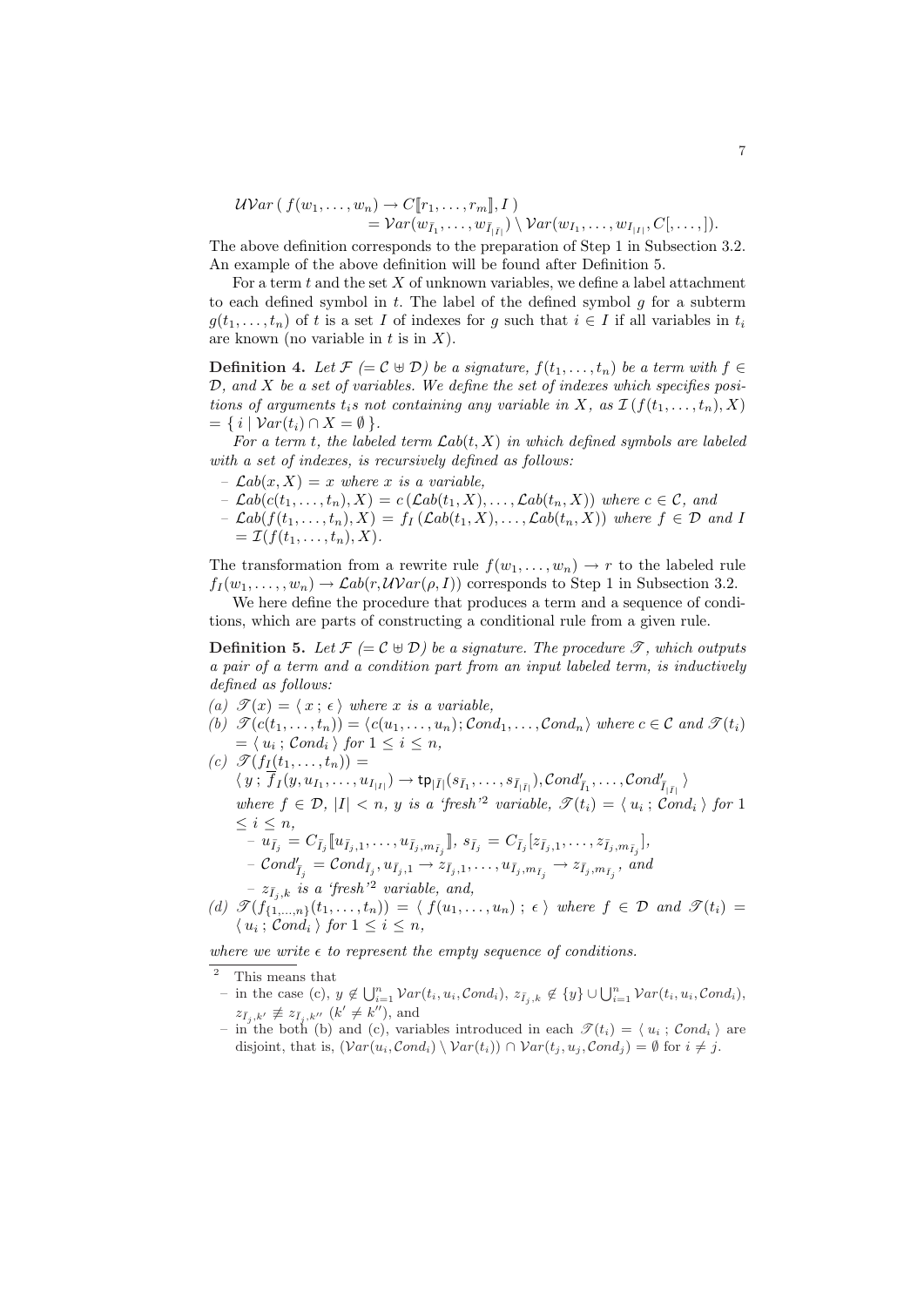It is clear that the above procedure  $\mathscr T$  always terminates and returns a pair of a term and a conditional part. Note that for  $\mathcal{T}(t) = \langle u, \mathcal{C} \text{ on } d \rangle$ , *u* can be represented as  $C[\![u_1, \ldots, u_n]\!]$  ( $\in \mathcal{T}(\mathcal{F}, \mathcal{V})$ ).

*Example 6. UVar*, *I*, *Lab* and *T* perform for the fifth rule of  $R_1$  as follows:

$$
\mathcal{UVar}(\text{mul}(s(x), s(y)) \to s(\text{add}(mul(x, s(y)), y)), \{2\}) = \{x\},
$$
\n
$$
\mathcal{I}(\text{add}(mul(x, s(y)), y), \{x\}) = \{2\}, \quad \mathcal{I}(\text{mul}(x, s(y)), \{x\}) = \{2\},
$$
\n
$$
\mathcal{L}ab(s(\text{add}(mul(x, s(y)), y)), \{x\}) = s(\text{add}_{\{2\}}(\text{mul}_{\{2\}}(x, s(y)), y)),
$$
\n
$$
\mathcal{I}(s(\text{add}_{\{2\}}(\text{mul}_{\{2\}}(x, s(y)), y))) = \langle s(z); \overline{\text{add}}_{\{2\}}(z, y) \to w, \overline{\text{mul}}_{\{2\}}(w, s(y)) \to x \rangle.
$$

We finally define the partial-inversion from constructor TRSs into CTRSs.

**Definition 7.** Let  $R$  be a constructor TRS over a signature  $F$ . For a rewrite *rule*  $\rho$  :  $f(w_1, \ldots, w_n) \to r \in R$  *and a set I of indexes for f, its corresponding conditional rewrite rule*  $InvRule(\rho, I)$  *of*  $f_I$  *is defined as follows:* 

$$
\mathcal{I}nvRule(f(w_1, ..., w_n) \to r, I) =
$$
  
\n
$$
\overline{f}_I(C[y_1, ..., y_m], w_{I_1}, ..., w_{I_{|\overline{I}|}}) \to \text{tp}_{|\overline{I}|}(w_{\overline{I}_1}, ..., w_{\overline{I}_{|\overline{I}|}})
$$
  
\n
$$
\Leftarrow u_1 \to y_1, ..., u_m \to y_m, \text{Cond}
$$

*where*  $\mathscr{T}(\text{Lab}(r, \mathcal{W} \text{Var}(p, I))) = \langle C[[u_1, \ldots, u_m]]$ ; Cond), each  $y_i$  is a variable with  $y_i \notin Var(w_1,...,w_n)$ , and  $(Var(C[\![u_1,...,u_m]\!],\mathcal{C}ond) \setminus Var(r)) \cap$  $Var(y_1, \ldots, y_m, w_1, \ldots, w_n) = \emptyset.$ 

*The partial-inverse CTRS Inv*(*R*) *is defined as follows:*

$$
\mathcal{I}nv(R) = \{ \mathcal{I}nvRule(\rho, I) \mid \rho : f(w_1, \ldots, w_n) \to r \in R, I \subseteq \{1, \ldots, n\} \}
$$
  

$$
\cup \{ \overline{f}_I(f(x_1, \ldots, x_n), x_{I_1}, \ldots, x_{I_{|I|}}) \to \mathbf{tp}_{|\overline{I}|}(x_{\overline{I}_1}, \ldots, x_{\overline{I}_{|\overline{I}|}}) \mid (f, I) \in \mathbb{I}_{\mathcal{D}_R} \} \cup R.
$$

*The extended signature*  $\mathcal{F}$  *is defined as*  $\mathcal{F} = \mathcal{F} \oplus \{ f_I | (f, I) \in \mathbb{I}_{\mathcal{D}_R} \}$ .

The generation of conditional rules by *InvRule* corresponds to Step 2 and Step 3 in Subsection 3.2. Note that our approach does not require the left-linearity of input systems. It is clear that  $InvRule(\rho, I)$  is exactly a deterministic conditional rewrite rule and then  $Inv(R)$  is exactly a deterministic CTRS over the signature *F*. For a CTRS  $S^{\Leftarrow}$  and a set *D* of defined symbols of  $S^{\Leftarrow}$ , we use  $(S^{\Leftarrow})|_D$  for all rules in  $S^{\Leftarrow}$  that are necessary to calculate terms in  $\mathcal{T}(D \cup C_{S^{\Leftarrow}}, \mathcal{V})$ .

*Example 8.* Consider  $R_1$  again. For  $(\text{mul}, \{2\})$  and  $(\text{mul}, \{1, 2\})$ , we obtain by *Inv* the following CTRS:

$$
R_5^{\Leftarrow} = \mathcal{I}nv(R_1)|_{\{\overline{\text{mul}}_{\{2\}}, \overline{\text{mul}}_{\{1,2\}}\}}\n= R_3^{\Leftarrow} \cup \left\{\n\begin{array}{l}\n\overline{\text{mul}}_{\{1,2\}}(0, 0, y) \rightarrow \text{tp}_0, & \overline{\text{mul}}_{\{1,2\}}(0, x, 0) \rightarrow \text{tp}_0, \\
\overline{\text{mul}}_{\{1,2\}}(s(z), s(x), s(y)) \rightarrow \text{tp}_0 \leftarrow \text{add}(\text{mul}(x, s(y)), y) \rightarrow z, \\
\overline{\text{mul}}_{\{1,2\}}(\text{mul}(x, y), x, y) \rightarrow \text{tp}_0\n\end{array}\n\right\} \cup R_1.
$$

The following theorem shows that the CTRS obtained by *Inv* from a given constructor TRS can perform the inverse computation of innermost derivations of the TRS. For a TRS *R*, we write  $\rightarrow$ <sub>in</sub> *R* as the *innermost reduction* of *R*.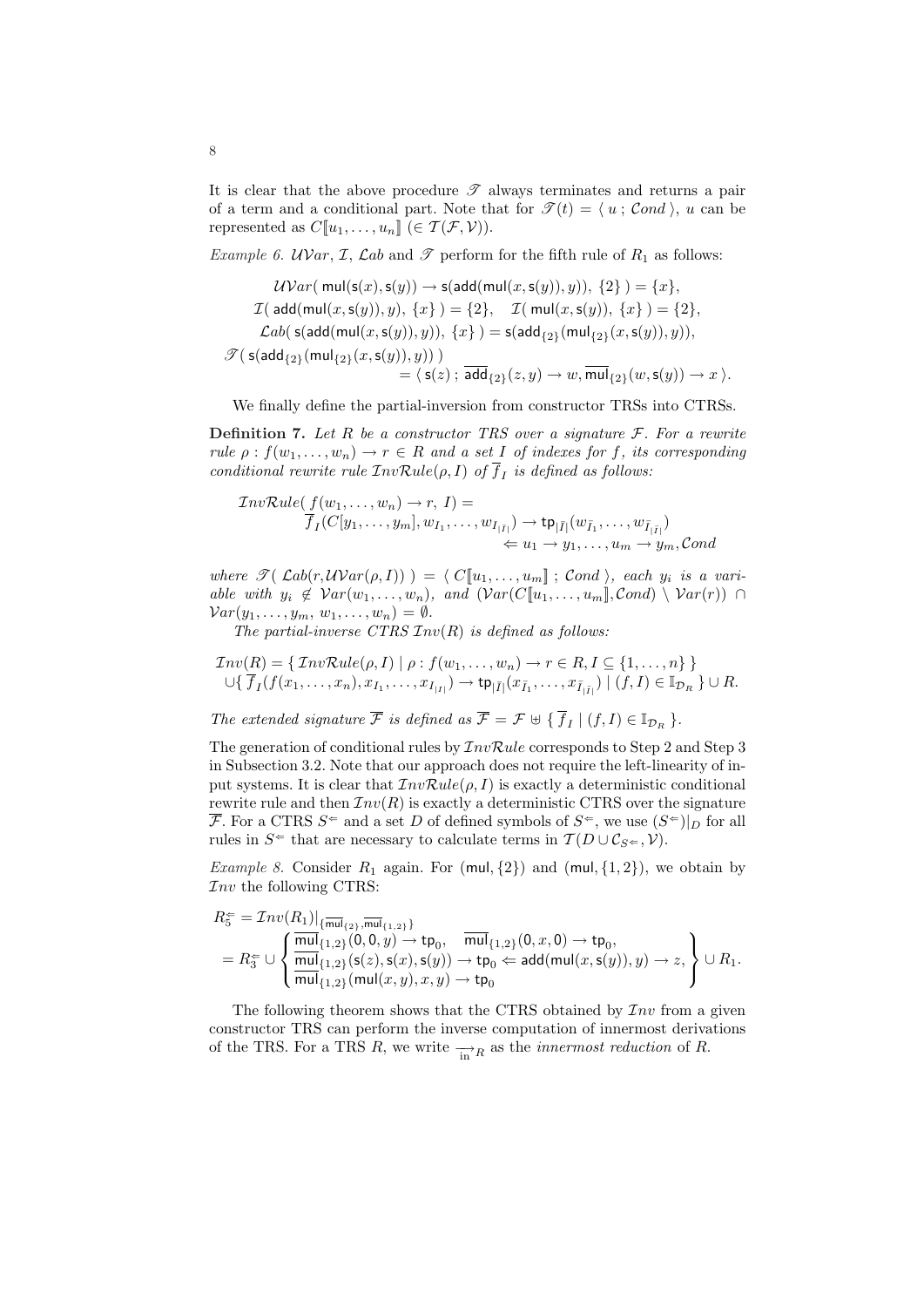**Theorem 9.** Let R be a constructor TRS over a signature  $\mathcal{F}$ . Let  $(f, I) \in \mathbb{I}_{\mathcal{D}_R}$ *and*  $t, t_1, \ldots, t_n$  *be normal forms of*  $R$ *. Then,*  $f(t_1, \ldots, t_n) \stackrel{*}{\longrightarrow} R$  *t if and only if*  $f_I(t, t_{I_1},..., t_{I_{|I|}}) \rightarrow_{\mathcal{I}nv(R)}$  to  $\mathfrak{p}_{|\bar{I}|}(t_{\bar{I}_1},..., t_{\bar{I}_{|\bar{I}|}})$  with innermost evaluation of con*ditional parts and normalized substitution for extra variables.*

It is clear that every normalizing reduction sequence of convergent TRSs can be simulated by an innermost-reduction sequence. Hence, the above theorem implies the following corollary.

**Corollary 10.** Let  $R$  be a convergent constructor TRS over a signature  $F$ . Let  $(f, I) \in \mathbb{I}_{\mathcal{D}_R}$  and  $t, t_1, \ldots, t_n$  be normal forms of R. Then,  $f(t_1, \ldots, t_n) \xrightarrow{\ast} R t$  is and only if  $f_I(t,t_{I_1},\ldots,t_{I_{|I|}}) \rightarrow_{\mathcal{I}nv(R)} \text{tp}_{|\bar{I}|}(t_{\bar{I}_1},\ldots,t_{\bar{I}_{|\bar{I}|}}).$ 

From the above corollary and the fact  $\mathcal{T}(\mathcal{C}_R) \subseteq NF_R(\mathcal{F}, \mathcal{V})$ , the CTRS  $\mathcal{I}nv(R)$ is exactly a partial-inverse system of the convergent constructor TRS *R* with respect to  $\mathbb{I}_{\mathcal{D}_R}$  in the sense of Definition 1. In addition, it is clear that  $(\mathcal{I}_{\mathcal{D}_R}(R))|_{D_{\tau}}$ for some subset  $D_{\mathcal{I}} \subseteq \mathbb{I}_{\mathcal{D}_R}$  is a partial-inverse CTRS of *R* with respect to  $D_{\mathcal{I}}$ .

### **3.4 Unraveling to Unconditional Systems**

As the second stage of the compiler proposed in this paper, we here give the unraveling for deterministic CTRSs [17, 19]. For a set  $A = \{a_1, \ldots, a_n\}$ , *A* denotes a list  $a_1, \ldots, a_n$  for a unique representation of A.

**Definition 11** ([17]). Let  $R^{\infty}$  be a deterministic CTRS over a signature  $\mathcal{F}$ . *For every conditional rewrite rule*  $\rho: l \to r \Leftarrow s_1 \to t_1, \ldots, s_k \to t_k$  *in*  $R^{\Leftarrow}$ *, we prepare k fresh function symbols*  $u_1^{\rho}, \ldots, u_k^{\rho}$ , called U symbols, neither of which *appears in F. Then, the set of rewrite rules determined by ρ is defined as follows:*

$$
\mathbb{U}(\rho) = \{ \ l \to \mathsf{u}_1^{\rho}(s_1, \vec{X_1}), \ \mathsf{u}_1^{\rho}(t_1, \vec{X_1}) \to \mathsf{u}_2^{\rho}(s_2, \vec{X_2}), \ \cdots, \ \mathsf{u}_k^{\rho}(t_k, \vec{X_k}) \to r \ \}
$$

where  $X_i = Var(l, t_1, \ldots, t_{i-1}) \cap Var(r, t_i, s_{i+1}, t_{i+1}, \ldots, s_k, t_k)$ . The system  $U(R^{\Leftarrow}) = \bigcup_{\rho \in R^{\Leftarrow}} U(\rho)$  *is an EV-TRS over the extended signature*  $\mathcal{F}_{U(R^{\Leftarrow})} =$  $\mathcal{F} \oplus \bigcup_{\rho \in R^{\infty}} {\{\tilde{u}_{i}^{\rho} \mid 1 \leq i \leq |\rho| \}}$  *where*  $|\rho|$  *denotes the number of the conditions of ρ.*

It is clear that  $R^{\Leftarrow}$  is a 3-CTRS if and only if  $U(R^{\Leftarrow})$  is a TRS.

*Example 12.* The CTRS  $R_3^{\Leftarrow}$  in Subsection 3.2 is unraveled by U as follows:

$$
\mathbb{U}(R_3^{\Leftarrow}) = \begin{cases} \frac{\overline{\mathrm{add}}_{\{2\}}(y,y) \to \mathrm{tp}_1(0),}{\overline{\mathrm{add}}_{\{2\}}(\mathrm{s}(z),y) \to \mathrm{u}_1(\mathrm{add}_{\{2\}}(z,y)),} & \frac{\mathrm{u}_1(\mathrm{tp}_1(x)) \to \mathrm{tp}_1(\mathrm{s}(x)),}{\mathrm{mul}_{\{2\}}(0,0) \to \mathrm{tp}_1(x)}, \\ \frac{\overline{\mathrm{mul}}_{\{2\}}(0,y) \to \mathrm{tp}_1(0),}{\mathrm{mul}_{\{2\}}(\mathrm{s}(z),\mathrm{s}(y)) \to \mathrm{u}_2(\overline{\mathrm{add}}_{\{2\}}(z,y),y)}, \\ \frac{\mathrm{u}_2(\mathrm{tp}_1(w),y) \to \mathrm{u}_3(\overline{\mathrm{mul}}_{\{2\}}(w,\mathrm{s}(y))),}{\mathrm{add}_{\{2\}}(\mathrm{mul}(x,y),y) \to \mathrm{tp}_1(\mathrm{s}(x)) \to \mathrm{tp}_1(\mathrm{s}(x)),} \\ \frac{\mathrm{u}_3(\mathrm{tp}_1(x)) \to \mathrm{tp}_1(\mathrm{s}(x)),}{\mathrm{mul}_{\{2\}}(\mathrm{mul}(x,y),y) \to \mathrm{tp}_1(x)}. \end{cases}
$$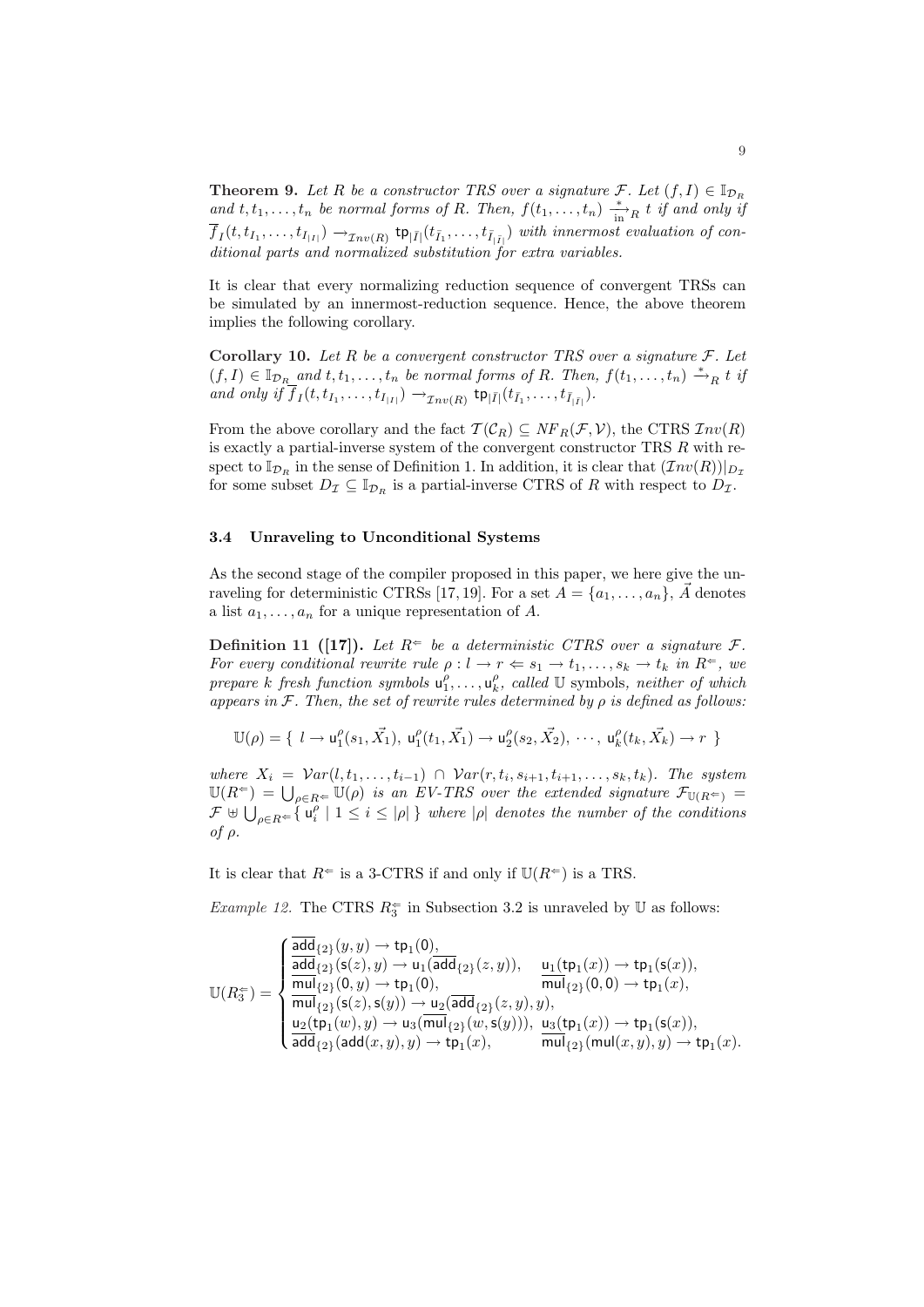The unraveled CTRS cannot always simulate any rewrite sequence of an original CTRS completely. It holds for every deterministic CTRS  $R^{\Leftarrow}$  over a  $\sup_{x \to R} \text{arg} \, f(x) = \sup_{x \to R} f(x) + \sup_{x \to R} f(x) + \sup_{x \to R} f(x) = \sup_{x \to R} f(x) + \sup_{x \to R} f(x) + \sup_{x \to R} f(x)$ (called *simulation-preserving*). However, the converse does not hold in general (see Example 7.2.14 in [19]). The converse is called the *simulation-soundness* of U for  $R^{\Leftarrow}$ . That is, for every terms *s* and *t* in  $\mathcal{T}(\mathcal{F}, \mathcal{V})$ ,  $s \xrightarrow{\ast}$ <sub>U( $R^{\Leftarrow}$ )</sub> *t* implies *s <sup>∗</sup>−→<sup>R</sup>⇐ t*. Simulation-preserving and -soundness is called *simulation-completeness* of U for  $R^{\Leftarrow}$ , that is, for every terms *s* and *t* in  $\mathcal{T}(\mathcal{F}, \mathcal{V})$ ,  $s \xrightarrow{\ast} \mathbb{U}(R^{\Leftarrow}) t$  if and only if  $s \stackrel{*}{\rightarrow} R \in t$ . In Section 4, we will show two solutions of this problem.

The unraveled CTRSs may produce some garbage normal forms, which contain U symbols. When U is simulation-complete, we can easily recognize whether a obtained normal form is garbage or not.

## **4 Computation of Partial-Inverse EV-TRSs**

The rewrite relation of the generated systems has two problems to be solved. One is the existence of extra variables, and the other is the simulation-*incompleteness* of the unraveling U. In this section, we state briefly that the first problem does not matter, and then we deal with the second problem from two approaches: a restriction against the rewrite relation, and a syntactic constraint on CTRSs.

#### **4.1 On Extra Variables**

Extra variables cause infinitely-branching and non-termination of the rewrite relation. However, these troubles are solved by *narrowing* [10] *starting from ground terms* — every *EV-normalized* rewrite sequence with the ground initial term has a narrowing sequence which starts from the same initial term, and of which the last term can be matched with the last one of the rewrite sequence, and vice versa [16]. Here a rewrite sequence is said to be *EV-normalized*, denoted by *−→*ev , if a normal form is substituted for each extra variable in every reduction step of the rewrite sequence. In the subproof of Theorem 9 (see Appendix A), the inverse computation  $f_I(t, t_{I_1},..., t_{I_{|I|}}) \to_{\mathcal{I}_{\mathcal{H}}v(R)} \text{tp}_{|\bar{I}|}(t_{\bar{I}_1},..., t_{\bar{I}_{|\bar{I}|}})$  is constructed from the innermost derivation  $f(t_1, \ldots, t_n) \stackrel{*}{\longrightarrow}_R t$ , substituting normal forms for extra variables. In addition, such a reduction can be easily simulated by the unraveled CTRS. These facts mean that every partial-inverse computation for innermost normalizing derivation can be represented by a (ground) EV-normalized rewrite sequence of the generated EV-TRSs.

**Proposition 13.** *Let*  $R$  *be a constructor TRS over a signature*  $\mathcal{F}$ *. Let*  $(f, I) \in$  $\mathbb{I}_{\mathcal{D}_R}$  and  $t, t_1, \ldots, t_n$  be normal forms of R. If  $f(t_1, \ldots, t_n) \stackrel{*}{\underset{\text{in}}{\longrightarrow}} R$  *t*, then there ex*ists an EV-normalized rewrite sequence such that*  $\overline{f}_I(t,t_{I_1},\ldots,t_{I_{|I|}}) \xrightarrow[\text{ev}]{*} \mathbb{U}(\mathcal{I}_{nv(R)})$  $\tan \frac{t}{\bar{I}}$ 

Thus, every necessary rewrite sequence for partial-inverse computation can be simulated by a narrowing sequence starting from a ground term. Every step of narrowing is finitely branching up to renaming, and the non-termination is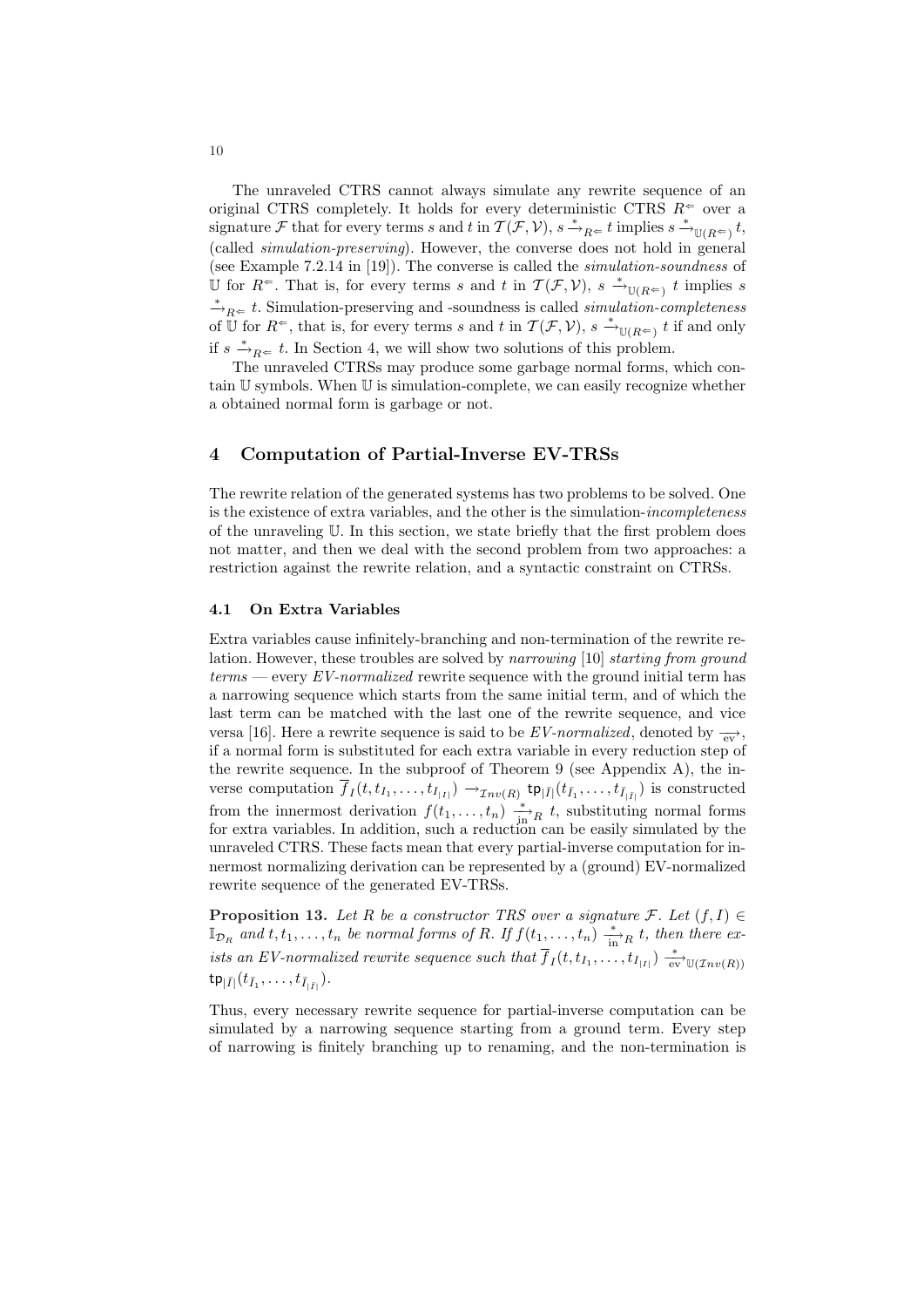less serious in the narrowing starting from ground terms than in the ordinary narrowing. In fact, some EV-TRSs terminate with respect to narrowing starting from ground terms, while they do not terminates with respect to the ordinary narrowing.

#### **4.2 On Simulation-Incompleteness of Unraveling**

The second problem stated in the beginning of this section is caused from the disordered evaluation of rules that originate in conditional parts (as shown in Example 7.2.14 of [19]). It is solved by combining the *membership conditional* and *context-sensitive* reductions.

We first give definitions of three reductions for the unraveled CTRSs: the *membership conditional reduction* [24], the *context-sensitive reduction* [12] and their combined reduction.

**Definition 14.** Let  $R^{\Leftarrow}$  be a deterministic CTRS over a signature  $\mathcal{F}$ . The mem- $\phi$  bership conditional rewrite relation  $\overrightarrow{M}$ <sub>U( $R \in$ </sub>) *on*  $\mathcal{T}(\mathcal{F}_{\mathbb{U}(R^{\Leftarrow})}, V)$  *is defined as*  $\overrightarrow{M}$ <sup>U(*R*<sup> $\Leftarrow$ </sup>) = { (*s, t*) | *s*  $\rightarrow$ <sup>*p*</sup><sub>U</sub></sup>  $\mathbb{U}_{(R^{\Leftarrow})}$ *t*,  $(\forall u, u \triangleleft s |_{p}$  *implies*  $u \in \mathcal{T}(\mathcal{F}, \mathcal{V})$   $)$   $\}.$ 

Let  $\mu$  be a mapping from  $\mathcal{F}_{\mathbb{U}(R^{\Leftarrow})}$  to a set of argument positions for f such *that*  $\mu(u) = \{1\}$  *for all*  $u \in \mathcal{F}_{\mathbb{U}(R^{\Leftarrow})} \setminus \mathcal{F}$ *, and*  $\mu(f) = \{1, \ldots, n\}$  *for all n-ary*  $f$ unction symbol  $f \in \mathcal{F}$ . The set  $\mathcal{O}_{\mu}(t)$  for a term  $t \in \mathcal{T}(\mathcal{F}_{\mathbb{U}(R^{\Leftarrow})}, \mathcal{V})$  is defined *recursively as follows:*

- $-\mathcal{O}_{\mu}(x) = \emptyset$  *where x is a variable, and*
- $\mathcal{O}_{\mu}(f(t_1,...,t_n)) = \{ i_j q \mid 1 \leq j \leq m, q \in \mathcal{O}_{\mu}(t_{i_j}) \}$  where  $f \in \mathcal{F}_{\mathbb{U}(R^{\Leftarrow})}$  and  $\mu(f) = \{i_1, \ldots, i_m\}$

*The* context-sensitive rewrite relation  $\frac{1}{\text{CS}^{\text{v}}}\mathbb{U}(R^{\Leftarrow})(\mu)$  *on*  $\mathcal{T}(\mathcal{F}_{\mathbb{U}(R^{\Leftarrow})}, \mathcal{V})$  *is defined*  $as \frac{1}{\cos^2 \mathbb{U}(R^{\Leftarrow})(\mu)} = \{ (s, t) | s \rightarrow^p_{\mathbb{U}} \}$  $_{\mathbb{U}(R^{\Leftarrow})}^{p}$   $t, p \in \mathcal{O}_{\mu}(s)$   $\}.$ 

*The* membership context-sensitive (MCS) rewrite relation  $\frac{1}{MCS} U(R^{\Leftarrow})(\mu)$  is  $defined \text{ as } \frac{1}{MCS} \mathbb{U}(R^{\Leftarrow})(\mu) = (\frac{1}{M} \mathbb{U}(R^{\Leftarrow})) \cap (\frac{1}{CS} \mathbb{U}(R^{\Leftarrow})(\mu)).$ 

Remark that these three reductions on narrowing are defined similarly. It is clear that  $\overrightarrow{\text{MCS}}\mathbb{U}(R^{\Leftarrow})(\mu) \subseteq \overrightarrow{\text{M}}\mathbb{U}(R^{\Leftarrow}) \subseteq \rightarrow \mathbb{U}(R^{\Leftarrow})$ , and  $\overrightarrow{\text{MCS}}\mathbb{U}(R^{\Leftarrow})(\mu) \subseteq \overrightarrow{\text{CS}}\mathbb{U}(R^{\Leftarrow})(\mu)$ *⊆ −→*U(*R⇐*) . From these facts, both the termination of *−→*U(*R⇐*) and the *µ*termination of  $\frac{1}{\text{CS}^2} \mathbb{U}(R^{\Leftarrow})(\mu)$  guarantee the termination of  $\frac{1}{\text{M}} \mathbb{U}(R^{\Leftarrow})$ ,  $\frac{1}{\text{CS}^2} \mathbb{U}(R^{\Leftarrow})(\mu)$ and  $\frac{1}{\text{MCS}^2}\mathbb{U}(R^{\Leftarrow})(\mu)$ . To prove the termination of them, we can use existing tools, such as  $AProvE$  [5], TTT [8], MU-TERM [13]. The MCS reduction above is implemented as the particular case of MEP [4], and then we can use the technique in [4] to prove the termination of  $\frac{}{\text{MCS}}$  ∪(*R*∈)(*µ*).

We here discuss the simulation-completeness with respect to the MCS reduction. Consider the rule  $\rho$  :  $f(x, y) \to x \Leftarrow g(x) \to z$ ,  $g(y) \to z$  and the corresponding unraveled rules  $\mathbb{U}(\rho) = \{ f(x, y) \to u_1^{\rho}(\mathbf{g}(x), x, y), u_1^{\rho}(z, x, y) \to u_2^{\rho}(\mathbf{g}(y), x, z),$  $\mu_2^{\rho}(z, x, z) \to x$  }. The U symbol  $\mu_1^{\rho}$  is used to evaluate in the first argument the first condition  $g(x) \rightarrow z$ , and to deliver the value of variables x and y via the rest of its arguments (that is, the second and third). From this observation, no redex in either of *k*-th argument  $(2 \leq k)$  of u should be reduced until u is reduced, and u should not be evaluated until the evaluation of the first argument is finished. These evaluations are kept by the context-sensitive and the membership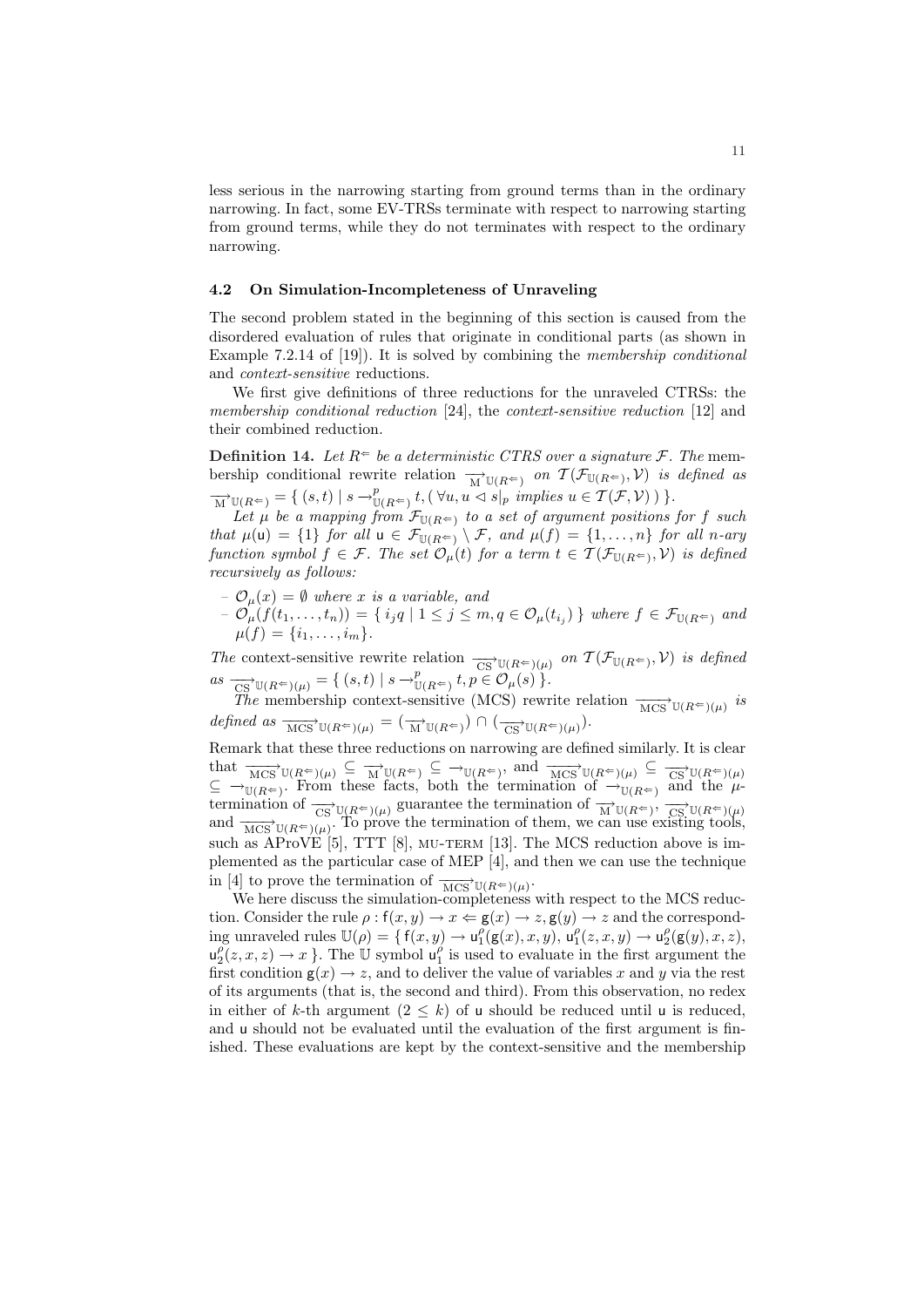reductions, respectively. Hence, conditional parts of rules in  $R^{\neq}$  are evaluated in proper order on  $\frac{ }{ \text{MCS} } \mathbb{U}(R^{\Leftarrow})(\mu)$ .

**Theorem 15.** For every deterministic CTRS  $R^{\Leftarrow}$ ,  $\mathbb{U}$  is simulation-complete *with respect to*  $\overrightarrow{MCS}$   $\mathbb{U}(R^{\Leftarrow})(\mu)$ .

*Proof (Sketch).* U has simulation-preserving and simulation-soundness can be proved straightforward by induction on the length of the rewrite sequences of  $\overrightarrow{MCS}$   $\mathbb{U}(R^{\Leftarrow})(\mu)$ . *ut*

As another solution of the second problem stated in the beginning of this section, we have shown some results on the simulation-completeness of U with respect to the ordinary rewrite relation [17].

#### **Theorem 16** ([17]). Let  $R^{\Leftarrow}$  be a deterministic CTRS.

- *–* If either  $U(R^{\Leftarrow})$  is a left-linear TRS or  $U(R^{\Leftarrow})$  is right-linear and non*erasing, then*  $\mathbb U$  *is simulation-complete for*  $R^{\Leftarrow}$  *with respect to*  $\rightarrow_{\mathbb U(R^{\Leftarrow})}$ *.*
- *–* If  $\mathbb{U}(R^{\Leftarrow})$  *is left-linear, then*  $\mathbb{U}$  *is simulation-complete for*  $R^{\Leftarrow}$  *with respect*  $to$   $\overrightarrow{ev}$   $\mathbb{U}(R^{\Leftarrow})$ .

Note that syntactic conditions of CTRSs that the unraveled CTRSs are leftlinear, right-linear and non-erasing, respectively, are shown in [17]. Theorem 16 may not be applicable to other unravelings, while  $\frac{1}{\sqrt{MCS}}$  U( $R \in \mathcal{P}(\mu)$ ) may provide the simulation-completeness to them. According to Proposition 13, the restriction of the rewrite sequences to *−→*ev <sup>U</sup>(*R⇐*) does not affect the computation of the generated EV-TRSs.

From Theorem 9 and the discussion in this section, we can conclude that our method is correct.

### **5 Improving Efficiency of Partial-Inverse Computation**

In this section, we show that the efficiency of partial-inverse computation can be improved by the innermost strategy without loss of completeness if the generated systems are right-linear.

It has been shown in [22] that for every right-linear overlay TRS, all normal forms of terminating terms can be obtained by innermost strategy. As shown in the following theorem, this result has been extended.

**Theorem 17 ([20]).** *Let R be an ILRJ and right-linear TRS, and s be a terminating term. For all normal forms t of s*,  $s \frac{*}{\ln} R$  *t.* 

Here the *inside critical pairs* of a CTRS  $R^{\infty}$  are the critical pairs obtained from rules overlap at non-root positions. The CTRS  $R^{\Leftarrow}$  is said to be *inside left-toright joinable* (ILRJ, for short) if every inside critical pair  $\langle s, t \rangle$  ( $s \leftarrow^{\varepsilon \langle \cdot \cdot \cdot \rangle} \rightarrow^{\varepsilon} t$ ) satisfies  $s \stackrel{*}{\rightarrow}_{R \leftarrow} t$ . Note that overlay systems are ILRJ.

Our partial-inverse EV-TRSs are sometimes not overlay. For example, *R⇐* 5 in Example 8 is not overlay because they have the defined symbols add and mul in the first arguments of the lhs's of the inverse-property rules. From the same reason, the combination of forward and inverse programs such as  $R_1 \cup \mathbb{U}(R_3^{\Leftarrow})$ are not always overlay. However,  $R_3^{\Leftarrow}$  in Subsection 3.2 and  $\mathbb{U}(R_3^{\Leftarrow})$  in Example 12 are ILRJ. In fact, the generated partial-inverse systems are always ILRJ.

12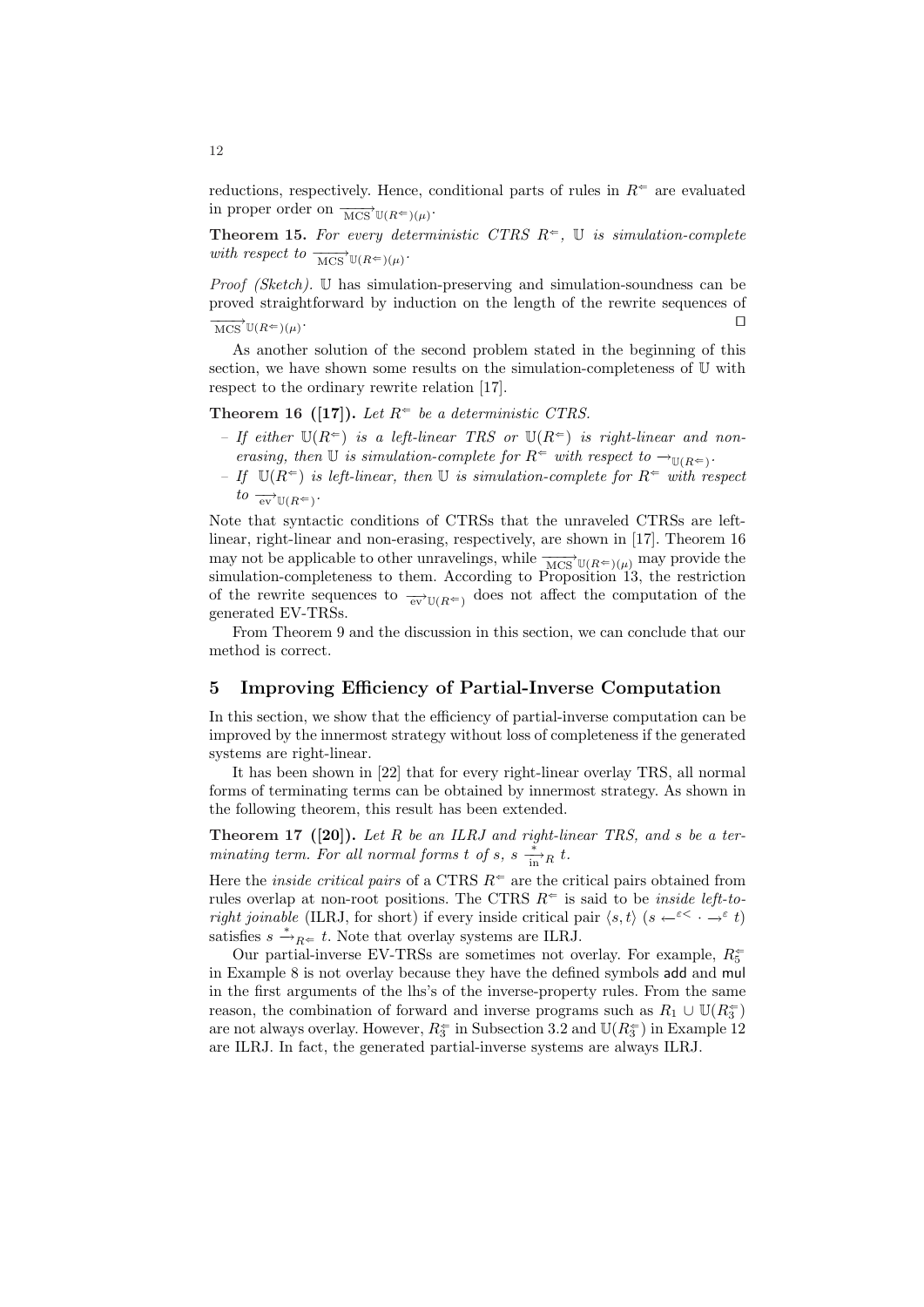**Theorem 18.** *Let R be a constructor TRS over a signature F. Assume that for every rule*  $l \rightarrow r \in R$ *, the rhs r is weakly normalizing for the innermost reduction. Then,*  $Inv(R) \cup R$  *and*  $U(Inv(R)) \cup R$  *are ILRJ.* 

*Proof.* By the construction of  $Inv(R)$ , inside overlaps in  $Inv(R) \cup R$  happens between rules  $f(w_1, \ldots, w_n) \to r \in R$  and  $f_I(f(x_1, \ldots, x_n), x_{I_1}, \ldots, x_{I_{|I|}}) \to$  $\mathsf{tp}_{|\bar{I}|}(x_{\bar{I}_1}, \ldots, x_{\bar{I}_{|\bar{I}|}}) \in \mathcal{I}nv(R)$ . Hence, we have inside critical pairs only in the form  $\langle f_I(r, w_{I_1}, \ldots, w_{I_{|I|}}), \text{tp}_{|\bar{I}|}(w_{\bar{I}_1}, \ldots, w_{\bar{I}_{|\bar{I}|}})\rangle$ . By the assumption, there exists a normal form *t* of *R* such that  $r \frac{*}{\ln R} t$ . Then, we have  $f(w_1, \ldots, w_n) \xrightarrow[\text{in } R]{} n \frac{*}{\ln R} t$ . It follows Theorem 9 that  $f_I(t, w_{I_1}, \ldots, w_{I_{|I|}}) \to_{\mathcal{I}nv(R)} \text{tp}_{|\bar{I}|}(w_{\bar{I}_1}, \ldots, w_{\bar{I}_{|\bar{I}|}})$ , and hence  $\overline{f}_I(r, w_{I_1}, \ldots, w_{I_{|I|}}) \xrightarrow{\ast} _{\mathcal{I}nv(R)\cup R} \mathsf{tp}_{|\bar{I}|}(w_{\bar{I}_1}, \ldots, w_{\bar{I}_{|\bar{I}|}}).$  Therefore,  $\mathcal{I}nv(R)\cup R$ is ILRJ. The case of  $\mathbb{U}(\mathcal{I}nv(R)) \cup R$  is similar to the above case.  $□$ 

In this case, it is clear that  $(\mathcal{I}nv(R))|_{D_{\mathcal{I}}}\cup R$  and  $\mathbb{U}((\mathcal{I}nv(R))|_{D_{\mathcal{I}}})\cup R$  for  $D_{\mathcal{I}}$ *⊆* I*<sup>D</sup><sup>R</sup>* are also ILRJ. Now we suppose that forward computation is convergent, and then the assumption holds. Hence, the assumption is not really a restriction for the generated systems. It also holds that the CTRS  $S^{\Leftarrow} \cup (R \cup (Inv(R))|_{D_{\mathcal{I}}})$ (or  $S^$  *∪* ( $R$  *∪*  $\mathbb{U}((Inv(R))|_{D_{\mathcal{I}}})$ ) is ILRJ if  $S^$  is ILRJ, because the assumption that they are *constructor-sharing systems* is adequate.

From Theorem 17 and 18, innermost strategy is effective to improve the efficiency of reductions by the right-linear partial-inverse systems, without loss of the reachability to solutions.

The MCS reduction  $\frac{1}{MCS}$  U( $R \in$ )( $\mu$ ) does not eliminate any necessary reduction sequence starting from a given term. Innermost strategy does not also eliminate such a sequence, when all of the conditions in Theorem 17 are satisfied. Therefore, in such cases, the MCS reduction with innermost strategy (that is,  $\frac{1}{\sqrt{MCS}}$ , in U(*R*<sup> $\epsilon$ </sup>)(*µ*) is not less efficient than either  $\frac{1}{\sqrt{MCS}}$  U(*R*<sup> $\epsilon$ </sup>)(*R*<sup> $\epsilon$ </sup>)(*µ*)

## **6 Related Works and Conclusion**

Full-inversion compilers have been studied in [6, 7, 11, 21] which are applicable to several functional languages, and of which the correctness was not discussed (not proved). By contrast, we have shown the correctness of our method. Moreover, the discussion in Section 5 seems the first work on improving the efficiency of inverse computation. A partial-inversion compiler is considered in [21], which is for the programming language *Refal* (as like constructor normal CTRSs), and in which the non-determinism of inverses is solved by representing output of functions as a set. *Bidirectional transformation* [9] based on the *bidirectional updating* in the field of database, uses *bidirectional languages* which is a similar notion to the partial inversion.

There is another approach to inverse computation. *Inverse interpreters* are procedures that compute unknown inputs from the program and a given output. Several kinds of interpreters have been studied in [1, 3, 23]. Inverse interpreters seem to deal easily with partial-inverse problem. The algorithm in [3] (which is consists of inference rules) essentially resembles our method in the sense that the inputs are left-linear (ground-)convergent constructor TRSs. The algorithm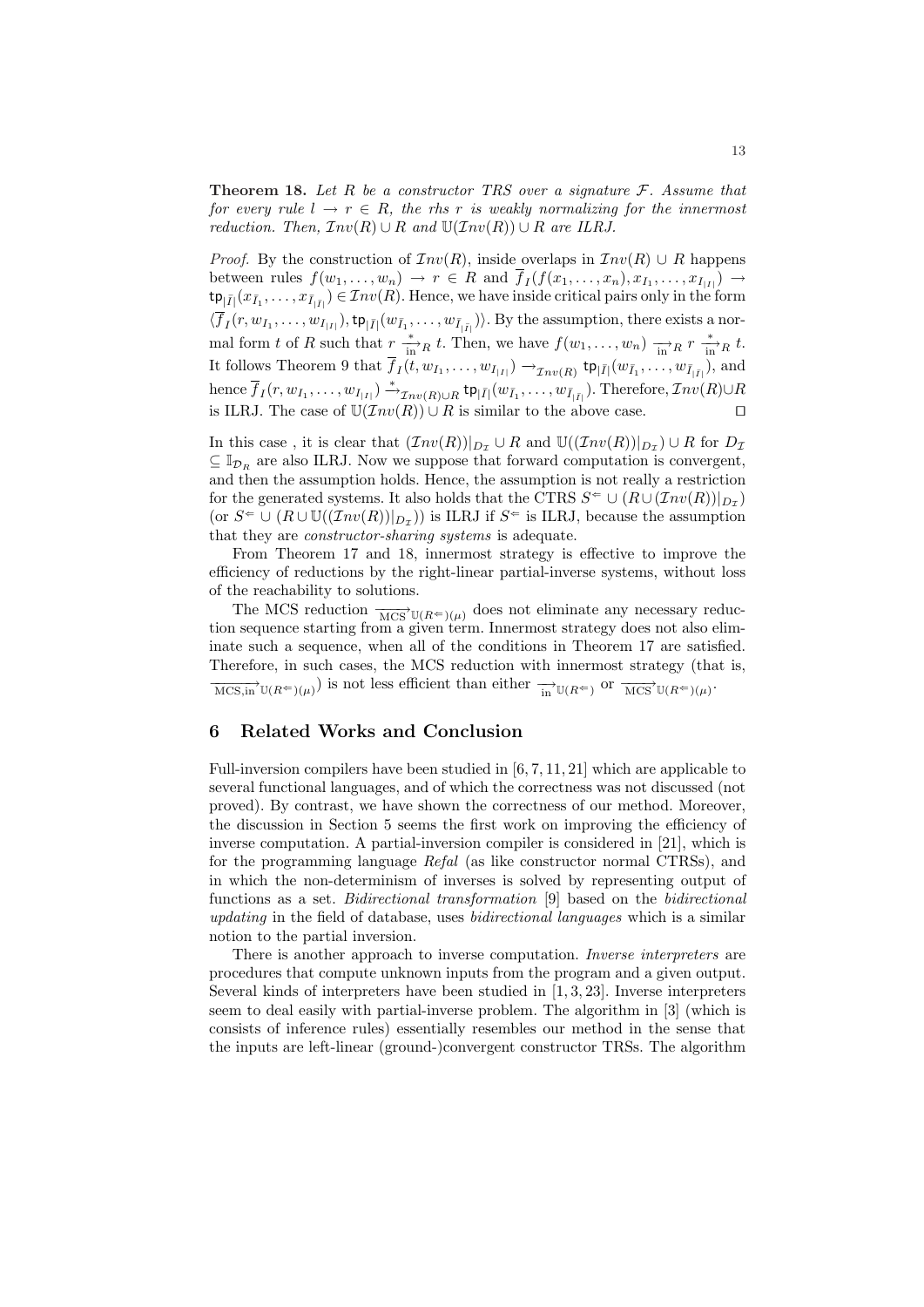terminates if the input TRS is *constructing*. We believe that the EV-TRS generated by our compiler from a constructing TRS is terminating with respect to narrowing starting from ground terms. Moreover, we have the example TRS *R*<sup>4</sup> which is not constructing but whose inverse is terminating.

The inverse computation in this paper can handle general solutions by variables that represent arbitrary terms. The compiler proposed in this paper is of course applicable to functions which returns multiple values, because the compiler can handle them by rules in the form of  $f(\cdots) \to tuple(v_1, \ldots, v_m)$ . The resulted TRS of the unraveling may be optimized. For example,  $u_1$  and  $u_3$  in  $\mathbb{U}(R_3^{\Leftarrow})$  are redundant.

U<sub>3</sub> T are recountered some examples that the efficiency of  $\frac{1}{MCS, \text{in}} U(\text{Inv}(R))(\mu)$ is equal to that of  $\frac{1}{\ln \mathbb{U}(\mathcal{I}_{nv}(R))}$ . It is a future work to analyze the detail of the efficiency. We are also interested in relationships between syntactic properties of an input TRS and the generated EV-TRS, for example, a condition of *R* inducing the right-linearity of  $U(\mathcal{I}nv(R))$ .

Which is more valuable, full inverses or partial inverses? Full inverses are included in partial inverses, and partial inverses can compute by the corresponding full-inverses because the results of the full inverses contain all solutions of partial inverses. Full inverses seems to be less efficient than partial inverses, but we know some desirable properties of syntactic relationships between forward and full-inverse programs. Analysis for this problem is another future work.

#### **References**

- 1. Abramov, S., Glück, R.: The universal resolving algorithm: Inverse computation in a functional language. In Proceedings of the 5th International Conference on Mathematics of Program Construction. Volume 1837 of LNCS, Springer (2000) 187–212.
- 2. Baader, F., Nipkow, T.: *Term Rewriting and All That*. Cambridge University Press (1998).
- 3. Dershowitz, N., Mitra, S.: Jeopardy. In *Proceedings of the 10th International Conference on Rewriting Techniques and Applications*. Volume 1631 of LNCS, Springer (1999) 16–29.
- 4. Durán, F., Lucas, S., Meseguer, J., Marché, C., Urbain, X.: Proving termination of membership equational programs. In *Proceedings of the ACM SIGPLAN 2004 Symposium on Partial Evaluation and Program Manipulation*. ACM Press (2004) 147–158.
- 5. Giesl, J., Thiemann, R., Schneider-Kamp, P., Falke, S.: Automated termination proofs with AProVE. In *Proceedings of the 15th International Conference on Rewriting Techniques and Applications*. Volume 3091 of LNCS, Springer (2004) 210–220.
- 6. Glück, R., Kawabe, M.: A program inverter for a functional language with equality and constructors. In *Proceedings of the first Asian Symposium on Programming Languages and Systems*. Volume 2895 of LNCS, Springer (2003) 246–264.
- 7. Harrison, P.G.: Function inversion. In *Proceedings of the IFIP TC2 Workshop on Partial Evaluation and Mixed Computation*. North-Holland (1988) 153–166.
- 8. Hirokawa, N., Middeldorp, A.: Tsukuba termination tool. In *Proceedings of the 14th International Conference on Rewriting Techniques and Applications*. Volume 2706 of LNCS, Springer (2003) 311–320.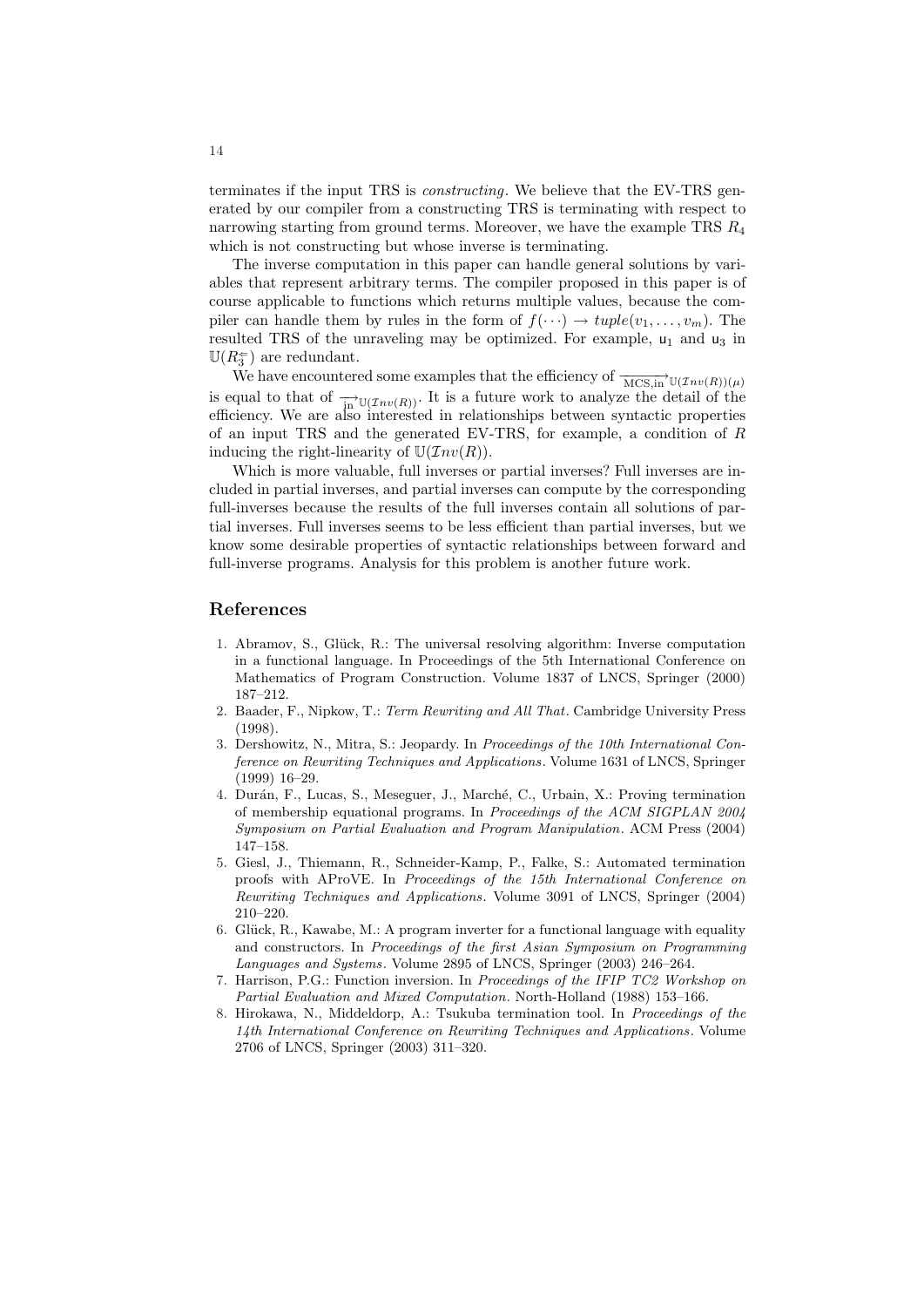- 9. Hu, Z., Mu, S.-C., Takeichi, M.: A programmable editor for developing structured documents based on bidirectional transformations. In *Proceedings of the 2004 ACM SIGPLAN Workshop on Partial Evaluation and Semantics-based Program Manipulation*. ACM Press (2004) 178–189.
- 10. Hullot, J.-M.: Canonical forms and unification. In *Proceedings of the 5th International Conference on Automated Deduction*. Volume 87 of LNCS, Springer (1980) 318–334.
- 11. Khoshnevisan, H., Sephton, K.M.: InvX: An automatic function inverter. In *Proceedings of the 3rd International Conference on Rewriting Techniques and Applications*. Volume 355 of LNCS, Springer (1989) 564–568.
- 12. Lucas, S.: Context-sensitive computations in functional and functional logic programs. Journal of Functional and Logic Programming **1998** (1). The MIT Press (1998) 1–61.
- 13. Lucas, S.: mu-term: A tool for proving termination of context-sensitive rewriting. In *Proceedings of the 15th International Conference on Rewriting Techniques and Applications*. Volume 3091 of LNCS, Springer (2004) 200–209.
- 14. Marchiori, M.: Unravelings and ultra-properties. In *Proceedings of the 5th International Conference on Algebraic and Logic Programming*. Volume 1139 of LNCS, Springer (1996) 107–121.
- 15. Nishida, N., Sakai, M., Sakabe, T.: Generation of inverse term rewriting systems for pure treeless functions. In *Proceedings of the International Workshop on Rewriting in Proof and Computation*. Sendai, Japan (2001) 188–198.
- 16. Nishida, N., Sakai, M., Sakabe, T.: Narrowing-based simulation of term rewriting systems with extra variables and its termination proof. In *Functional and Constraint Logic Programming*. Volume 86 of ENTCS, Issue 3, Elsevier (2003) 18 pages.
- 17. Nishida, N., Sakai, M., Sakabe, T.: On simulation-completeness of unraveling for conditional term rewriting systems. Technical Report SS 2004-18 of IEICE (2004) 25–30.
- 18. Ohlebusch, E.: Termination of logic programs: Transformational methods revisited. Applicable Algebra in Engineering, Communication and Computing **12** (2001) 73– 116.
- 19. Ohlebusch, E.: *Advanced Topics in Term Rewriting*. Springer (2002).
- 20. Okamoto, K., Sakai, M., Sakabe, T.: Completeness of innermost strategy for inside-LR-joinable right-linear terminating TRSs. In *Record of 2003 Tokai-section Joint Conference of the Eight Institutes of Electrical and Related Engineers*. (2003) 564 (in Japanese). This is an extended result of [22], and the English version of this paper is available from http://www.sakabe.i.is.nagoya-u.ac.jp/~sakai/papers/.
- 21. Romanenko, A.: Inversion and metacomputation. In *Proceedings of the Symposium on Partial Evaluation and Semantics-Based Program Manipulation*. Volume 26 of SIGPLAN Notices, ACM Press (1991) 12–22.
- 22. Sakai, M., Okamoto, K., Sakabe, T.: Innermost reductions find all normal forms on right-linear terminating overlay TRSs. In *Proceedings of the 3rd International Workshop on Reduction Strategies in Rewriting and Programming*. Valencia, Spain (2003) 79–88.
- 23. Secher, J.P., Sørensen, M.H.: From checking to inference via driving and dag grammars. In *Proceedings of the 2002 ACM SIGPLAN Workshop on Partial Evaluation and Semantics-Based Program Manipulation*. Volume 37 of SIGPLAN Notices, ACM (2002) 41–51.
- 24. Toyama, Y.: Confluent term rewriting systems with membership conditions. In *Proceedings of the 1st International Workshop on Conditional Term Rewriting Systems*. Volume 308 of LNCS, Springer (1987) 228–241.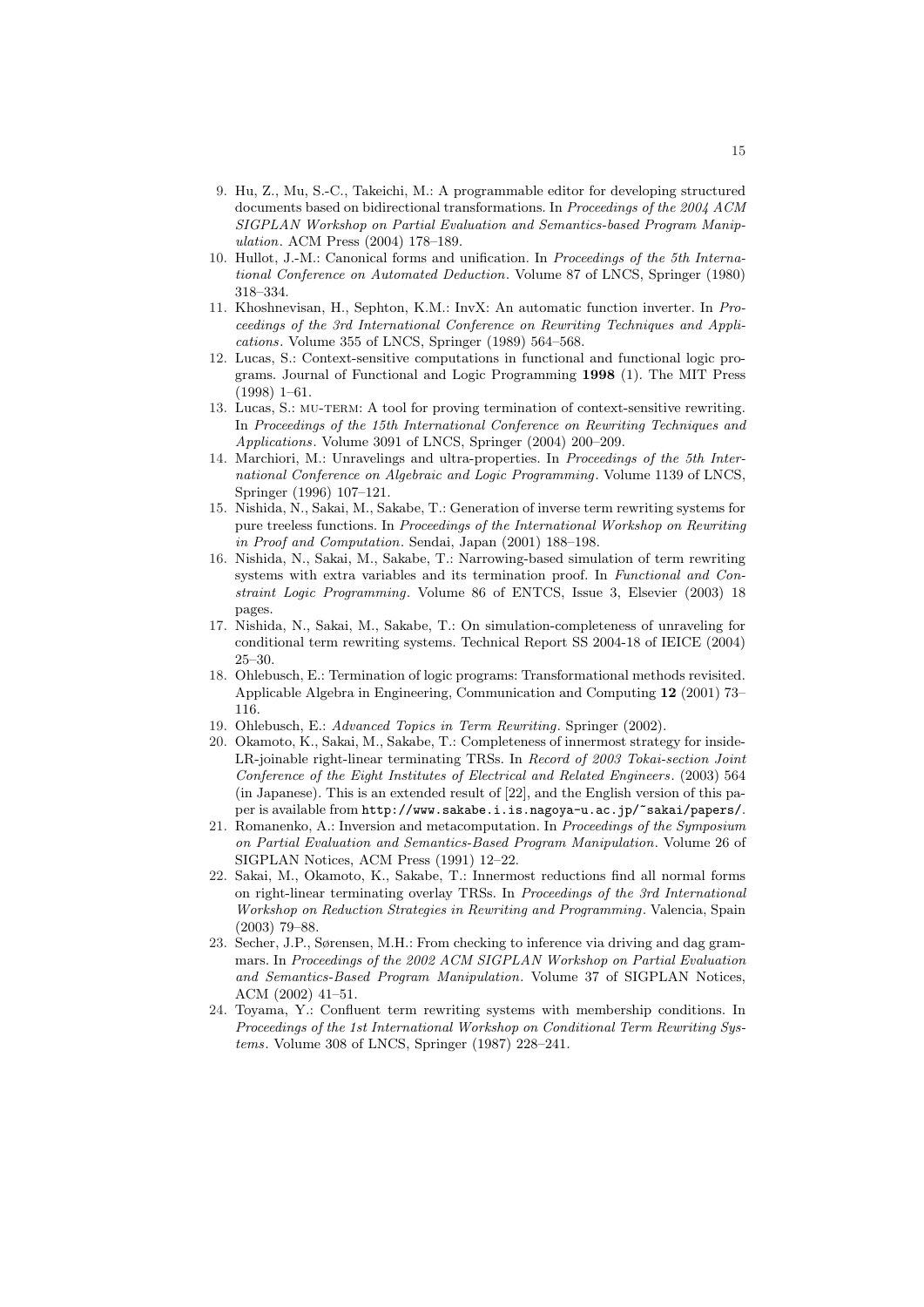## **A Proof of Theorem 9**

In order to give a proof of Theorem 9, we need two lemmas (Lemma 24 and 25) in addition to some notations, concrete definitions of reductions, and some propositions associated with  $\mathscr{T}$ , reductions and substitutions.

#### **A.1 Preparation**

Let  $R^{\Leftarrow}$  be a CTRS over signature *F*. For terms *s* and *t*, we write  $s \stackrel{*}{\to}^!_{R^{\Leftarrow}} t$  if *s*  $\stackrel{*}{\rightarrow}_{R \infty} t$  and  $t \in NF_{R \infty}(\mathcal{F}, \mathcal{V})$ , and similarly for other rewrite relations.

Let *F* be a signature and  $\sigma$  be a substitution. The *domain* and *range* of  $\sigma$ are denoted by  $\mathcal{D}om(\sigma)$  and  $\mathcal{R}an(\sigma)$ , respectively. The *variable range* of  $\sigma$  is denoted by  $V\mathcal{R}an(\sigma)$ :  $V\mathcal{R}an(\sigma) = \bigcup_{x \in \mathcal{D}om(\sigma)} Var(x\sigma)$ . Let  $T \subseteq \mathcal{T}(\mathcal{F}, V)$ . We call  $\sigma$  a *T*-substitution if  $\mathcal{R}an(\sigma) \subseteq T$ . When  $\mathcal{D}om(\sigma) = \{x_1, \ldots, x_n\}$  and  $\sigma(x_i)$  $\equiv t_i$  for every  $i \in \{1, ..., n\}$ , we may write  $\{x_1 \mapsto t_i, ..., x_n \mapsto t_n\}$  for  $\sigma$ . Let  $R^{\Leftarrow}$ be a CTRS,  $\rightarrow$  be a binary relation on terms, and let  $l \rightarrow r \Leftarrow \mathcal{C}ond \in R^{\Leftarrow}$  such that  $\mathcal{C}ond = s_1 \to t_1, \ldots, s_k \to t_k$ . We write  $\mathcal{C}ond(\sigma, \to)$  if  $s_i\sigma \to t_i\sigma$  holds for  $e^{i} \in \{1, ..., k\}.$ 

The following proposition shows a property associated with the case (d) in Definition 5.

**Proposition 19.** Let  $\mathcal{F} (= \mathcal{C} \oplus \mathcal{D})$  be a signature, t be a term, and X be a set *of variables. If*  $Var(t) \cap X = \emptyset$ *, then*  $\mathscr{T}(\mathcal{L}ab(t,X)) = \langle t; \epsilon \rangle$ *.* 

*Proof (Sketch).* From the definition, it holds clearly that for any *n*-ary defined symbol *f*, and for any terms  $t_1, \ldots, t_n$ ,  $Var(f(t_1, \ldots, t_n)) \cap X = \emptyset$  implies  $\mathcal{L}ab(f(t_1,\ldots,t_n),X) = f_{\{1,\ldots,n\}}(\mathcal{L}ab(t_1,X),\ldots,\mathcal{L}ab(t_n,X)).$  By using this claim, this proposition can be easily proved by induction on the term structure. *ut*

The conditional parts of rules in the generated CTRS *Inv*(*R*) are in the form as follows.

**Proposition 20.** Let R be a constructor TRS over a signature  $\mathcal{F}$ . Let  $l \rightarrow r \Leftarrow$  $s_1 \rightarrow t_1, \ldots, s_k \rightarrow t_k \in \mathcal{I}nv(R) \setminus R$ *. Then, the left- and right-hand sides satisfy the following:*

(a)  $l \equiv f_I(u, w_1, \ldots, w_{|I|})$  and  $u, w_1, \ldots, w_{|I|} \in \mathcal{T}(\mathcal{C}_R, \mathcal{V})$ , and (b)  $r \equiv \text{tp}_{|\bar{I}|}(w'_1, \ldots, w'_{\bar{I}_{|\bar{I}|}})$  and  $w'_1, \ldots, w'_{\bar{I}_{|\bar{I}|}} \in \mathcal{T}(\mathcal{C}_R, \mathcal{V})$ .

*For every*  $i \in \{1, \ldots, k\}$ *, the condition*  $s_i \rightarrow t_i$  *is either in the following forms:*

*(c)*  $s_i$  ∈  $T(F, V)$ *, and*  $t_i$  *is a variable appearing once among l,*  $t_1, \ldots, t_{i-1}$ *, or* (d)  $s_i \equiv \overline{g}_J(y, s'_1, \ldots, s'_{|J|}), t_i \equiv \text{tp}_{|\overline{J}|}(u_1, \ldots, u_{|\overline{J}|}), s'_j \in \mathcal{T}(\mathcal{F}, \mathcal{V}), u_j \in \mathcal{T}(\mathcal{C}_R, \mathcal{V})$ *and y is a variable appearing once among*  $t_1, \ldots, t_{i-1}$ .

*Proof (Sketch)*. Conditions in rules of  $Inv(R)$  are built in either (c) of Definition 5 or the definition of  $InvRule$ . In these two cases, we can see that conditions are built, satisfying either of the above forms. are built, satisfying either of the above forms.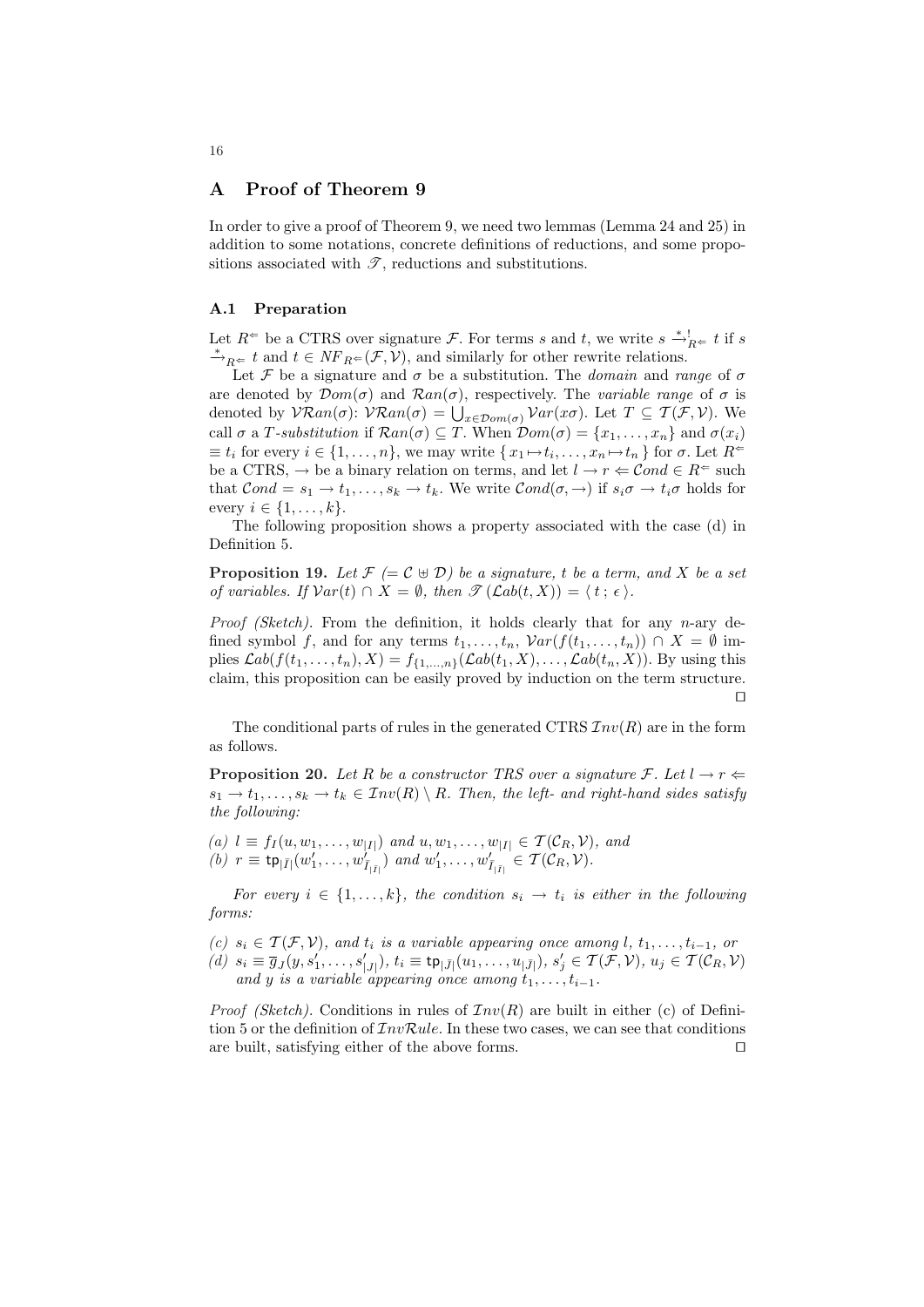As shown by the CTRS  $R_5$  in Example 8, our partial-inverse CTRS  $Inv(R)$ sometimes have parts of forward computations (terms to be evaluated by *R*) in conditional parts of some rules. The reduction sequences starting from such terms must be evaluated by the innermost strategy to be coincided with the corresponding parts of the forward computation in Theorem 9 which are evaluated by the innermost strategy. However, the naively-defined innermost reduction for CTRSs is illnatured because innermost redexes are undecidable in general. Therefore, we use a specially defined innermost-reduction for the execution of the CTRS  $Inv(R)$ , where innermost redexes of R are executed preferentially in the evaluation. That is hierarchization of the conditional reduction on  $Inv(R)$ which consists of the innermost reduction on *R*, and the ordinary reduction by rules in  $\mathcal{I}nv(R)\setminus R$ .

**Definition 21 (EV-normalized and** *R***-innermost reduction).** *Let R be a TRS over a signature*  $\mathcal{F}$ *, and*  $S^{\Leftarrow}$  *be a CTRS over*  $\mathcal{F}$ *. The n*-level EV-normalized and *<sup>R</sup>*-innermost rewrite relation *−−−−−−−−→* (*n*)*,*evn*,R-*in *<sup>S</sup>⇐ of <sup>S</sup> ⇐ is inductively defined as follows:*

 $\overrightarrow{(-0)_{\text{,evn}, R \text{-} \text{in}}}$ *S*<sup> $\Leftarrow \emptyset$ *, and*</sup>  $\frac{1}{(k+1), \text{evn}, R\text{-in}} S^{\Leftarrow}$  = {  $(C[l\sigma]_p, C[r\sigma]_p)$  |  $\rho: l \rightarrow r \Leftarrow Cond \in R \cup S^{\Leftarrow}$ ,  $\mathcal{C}ond(\sigma, \frac{*}{(k), \text{evn}, R\text{-in}}_{S^{\Leftarrow}})$ ,  $\mathcal{R}an(\sigma|_{\mathcal{EVar}(\rho)}) \subseteq NF_{R\cup S^{\Leftarrow}}(\mathcal{F}, \mathcal{V})$ , ( $\forall t, t \leq l\sigma$  im $plies t \in NF_R(\mathcal{F}, \mathcal{V})$  ) }.

*The* EV-normalized and *R*-innermost rewrite relation  $\frac{1}{\exp(R + \pi)} s \neq 0$  *f*  $S^{\Leftarrow}$  *is defined as*  $\frac{1}{\exp(R+h)} s \leftarrow \frac{1}{\exp(R+h)} s \leftarrow -\frac{1}{\exp(R+h)} s \leftarrow -\frac{1}{\exp(R+h)} s \leftarrow -\frac{1}{\exp(R+h)} s \leftarrow -\frac{1}{\exp(R+h)} s \leftarrow -\frac{1}{\exp(R+h)} s \leftarrow -\frac{1}{\exp(R+h)} s \leftarrow -\frac{1}{\exp(R+h)} s \leftarrow -\frac{1}{\exp(R+h)} s \leftarrow -\frac{1}{\exp(R+h)} s \leftarrow -\frac{1}{\exp(R+h)} s \leftarrow -\frac{1}{\exp(R+h)} s \leftarrow -\frac{1}{\exp(R+h)} s \leftarrow -$ 

It is clear that  $\frac{ }{m}$   $\cap$   $\subseteq$   $\frac{ }{ \text{evn}, R-\text{in} } S \in \cdot$ . Since the CTRS  $\mathcal{I}nv(R)$  contains all rules of *R*, the following proposition holds.

**Proposition 22.** *Let R be a constructor TRS over a signature F. For all terms s* and *t* in  $T(F, V)$ ,

*(a) <sup>s</sup> −→<sup>R</sup> <sup>t</sup> if and only if <sup>s</sup> −→Inv*(*R*) *t, and (b)*  $s \xrightarrow{\text{in}} R$  *t if* and only if  $s \xrightarrow{\text{evn}, R-\text{in}} \mathcal{I}_{nv(R)}$  *t*.

*Proof.* The *only-if* parts of the both hold trivially from the fact that *R* ⊆ *Inv*(*R*). We consider the *if* part of (a). Suppose that  $s \rightarrow_{\mathcal{I}nv(R)} t$ . Since *R* has no extra variable and *s* has no defined symbol of  $Inv(R) \setminus R$ , the rule used in  $s \rightarrow_{\mathcal{I}nv(R)} t$  must be in *R*. Therefore, we have  $s \rightarrow_R t$ . The *if* part of (b) can be shown similarly.  $\square$ 

The reduction  $\frac{*}{\text{evn}, R-\text{in}^2} \tau_{nv(R)}$  has the following property.

**Proposition 23.** Let R be a constructor TRS over a signature  $\mathcal{F}$ . Let  $f \in$  $\mathcal{D}_{R, I}$  I be a set of indexes for f, and s,  $s_1, \ldots, s_{|I|}, t_1, \ldots, t_{|\overline{I}|} \in \mathcal{T}(\mathcal{F}, \mathcal{V}).$ If  $\overline{f}_I(s,s_1,\ldots,s_{|I|})$   $\longrightarrow^*$   $\overline{\text{evn},R\text{-in}} \tau_{nv(R)}$   $\text{tp}_{|\overline{I}|}(t_1,\ldots,t_{|\overline{I}|})$  holds, then there exist a  $\text{(conditional) rewrite rule } f_I(u, u_1, \ldots, u_{|I|}) \rightarrow \text{tp}_{|\overline{I}|}(w_1, \ldots, w_{|\overline{I}|}) \Leftarrow \text{Cond} \in$  $Inv(R) \setminus R$  *and an NF<sub>R</sub>*(*F, V*)*-substitution*  $\sigma$  *such that*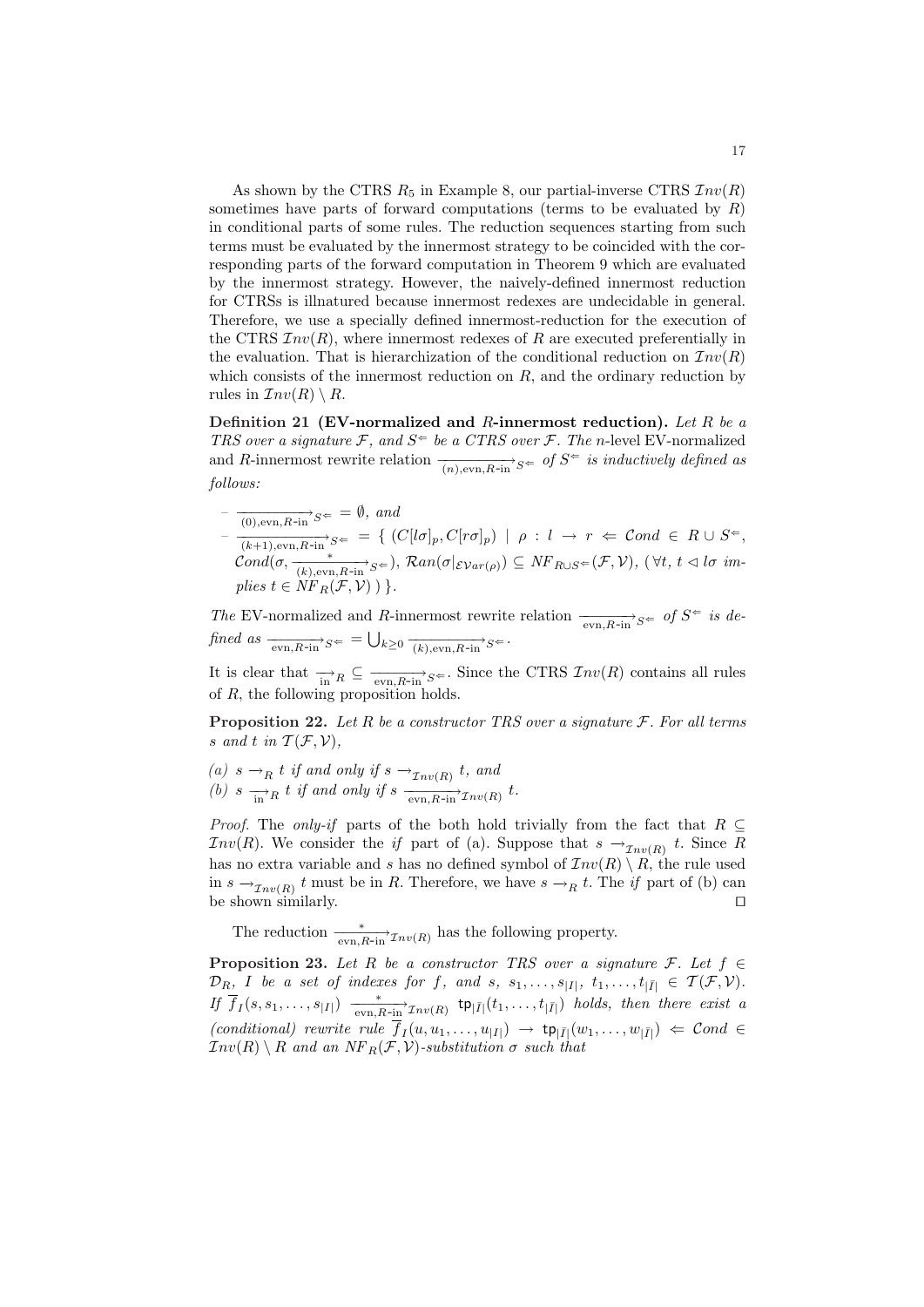$$
- \overline{f}_I(s, s_1, \ldots, s_{|I|}) \xrightarrow[\text{evn}, R \text{-in}]{*} \overline{f}_I(u, u_1, \ldots, u_{|I|}) \sigma
$$
  
\n
$$
- t_1, \ldots, t_{|\overline{I}|} \in NF_{\mathcal{I}nv(R)}(\overline{\mathcal{F}}, \mathcal{V}), \text{ and}
$$
  
\n
$$
- \mathcal{C}ond(\sigma, \frac{*}{\text{in}^{\star}}] \cup \left( \frac{*}{\text{in}^{\star}} \mathcal{K} \cdot (\frac{\sigma}{\text{evn}, R \text{-in}^{\star}} \overline{\mathcal{I}}_{\mathcal{I}v(R)}(\mathcal{K}) \setminus \overline{\mathcal{I}}_{\mathcal{I}n})\right).
$$

*Proof.* We prove this proposition by induction on the level *k* of the reduction  $\frac{*}{(k)$ ,evn,*R*-in  $\Im \text{Inv}(R)$ . In the sequel, we abbreviate  $\frac{\varepsilon}{\text{evn}, R\text{-in}} \mathcal{Inv}(R)$   $\setminus \frac{\rightarrow}{\text{in}} R$  to  $-\frac{\varepsilon}{\text{evn}, R\text{-} \text{in}^2}$  $\frac{\varepsilon}{\text{Z}nv(R)}$ 

Suppose that  $\overline{f}_I(s, s_1, \ldots, s_{|I|}) \xrightarrow[k], \text{evn}, R\text{-in}^* \mathcal{I} \text{nv}(R)$   $\text{tp}_{|\overline{I}|}(t_1, \ldots, t_{|\overline{I}|}).$  It follows from the construction of  $\mathcal{I}nv(R)$  and the definition of  $\frac{1}{\exp(R+\ln^2 \mathcal{I}nv(R))}$  that there exist a rule  $f_I(u, u_1, \ldots, u_{|I|}) \to \mathsf{tp}_{|\bar{I}|}(w_1, \ldots, w_{|\bar{I}|}) \Leftarrow \mathcal{C}ond \in \mathcal{I}nv(R) \setminus R$  and a  $\mathcal{T}(\mathcal{F}, \mathcal{V})$ -substitution  $\sigma$  such that

$$
- \overline{f}_I(s, s_1, \ldots, s_{|I|}) \frac{*}{\ln} \overline{f}_I(u, u_1, \ldots, u_{|I|}) \sigma \n\frac{\varepsilon}{(k), \text{evn}, R - \ln} \varepsilon_{\text{Inv}(R) \setminus R} \operatorname{tp}_{|\overline{I}|}(w_1, \ldots, w_{|\overline{I}|}) \sigma \frac{*}{(k), \text{evn}, R - \ln} \tau_{\text{Inv}(R)} \operatorname{tp}_{|\overline{I}|}(t_1, \ldots, t_{|\overline{I}|}), \n- \mathcal{R}an(\sigma | \nu_{\text{ar}(u, u_1, \ldots, u_{|I|})}) \subseteq NF_R(\mathcal{F}, \mathcal{V}) \text{ and} \n- \mathcal{C}ond(\sigma, \frac{*}{(k-1), \text{evn}, R - \ln} \tau_{\text{nv}(R)}).
$$

In the sequel, we show that  $\mathcal{R}an(\sigma|_{Var(\mathcal{C}ond, w_1, ..., w_{|\bar{I}|})}) \subseteq NF_R(\mathcal{F}, \mathcal{V})$  (that is,  $\sigma$ is an  $NF_R(\mathcal{F}, \mathcal{V})$ -substitution) and  $Cond(\sigma, \frac{*}{\sinh R} \cup$  $\left(\frac{*}{\text{in}^{\infty}}\right]$ *k*  $\cdot \frac{1}{\text{evn}, R-\text{in}^{\infty}}$ *z<sub>nv</sub>*(*R*) $\setminus R$  $).$ 

The case that the applied rule is unconditional is trivial. We consider the remaining case. Let  $Cond = l_1 \rightarrow r_1, \ldots, l_m \rightarrow r_m$ . We first show that  $l_1 \sigma \left(\frac{r}{\ln r}l_1\right)$  $\left(\frac{*}{\text{in}^{\circ}}\right)^{\text{f}}_{R}$  **·**  $\frac{\epsilon}{\text{evn}, R\text{-}\text{in}^{\circ}}\mathcal{I}^{n}v(R)\backslash R$ )  $r_1 \sigma$  and  $\mathcal{R}an(\sigma|_{Var(l_1,r_1)}) \subseteq NF_R(\mathcal{F}, \mathcal{V})$ . Since the  $CTRS \text{ Inv}(R)$  is deterministic, we have  $Var(l_1) \subseteq Var(u, u_1, \ldots, u_{|I|})$  and hence  $\mathcal{R}$ *an*( $\sigma$ | $\mathcal{V}_{ar(l_1)}$ )  $\subseteq$   $\mathcal{N}F_R(\mathcal{F}, \mathcal{V})$ .

- Consider the subcase that  $l_1 \rightarrow r_1$  is in the form of Proposition 20 (c). In this subcase, we can suppose that  $l_1 \in \mathcal{T}(\mathcal{F}, \mathcal{V})$  and  $r_1$  is a variable appearing once in either of  $u, u_1, \ldots, u_{|I|}$ . Then,  $r_1 \sigma$  is a normal form of *R* and hence  $\mathcal{R}an(\sigma|_{Var(r_1)}) \subseteq NF_R(\mathcal{F}, \mathcal{V})$ . It follows from Proposition 22 that  $l_1 \sigma \frac{*}{\text{ln}} l_R$ *r*1*σ*.
- Consider the remaining subcase that  $l_1 \rightarrow r_1$  is in the form of Proposition 20 (d). In this subcase, we can suppose that
	- $l_1 \equiv \overline{g}_J(z, s'_1, \ldots, s'_{|J|}),$
	- *z* is a variable in either of  $u, u_1, \ldots, u_{|I|}$  and
	- $r_1 \equiv \text{tp}_{|\bar{J}|}(t'_1, \ldots, t'_{|\bar{J}|}).$

Since  $\mathcal{C}ond(\sigma, \frac{*}{(k-1), \text{evn}, R\text{-in}} \tau_{nv(R)})$  holds,  $l_1\sigma \xrightarrow{(k-1), \text{evn}, R\text{-in}} \tau_{nv(R)} r_1\sigma$ , and hence  $\overline{g}_J(z\sigma, s'_1\sigma, \ldots, s'_{|J|}\sigma)$   $\frac{*}{(k-1)$ , evn,  $R$ -in  $\mathcal{I}_{nv(R)}$  t $p_{|J|}(t'_1\sigma, \ldots, t'_{|J|}\sigma)$ . By the induction hypothesis, there exist an  $NF_R(\mathcal{F}, \mathcal{V})$ -substitution  $\sigma'$  and a rule  $\overline{g}_J(u',u'_1,\ldots,u'_{|J|})\to \mathsf{tp}_{|\bar{J}|}(w_1',\ldots,w_{|\bar{J}|}') \Leftarrow \mathcal{C}ond'\in \mathcal{I}nv(R)\setminus R$  such that

• 
$$
\overline{g}_J(z\sigma, s'_1\sigma, \ldots, s'_{|J|}\sigma) \stackrel{*}{\underset{\text{even}, R\text{-in}}{\longrightarrow}} \overline{g}_J(u', u'_1, \ldots, u'_{|J|})\sigma'
$$
  

$$
\overline{\underset{\text{even}, R\text{-in}}{\longrightarrow}} \overline{f}_{\text{inv}(R)\setminus R} \operatorname{tp}_{|\bar{J}|}(w'_1, \ldots, w'_{|\bar{J}|})\sigma' \equiv \operatorname{tp}_{|\bar{J}|}(t'_1\sigma, \ldots, t'_{|\bar{J}|}\sigma),
$$

18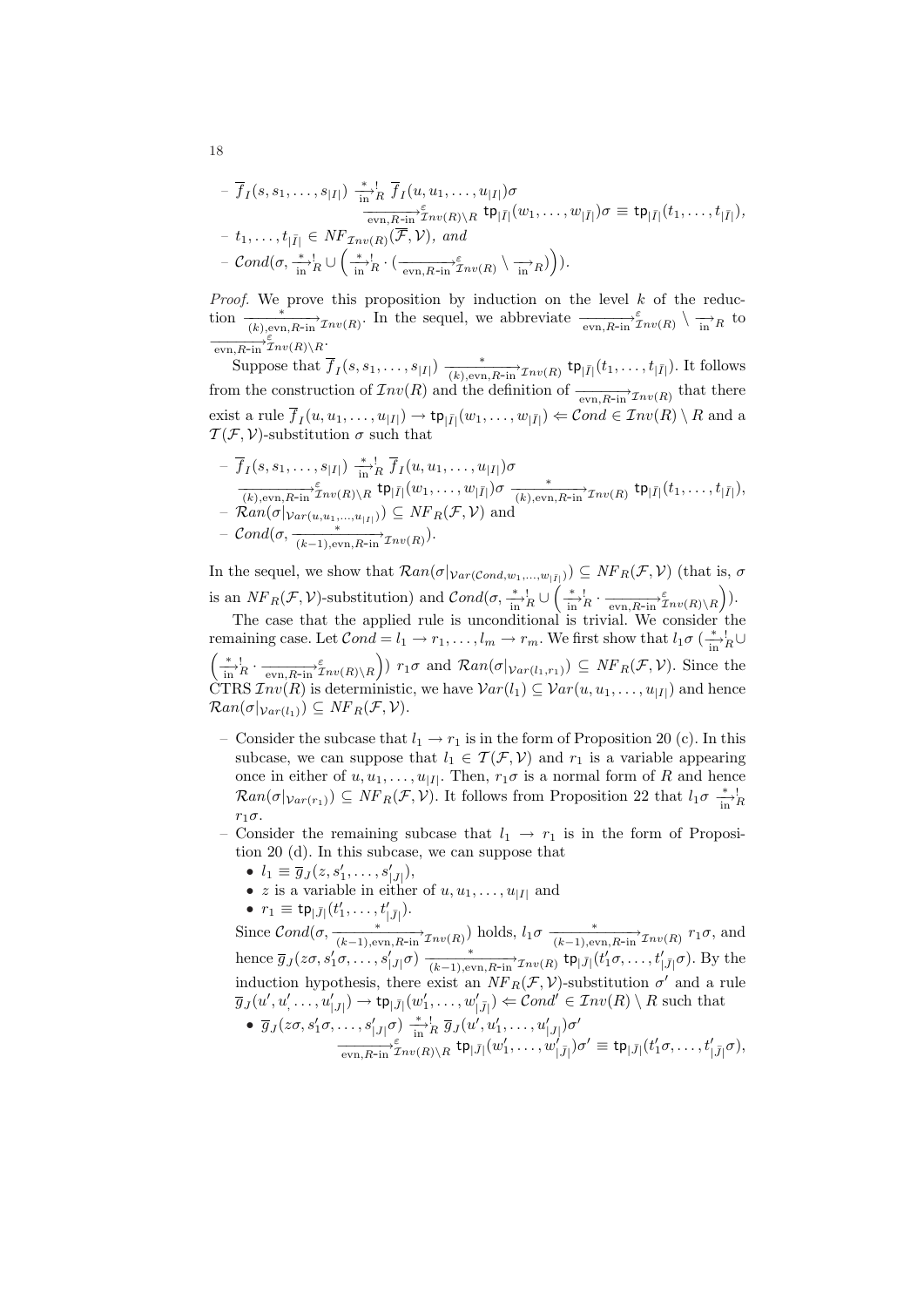•  $t'_1 \sigma, \ldots, t'_{|\bar{J}|} \sigma \in \overline{NF}_{\mathcal{I}nv(R)}(\mathcal{F}, \mathcal{V})$ , and

• 
$$
\text{Cond}(\sigma', \frac{*}{\text{in}} \cdot \text{I}_{R} \cup (\frac{*}{\text{in}} \cdot \text{I}_{\text{evn}, R-\text{in}} \cdot \text{In}_{\text{ev}(R) \setminus R})
$$
.  
Hence, we have  $\text{Ran}(\sigma |_{\text{Var}(r_1)}) \subseteq \text{NF}_R(\mathcal{F}, \mathcal{V})$ .

Thus, we have  $l_1 \sigma \left( \frac{*}{\text{ln}} \right]_R^1 \cup$  $\left(\frac{*}{\text{in}}\right)^{\text{!`}}$ *R*  $\cdot \frac{1}{\text{evn}, R\text{-}\text{in}}\mathcal{Z}_{nv(R)\setminus R}$ )  $r_1 \sigma$  and  $\mathcal{R}an(\sigma | v_{ar(l_1, r_1)})$  $\subseteq$  *NF*<sub>*R*</sub>( $\mathcal{F}, \mathcal{V}$ ). Similarly for every  $i \in \{2, \ldots, m\}$ , we can show that  $l_i \sigma \left(\frac{*}{\ln} \frac{1}{R} \cup \mathcal{V} \right)$  $\left(\frac{*}{\text{in}^{\mathcal{P}}} \right]$  *evn, R***-in**<sup> $\epsilon$ </sup>*Inv*(*R*)*\R*  $\left( \int r_i \sigma \text{ and } \mathcal{R}an(\sigma|\mathcal{V}_{ar(l_i,r_i)}) \subseteq NF_R(\mathcal{F}, \mathcal{V})\right).$ 

Let  $X = Var(u, u_1, \ldots, u_{|I|}, \mathcal{C} \text{and})$ . It follows from the definition of the reduction  $\overrightarrow{\text{evn},R\text{-in}} \mathcal{I}_{nv(R)}$  that  $\mathcal{R}an(\sigma|_{Var(w_1,...,w_{|\overline{I}|})\setminus X}) \subseteq NF_{\mathcal{I}nv(R)}(\mathcal{F},\mathcal{V})$ . On the other hand, it follows from Proposition 20 (b) that  $w_1, \ldots, w_{|I|}$  are constructor terms of *R*. These imply that  $\text{tp}_{|\bar{I}|}(w_1, \ldots, w_{|\bar{I}|})\sigma \in NF_{\mathcal{I}nv(R)}(\mathcal{F}, \mathcal{V})$ , and hence  $\tan \frac{1}{2}$   $\int \pi |U(x_1, \ldots, w_{|\bar{I}|}) \sigma \equiv \tan_{|\bar{I}|} (t_1, \ldots, t_{|\bar{I}|}).$ 

Therefore, we have  $\mathcal{R}an(\sigma|_{Var(\mathcal{C}ond,w_1,\ldots,w_{|\overline{I}|})}) \subseteq NF_R(\mathcal{F},\mathcal{V})$  and  $l_i\sigma\left(\frac{*}{\text{in}}\right)_R \cup$  $\left(\frac{*}{\text{in}}\right)^{\text{!`}}$ *R*  $\cdot \frac{1}{\text{evn}, R\text{-}\text{in}}\sum_{k=1}^{R} \mathcal{I}^{n}v(R) \setminus R$  $\left( \begin{array}{c} \n \text{if } i \in \{1, ..., m\}. \n \end{array} \right)$  *u u u* 

#### **A.2 Lemmas**

**Lemma 24.** Let  $R$  be a constructor TRS over a signature  $F$ ,  $t$  be a term,  $X$  be  $a$  set of variables,  $\mathscr{T}(\mathcal{L}ab(t, X)) = \langle u, \mathcal{C}ond \rangle$ ,  $\theta$  be an  $NF_B(\mathcal{F}, \mathcal{V})$ -substitution *such that Dom*(*θ*) *∩* (*Var*(*u, Cond*) *\ Var*(*t*)) = *∅, and s be a normal form of R. If*  $t\theta \stackrel{*}{\longrightarrow}_R s$ , then there exists an  $NF_R(\mathcal{F}, \mathcal{V})$ *-substitution*  $\sigma$  *such that*  $Dom(\sigma)$  $\subseteq Var(u, Cond) \setminus Var(t), u(\sigma \cup \theta) \stackrel{*}{\longrightarrow}_R s, and Cond(\sigma \cup \theta, \frac{*}{\text{evn}, R\text{-in}} \tau_{nv(R)})$ .

*Proof.* We prove this lemma by induction on the lexicographic combination of the number *k* of steps of  $t\theta \frac{k}{\ln R}$  *s*, and the structure of the term *t*. We consider the following cases:

(i)  $t \in \mathcal{V}$ ,

(ii) root
$$
(t) \in C_R
$$
,

- (iii)  $\text{root}(t) \in \mathcal{D}_R$  and  $\text{Var}(t) \cap X = \emptyset$ , and
- $(iv)$  root $(t)$  ∈  $\mathcal{D}_R$  and  $Var(t)$  ∩  $X \neq \emptyset$

In the cases (i) and (iii), it is trivial since  $t \equiv u$  and  $Cond = \epsilon$  (by Proposition 19). In the case (ii), it can be easily proved by using the induction hypothesis.

We consider the remaining case (iv). Suppose that  $t \equiv f(t_1, \ldots, t_n)$  with f  $∈ \mathcal{D}_R$ , and  $Var(t) ∩ X ≠ ∅$ . From (c) of Definition 5 and Proposition 19, we can write  $u \equiv y \in \mathcal{V}$ ,

$$
\mathcal{C}ond = \overline{f}_I(y, t_{I_1}, \dots, t_{I_{|I|}}) \to \text{tp}_{|\overline{I}|}(u_1, \dots, u_{|\overline{I}|}), \mathcal{C}ond'_1, \dots, \mathcal{C}ond'_{|\overline{I}|},
$$

$$
u_j = C_j[y_{j,1}, \dots, y_{j,m_j}],
$$

$$
\mathcal{J}(\mathcal{L}ab(t_{\overline{I}_j}, X)) = \langle C_j[[u_{j,1}, \dots, u_{j,m_j}]]; \mathcal{C}ond_j \rangle \text{ for } 1 \leq j \leq |\overline{I}|, \text{ and,}
$$

$$
\mathcal{C}ond'_j = \mathcal{C}ond_j, u_{j,1} \to y_{j,1}, \dots, u_{j,m_j} \to y_{j,m_j}.
$$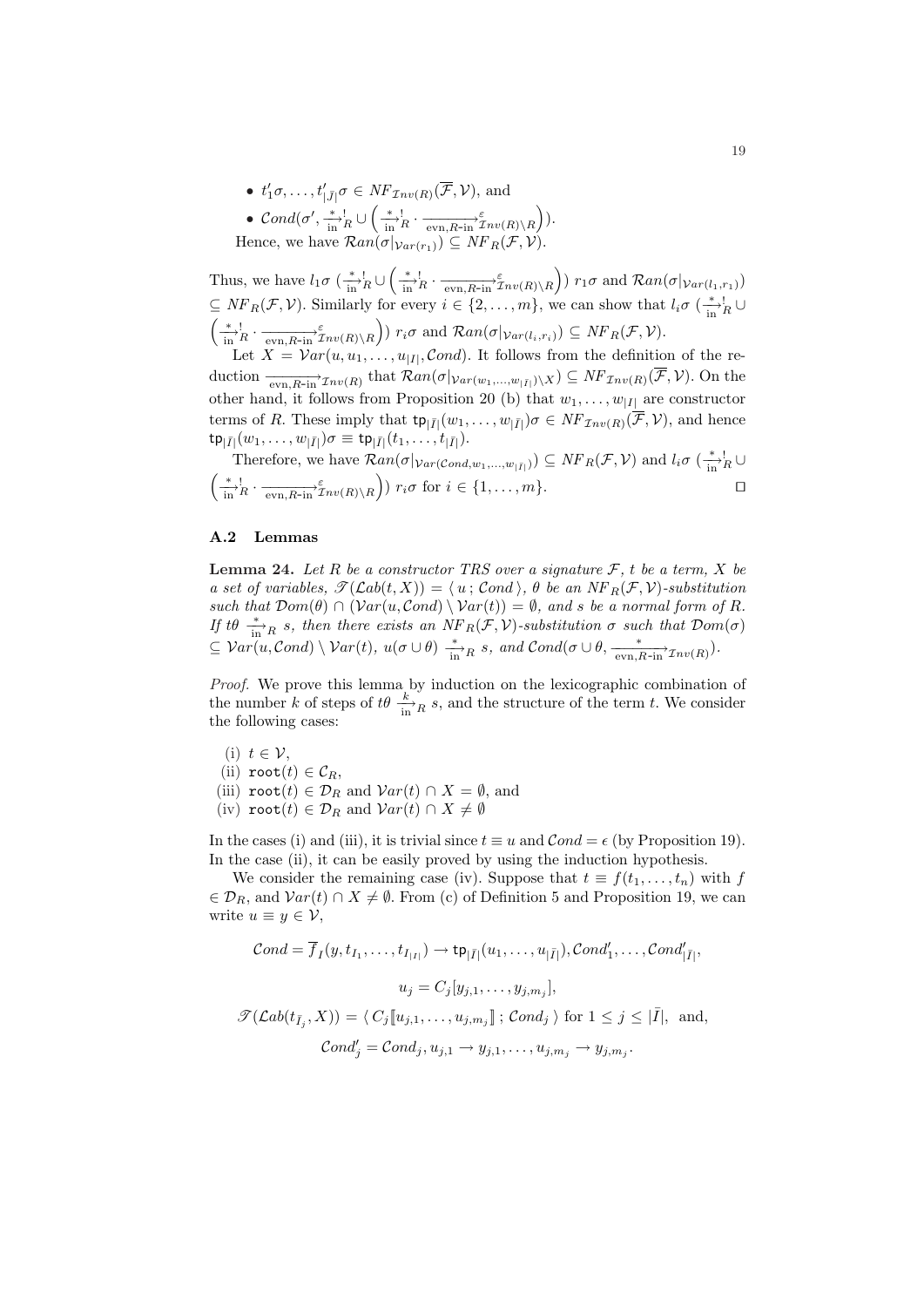where *y* and  $y_{1,1}, \ldots, y_{|\bar{I}|,m_{|\bar{I}|}}$  are fresh variables, and variables introduced in  $\mathscr{T}(\mathcal{L}ab(t_{\bar{I}_i}, X))$  and  $\mathscr{T}(\mathcal{L}ab(t_{\bar{I}_j}, X))$   $(i \neq j)$  are disjoint, that is,

$$
y \notin Var(t_1,...,t_n,u_1,...,u_{|\bar{I}|},\text{Cond}'_1,...,\text{Cond}'_{|\bar{I}|})
$$
 and (1)

$$
\left(\mathcal{V}ar(u_j, \mathcal{C}ond_j) \setminus \mathcal{V}ar(t_{\bar{I}_j})\right) \cap \mathcal{V}ar(t_{\bar{I}_{j'}}, u_{j'}, \mathcal{C}ond_{j'}) = \emptyset \text{ for } j \neq j'. \tag{2}
$$

For the sequence  $f(t_1, \ldots, t_n) \theta \frac{k}{\ln R} s$ , there exist normal forms  $s_i$  of *R* and numbers  $k', k''$  such that  $k' + k'' = k$  and

$$
f(t_1,\ldots,t_n)\theta \xrightarrow[\text{in}]{k'} R f(s_1,\ldots,s_n) \xrightarrow[\text{in}]{k''} R s.
$$

Hence, there exist numbers  $k_i$  such that  $k_i \leq k'$  and  $t_i \theta \frac{k_i}{\ln n} R s_i$ . It is clear that  $Dom(\theta) \cap (Var(C_j[[u_{j,1},...,u_{j,m_j}]], Cond_j \setminus Var(t_{\bar{I}_j})) = \emptyset$ . By the induction hypothesis, there exists an *NF*<sub>*R*</sub>( $\mathcal{F}, \mathcal{V}$ )-substitution  $\sigma_j$  such that  $Cond_j(\sigma_j \cup$  $\theta, \frac{\ast}{\text{evn}, R\text{-in}^2} \tau_{nv(R)})$ ,  $(C_j[[u_{j,1}, \ldots, u_{j,m_j}]])(\sigma_j \cup \theta) \frac{\ast}{\text{in}^2} R s_{\bar{I}_j}$ , and

$$
\mathcal{D}om(\sigma_j) \subseteq \mathcal{V}ar(\mathcal{C}ond_j) \setminus \mathcal{V}ar(t_{\bar{I}_j}).\tag{3}
$$

Now we can suppose that  $s_{\bar{I}_j} \equiv C'_j[s'_{j,1}, \ldots, s'_{j,m_j}]$  where  $C'_j \equiv C_j(\sigma_j \cup \theta)$ . Then, we have  $u_{j,k}(\sigma_j \cup \theta) \xrightarrow[\text{in}]{*} R s'_{j,k}$ .

Let  $\sigma'_j = \sigma_j \cup \{y_{j,k} \mapsto s'_{j,k} \mid 1 \leq k \leq m_j\}$ . Since  $y_{j,k}$  is fresh,  $\sigma'_j$  is a substitution. It is clear that  $\sigma'_{j}$  is an  $NF_R(\mathcal{F}, \mathcal{V})$ -substitution. It is also clear that  $\mathcal{C}ond(\sigma'_j \cup \theta, \frac{*}{\text{evn}, R\text{-in}^2} \tau_{nv(R)})$  and  $u_{j,k}(\sigma'_j \cup \theta) \stackrel{*}{\longrightarrow}_R s'_{j,k} \equiv y_{j,k}(\sigma'_j \cup \theta)$ . It follows from Proposition 20 that  $u_j$  is a constructor term of *R*, and hence  $u_j(\sigma'_j \cup \theta) \equiv s_{\bar{I}_j}$ . Hence, we have  $\mathcal{C}ond_j(\sigma'_j \cup \theta, \frac{*}{\text{evn}, R\text{-in}^2} \tau_{nv(R)})$  and  $(C_j[[u_{j,1}, \ldots, u_{j,m_j}])(\sigma'_j \cup \theta)$  $\frac{\partial}{\partial \text{in}^{\mathcal{B}}} u_j(\sigma'_j \cup \theta)$ , and hence  $\text{Cond}'_j(\sigma'_j \cup \theta, \frac{\partial}{\partial \text{even}, R\text{-in}^{\mathcal{B}}} \mathcal{I}_{nv(R)})$ .

Since  $s_1, \ldots, s_n$  are normal forms of *R*, we consider the following two cases, that is, whether  $f(s_1, \ldots, s_n)$  is a redex of *R* or not.

– Consider the subcase that  $f(s_1, \ldots, s_n)$  is not a redex of *R*, that is, a normal form of R. Now we have  $s \equiv f(s_1,\ldots,s_n)$ . Let  $\sigma = \{y \mapsto s\} \cup \bigcup_{j=1}^{\vert \bar{I} \vert} \sigma'_j$ . It follows from  $(1)–(3)$  that  $y \notin Dom(\sigma_j)$  and  $Dom(\sigma_j) \cap Dom(\sigma_{j'}) = \emptyset$  for  $j \neq j$ *j*. Hence  $\sigma$  is a substitution. It is clear that  $Dom(\sigma) \subseteq Var(Cond) \setminus Var(t)$ ,  $u(\sigma \cup \theta) \stackrel{*}{\longrightarrow}_R s$ , and  $Cond_j(\sigma \cup \theta, \frac{*}{\text{evn}, R\text{-in}^2} \mathcal{I}_{nv(R)})$ . It is also clear that  $\sigma$  is an  $NF_R(\mathcal{F}, \mathcal{V})$ -substitution. On the other hand, we have the inverse-property rule  $f_I(f(x_1,\ldots,x_n),x_{I_1},\ldots,x_{I_{|I|}}) \to \text{tp}_{|\overline{I}|}(x_{\overline{I}_1},\ldots,x_{\overline{I}_{|\overline{I}|}}) \in \mathcal{I}nv(R)$  and we have  $R \subseteq \mathcal{I}nv(R)$ , and hence

$$
\overline{f}_I(y, t_{I_1}, \dots, t_{I_{|I|}})(\sigma \cup \theta) \equiv \overline{f}_I(y\sigma, t_{I_1}\theta, \dots, t_{I_{|I|}}\theta) \n \frac{\overline{f}_I(y\sigma, t_{I_1}\theta, \dots, t_{I_{|I|}}\theta)}{\frac{\text{evn}, R\text{-in}^2 \mathcal{I}_n v(R)}{\mathcal{I}_n v(R)}} \overline{f}_I(s, s_{I_1}, \dots, s_{I_{|I|}}) \n \equiv \text{tp}_{|\overline{I}|}(u_1, \dots, u_{|\overline{I}|})\sigma.
$$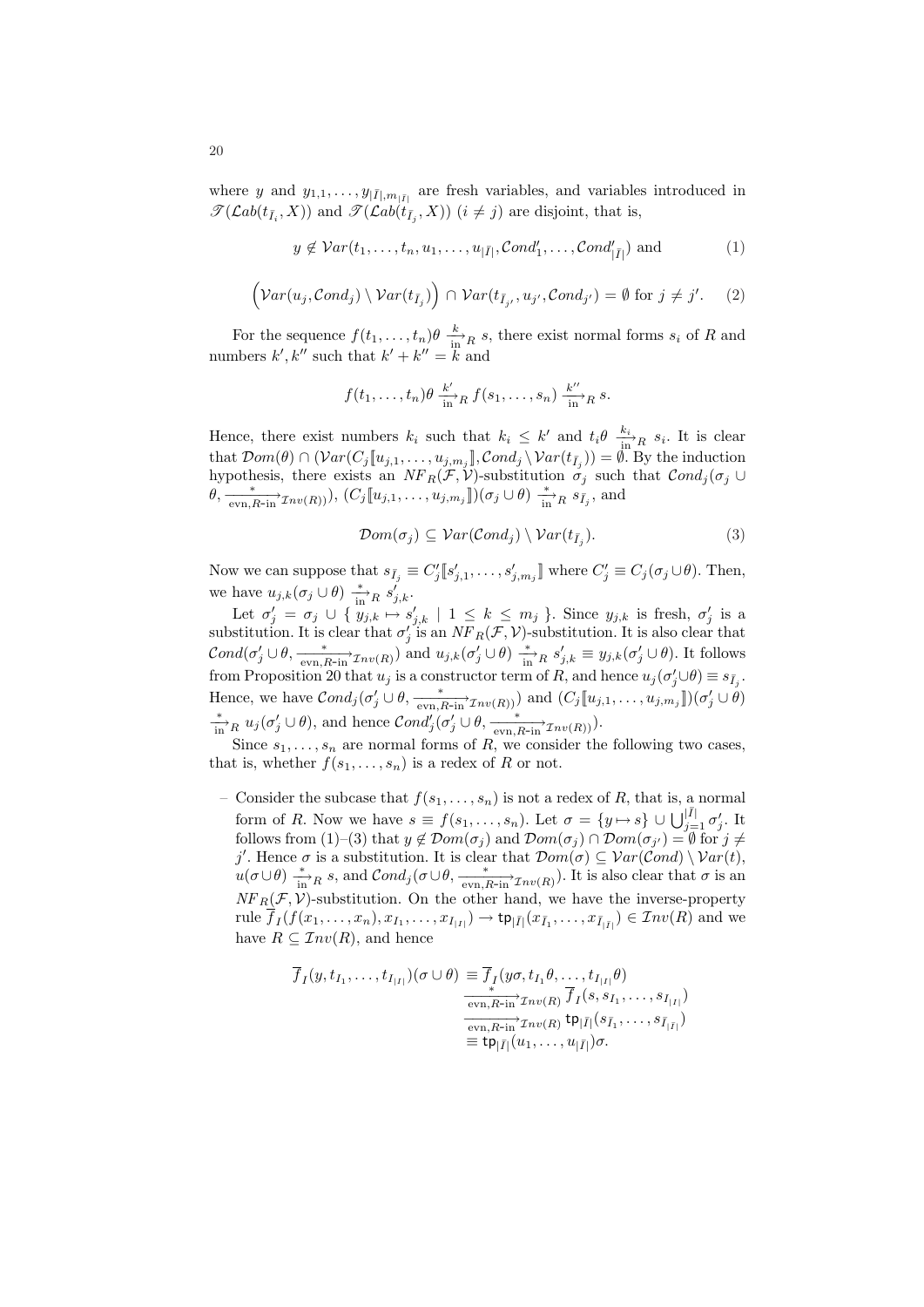Consider the remaining subcase that  $f(s_1, \ldots, s_n)$  is a redex of R. In this subcase, there exist a rewrite rule  $\rho$  :  $f(w_1, \ldots, w_n) \to r \in R$  and an  $NF_R(\mathcal{F}, X)$ substitution  $\theta_0$  such that

$$
\mathcal{D}om(\theta_0) \subseteq \mathcal{V}ar(w_1, \dots, w_n), \text{ and } \tag{4}
$$

$$
f(s_1, \ldots, s_n) \equiv f(w_1, \ldots, w_n) \theta_0 \xrightarrow[\text{in}]{\varepsilon} r \theta_0 \xrightarrow[\text{in}]{k''-1} R s.
$$
  
Let  $\mathcal{F}(\mathcal{L}ab(r, \mathcal{U}\mathcal{V}ar(\rho, I))) = \langle C_0[\![r_1, \ldots, r_m]\!]; \mathcal{C}ond_0 \rangle$ . Then, we have a rule

$$
\overline{f}_I(C_0[z_1,\ldots,z_m],w_{I_1},\ldots,w_{I_{|I|}}) \to \text{tp}_{|\overline{I}|}(w_{\overline{I}_1},\ldots,w_{\overline{I}_{|\overline{I}|}})
$$
\n
$$
\Leftarrow r_1 \to z_1,\ldots,r_m \to z_m,\text{Cond}_0 \in \mathcal{I}nv(R)
$$

which satisfies  $(\mathcal{V}ar(C_0[[r_1, \ldots, r_m], \mathcal{C}ond_0) \setminus \mathcal{V}ar(r)) \cap \mathcal{V}ar(w_1, \ldots, w_n)$  $\emptyset$ *.* By the induction hypothesis, there exists an *NF<sub>R</sub>*(*F, V*)-substitution *σ*<sup>0</sup> such that  $\mathcal{D}om(\sigma_0) \subseteq \mathcal{V}ar(\mathcal{C}ond_0) \setminus \mathcal{V}ar(r), C_0[\![r_1, \ldots, r_m]\!](\sigma_0 \cup \theta_0) \xrightarrow[\text{in}]{*} \kappa s,$ and  $Cond_0(\sigma_0 \cup \theta_0, \frac{*}{\text{evn}, R\text{-in}^2} \tau_{nv(R)})$ . Since  $C_0[, \ldots, ]$  is a constructor context and  $\sigma_0 \cup \theta_0$  is an  $NF_R(\mathcal{F}, \mathcal{V})$ -substitution, we have  $s \equiv C'_0[s_{0,1}, \ldots, s_{0,m}]$ where  $C'_0 \equiv C_0(\sigma_0 \cup \theta_0)$ . Hence, we have  $r_i(\sigma_0 \cup \theta_0) \stackrel{*}{\longrightarrow}_R s_{0,i}$ . Let  $\sigma'_0 = \{z_i \mapsto z_j \}$  $s_{0,i}$  |  $1 \leq i \leq m$  } ∪  $\sigma_0$ . Then,  $\sigma'_0$  is clearly an  $NF_R(\mathcal{F}, \mathcal{V})$ -substitution. It is obvious that  $r_i(\sigma'_0 \cup \theta) \stackrel{*}{\longrightarrow}_R s_{0,i} \equiv z_i(\sigma'_0 \cup \theta)$  and  $Cond_0(\sigma'_0 \cup \theta, \frac{*}{\text{evn}, R\text{-in}} \tau_{nv(R)})$ . Hence we have

$$
\overline{f}_I(C_0[\![z_1,\ldots,z_m]\!],w_{I_1},\ldots,w_{I_{|I|}})(\sigma'_0\cup\theta) \n\frac{w_{I_1}}{\operatorname{ev}_1,R\text{-in}^2\mathcal{I}nv(R)}\operatorname{tp}_{|\overline{I}|}(w_{\overline{I}_1},\ldots,w_{\overline{I}_{|\overline{I}|}})(\sigma'_0\cup\theta).
$$

This implies  $f_I(s, s_{I_1}, \ldots, s_{I_{|I|}})$   $\frac{}{\exp(R+1)} \pi_{nv(R)}$   $tp_{|\overline{I}|}(s_{\overline{I}_1}, \ldots, s_{\overline{I}_{|\overline{I}|}})$ . Let  $\sigma = \{y \mapsto s\} \cup \bigcup_{j=1}^{|\bar{I}|} \sigma'_j$ . Similarly in the former subcase,  $\sigma$  is a substitution. It is clear that  $\mathcal{D}om(\sigma) \subseteq \mathcal{V}ar(\mathcal{C}ond) \setminus \mathcal{V}ar(t), \omega \equiv s$ , and  $\mathcal{C}ond_j(\sigma \cup \mathcal{C}$  $\theta$ ,  $\frac{*}{\text{evn}, R\text{-in}} \mathcal{I}_{nv(R)}$ ). It is also clear that  $\sigma$  is an  $N F_R(\mathcal{F}, \mathcal{V})$ -substitution. Now we have the following sequence:

$$
\overline{f}_I(y, u_{I_1}, \ldots, u_{I_{|I|}}) \sigma \xrightarrow[\text{evn}, R\text{-in}]{*} \mathcal{I}_{\text{nv}(R)} \overline{f}_I(s, s_{I_1}, \ldots, s_{I_{|I|}}) \n\overline{\text{evn}, R\text{-in}^{\star}} \mathcal{I}_{\text{nv}(R)} \text{tp}_{|\overline{I}|}(s_{\overline{I}_1}, \ldots, s_{\overline{I}_{|\overline{I}|}}) \equiv \text{tp}_{|\overline{I}|}(u_1, \ldots, u_{|\overline{I}|}) \sigma.
$$

In the both subcases above, we have shown that the first condition in  $\mathcal{C}ond$ is satisfied by  $\sigma$  and  $\frac{*}{\text{evn}, R-\text{in}^2} \tau_{nv(R)}$ . Therefore, we have  $u(\sigma \cup \theta) \stackrel{*}{\text{in}^2} R$  *s* and  $Cond(\sigma \cup \theta, \frac{*}{\text{evn}, R\text{-in}} \mathcal{I}_{nv(R)})$  holds.  $\square$ 

**Lemma 25.** Let  $R$  be a constructor TRS over a signature  $F$ ,  $t$  be a term, and *X be a set of variables. Let*  $\mathscr{T}(\mathcal{L}ab(t,X)) = \langle u, \mathcal{C}o_{\mathcal{I}}d \rangle$ *. Let*  $\sigma$  *be an NF*  $_R(\mathcal{F}, \mathcal{V})$  $substitution.$  If  $Cond(\sigma, \frac{*}{\text{evn}, R\text{-in}} \tau_{nv(R)})$ , then  $t\sigma \frac{*}{\text{in}} R$   $u\sigma$ .

*Proof.* We prove this lemma by induction on the lexicographic combination of the level *k* of rewrite relation  $Cond(\sigma, \frac{*}{(k), \text{evn}, R\text{-in}} \gamma_{nv(R)})$ , and the structure of the term *t*. We consider the following cases: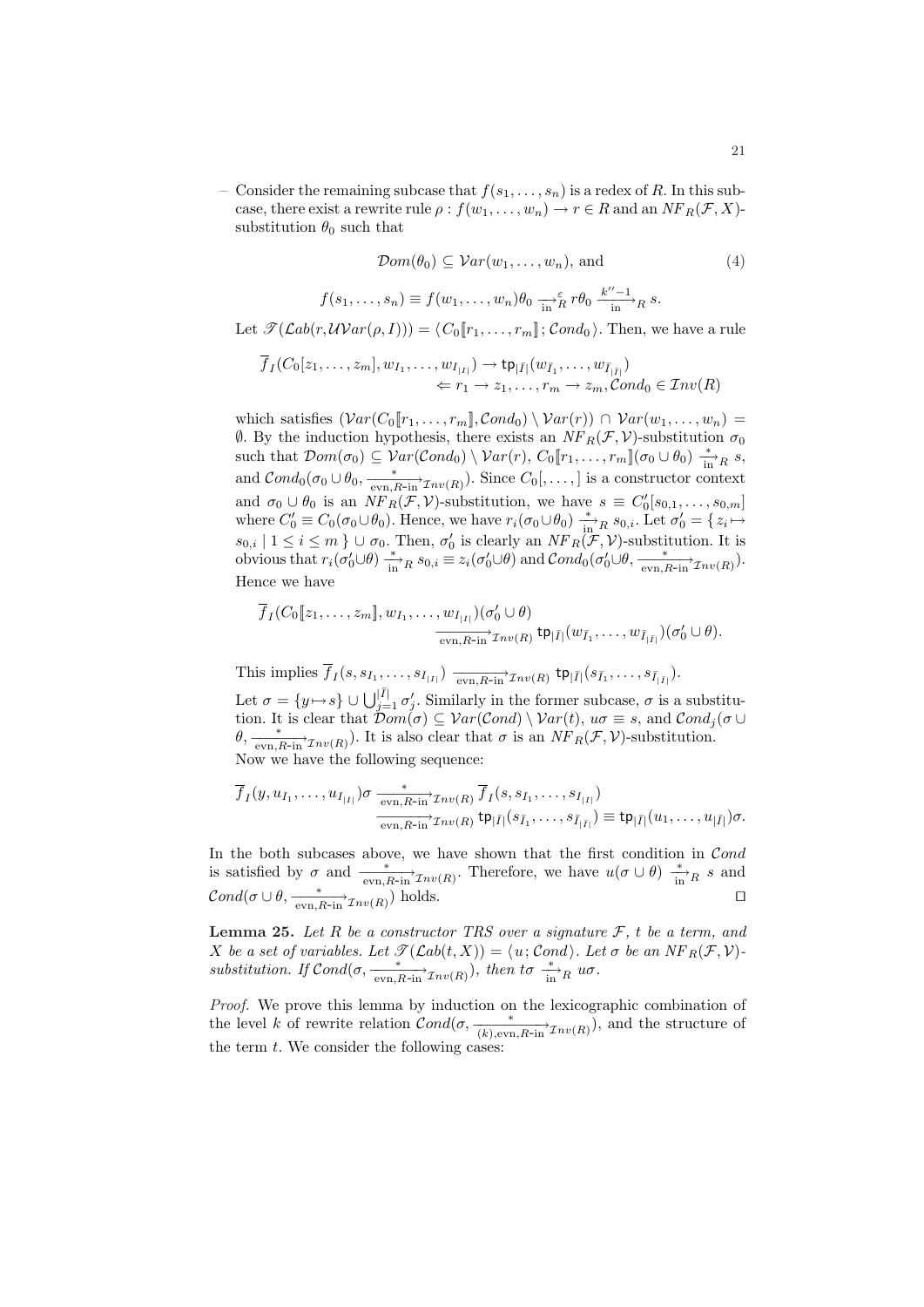(i) *t ∈ V*, (ii)  $\text{root}(t) \in \mathcal{C}_R$ , (iii)  $\text{root}(t) \in \mathcal{D}_R$  and  $\text{Var}(t) \cap X = \emptyset$ , and (iv) **root**(*t*)  $∈$   $\mathcal{D}_R$  and  $Var(t) ∩ X ≠ ∅$ 

In the cases (i) and (iii), it is trivial since  $t \equiv u$ . In the case (ii), it can be easily proved by using the induction hypothesis.

We consider the remaining case. Suppose that  $t \equiv f(t_1, \ldots, t_n)$  with  $f \in \mathcal{D}_R$ , and  $Var(t) \cap X \neq \emptyset$ . From (c) of Definition 5 and Proposition 19, we can write  $u \equiv y \in \mathcal{V}$ ,

$$
\mathcal{C}ond = \overline{f}_I(y, t_{I_1}, \dots, t_{I_{|I|}}) \rightarrow \text{tp}_{|\overline{I}|}(u_1, \dots, u_{|\overline{I}|}), \mathcal{C}ond'_1, \dots, \mathcal{C}ond'_{|\overline{I}|},
$$

$$
u_j = C_j[y_{j,1}, \dots, y_{j,m_j}],
$$

$$
\mathcal{J}(\mathcal{L}ab(t_{\overline{I}_j}, X)) = \langle C_j[[u_{j,1}, \dots, u_{j,m_j}]]; \mathcal{C}ond_j \rangle \text{ for } 1 \leq j \leq |\overline{I}|, \text{ and,}
$$

$$
\mathcal{C}ond'_j = \mathcal{C}ond_j, u_{j,1} \rightarrow y_{j,1}, \dots, u_{j,m_j} \rightarrow y_{j,m_j}.
$$

where *y* and  $y_{1,1}, \ldots, y_{|\bar{I}|,m_{|\bar{I}|}}$  are fresh variables, and variables introduced in  $\mathscr{T}(\mathcal{L}ab(t_{\bar{I}_i}, X))$  and  $\mathscr{T}(\mathcal{L}ab(t_{\bar{I}_j}, X))$   $(i \neq j)$  are disjoint, that is,

$$
y \notin Var(t_1, \ldots, t_n, u_1, \ldots, u_{|\overline{I}|}, \mathcal{C}ond'_1, \ldots, \mathcal{C}ond'_{|\overline{I}|}) \text{ and}
$$

$$
\left(Var(u_j, \mathcal{C}ond_j) \setminus Var(t_{\overline{I}_j})\right) \cap Var(t_{\overline{I}_{j'}}, u_{j'}, \mathcal{C}ond_{j'}) = \emptyset \text{ for } j \neq j
$$

*0 .*

It follows from  $\mathcal{C}ond(\sigma, \frac{*}{(k), \text{evn}, R\text{-in}^2} \tau_{nv(R)})$  that  $\mathcal{C}ond'_{j}(\sigma, \frac{*}{(k), \text{evn}, R\text{-in}^2} \tau_{nv(R)})$ , and hence  $Cond_j(\sigma, \frac{*}{(k), \text{evn}, R\text{-in}} \tau_{nv(R)})$  and  $u_{j,k}\sigma \frac{*}{\text{evn}, R\text{-in}} \tau_{nv(R)} y_{j,k}\sigma$ . It follows from  $u_{j,k}\sigma \xrightarrow[\text{evn},R-\text{in}]{*} \mathcal{I}^{n}v(R)$   $y_{j,k}\sigma$  that  $(C_j[[u_{j,1},\ldots,u_{j,m_j}])\sigma \xrightarrow[\text{evn},R-\text{in}]{*} \mathcal{I}^{n}v(R)$   $u_j\sigma$  $\in$  *NF*<sub>*R*</sub>(*F, V*). Hence, it follows from Proposition 22 that  $(C_j[[u_{j,1},...,u_{j,m_j}])\sigma$  $\frac{1}{\ln n}$   $u_j \sigma$ . By the induction hypothesis, we have  $t_{\bar{I}_j} \sigma \frac{1}{\ln n} (C_j[[u_{j,1}, \ldots, u_{j,m_j}]]) \sigma$ , and hence  $t_{\bar{I}_j} \sigma \xrightarrow[\text{in}]{*} R u_j \sigma$ .

From Proposition 23, we have an  $NF_R(\mathcal{F}, \mathcal{V})$ -substitution  $\theta$  and the following sequence:

$$
\overline{f}_I(y, t_{I_1}, \dots, t_{I_{|I|}}) \sigma \xrightarrow[\text{in}]{*} \overline{f}_I(s, s_{I_1}, \dots, s_{I_{|I|}}) \equiv l\theta \frac{\varepsilon}{(k), \text{evn}, R \text{-in}} \hat{f}_{\text{inv}(R)} r\theta \equiv \text{tp}_{|\overline{I}|}(u_1, \dots, u_{|\overline{I}|}) \sigma
$$

where  $l \to r \Leftarrow \mathcal{C}ond_0 \in \mathcal{I}nv(R) \setminus R$ ,  $\mathcal{C}ond_0(\theta, \frac{*}{(k-1), \text{evn}, R\text{-in}} \mathcal{I}nv(R))$ , and  $s_{I_j}$  is a normal form of *R*. Hence we have  $t_{I_j} \sigma \xrightarrow[i]{*} R s_{I_j}$ . We also have  $y\sigma \equiv s$  since  $\sigma$ is an  $NF_R(\mathcal{F}, \mathcal{V})$ -substitution.

Next, we consider the form of the applied rule  $l \rightarrow r \Leftarrow \mathcal{C}ond_0$  at the last one-step  $\overrightarrow{(k)$ , evn,  $R$ -in<sup> $\mathcal{E}_{\mathcal{I}}$ </sup> $\mathcal{I}_{\mathcal{IV}}(R)$ . Let  $s_{\bar{I}_j} \equiv u_{\bar{I}_j} \sigma$ .

– Consider the subcase that  $l \rightarrow r \Leftarrow \mathcal{C}ond_0$  is the following inverse-property rule:

$$
\overline{f}_I(f(x_1,\ldots,x_n),x_{I_1},\ldots,x_{I_{|I|}})\to \operatorname{\mathsf{tp}}_{|\overline{I}|}(x_{\overline{I}_1},\ldots,x_{\overline{I}_{|\overline{I}|}})\in {\mathcal Inv}(R).
$$

22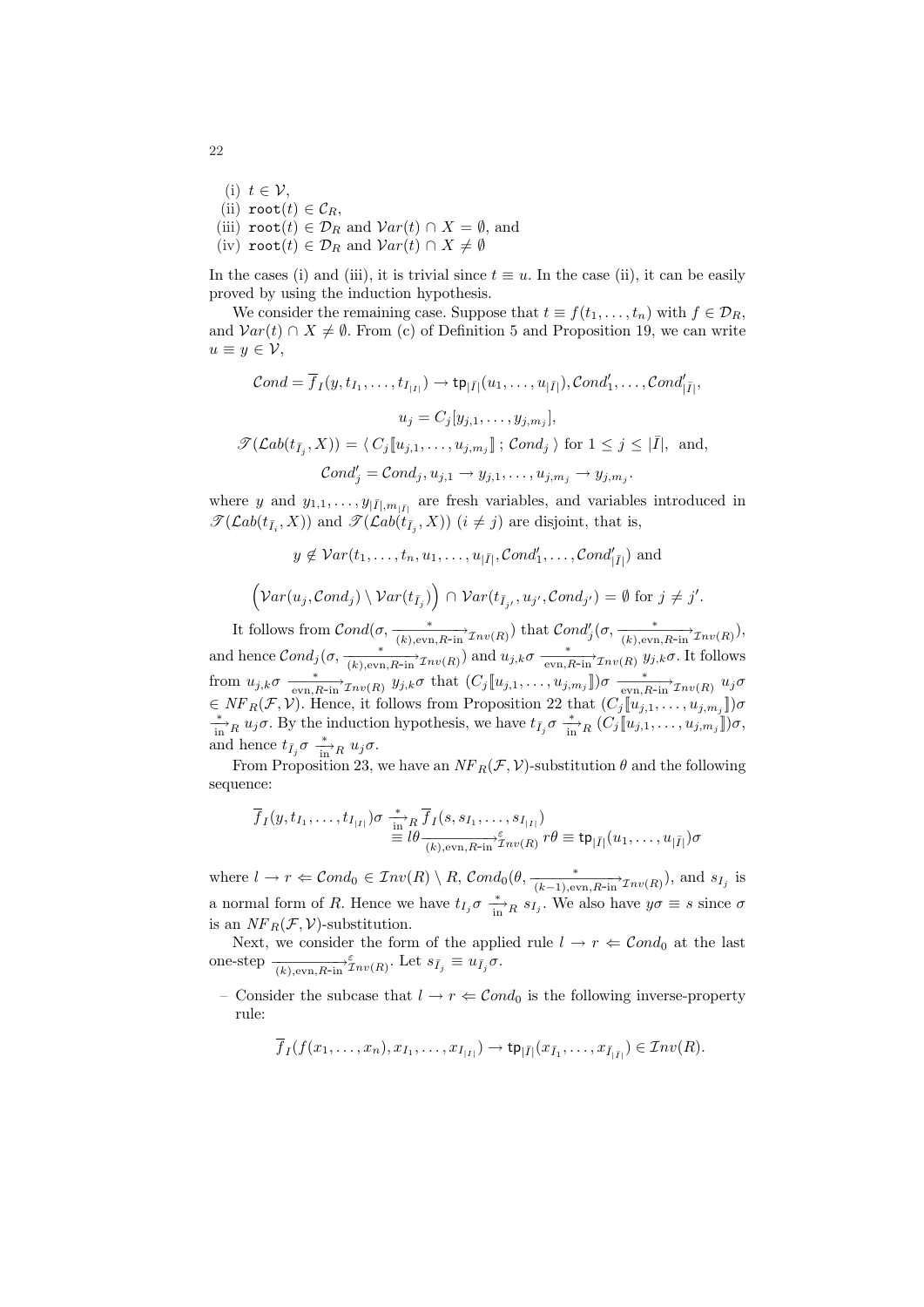In this subcase, we have  $y\sigma \equiv f(s_1, \ldots, s_n)$ . Therefore, we have

$$
t\sigma \equiv f(t_1,\ldots,t_n)\sigma \frac{*}{\ln n} f(s_1,\ldots,s_n) \equiv y\sigma \equiv s.
$$

Consider the remaining subcase. We suppose that  $l \rightarrow r \Leftarrow Cond_0$  is the following rule (which is not the inverse-property rule):

$$
\overline{f}_I(r', w_{I_1}, \ldots, w_{I_{|I|}}) \to \text{tp}_{|\overline{I}|}(w_{\overline{I}_1}, \ldots, w_{\overline{I}_{|\overline{I}|}}) \Leftarrow \text{Cond}_0 \in \text{Inv}(R) \setminus R.
$$

In addition, we have by definition the rule  $\rho : f(w_1, \ldots, w_n) \to r \in R$  such that  $\mathscr{T}(\mathcal{L}ab(r,\mathcal{U}Var(\rho,I))) = \langle C[\![r_1,\ldots,r_m]\!]; \mathcal{C}ond_0', r' \equiv C[z_1,\ldots,z_m]$ and  $Cond_0 = r_1 \rightarrow z_1, \ldots, r_m \rightarrow z_m, Cond'_0$ . Now we have

$$
\overline{f}_I(y\sigma, s_{I_1},\ldots,s_{I_{|I|}}) \equiv \overline{f}_I(r', w_{I_1},\ldots,w_{I_{|I|}})\theta
$$
\n
$$
\overline{(k), \text{evn}, R\text{-in}} \mathcal{I}nv(R) \operatorname{tp}[\overline{I}](w_{\overline{I}_1},\ldots,w_{\overline{I}_{|I|}})\theta
$$
\n
$$
\equiv \operatorname{tp}[\overline{I}](s_{\overline{I}_1},\ldots,s_{\overline{I}_{|\overline{I}|}})
$$

and  $\text{Cond}_0(\theta, \frac{*}{(k-1), \text{evn}, R\text{-in}} \tau_{nv(R)})$ . This implies that  $r_i \theta \frac{*}{\text{evn}, R\text{-in}} \tau_{nv(R)} z_i \theta$ and  $Cond'_{0}(\theta, \frac{*}{(k-1), \text{evn}, R\text{-in}} \tau_{nv(R)})$ . It follows from Proposition 22 that we have  $r_i \theta \stackrel{*}{\longrightarrow}_R z_i \theta$ , and hence  $(C[\![r_1,\ldots,r_m]\!])\theta \stackrel{*}{\longrightarrow}_R r'\theta \equiv y\sigma$ . Moreover, by the induction hypothesis, we have  $r\theta \stackrel{*}{\longrightarrow}_R (C[\![r_1,\ldots,r_m]\!])\theta$ . Therefore, the following sequence holds:

$$
t\sigma \equiv f(t_1,\ldots,t_n)\sigma \frac{*}{\ln R} f(s_1,\ldots,s_n)
$$
  
\n
$$
\equiv f(w_1,\ldots,w_n)\theta \frac{*}{\ln R} r\theta \frac{*}{\ln R} (\mathcal{C}[\![r_1,\ldots,r_m]\!])\theta \frac{*}{\ln R} y\sigma.
$$

#### **A.3 Proof of Theorem 9**

We finally prove Theorem 9.

**Theorem 9.** Let R be a constructor TRS over a signature  $\mathcal{F}$ . Let  $(f, I) \in \mathbb{I}_{\mathcal{D}_R}$ *and*  $s, t_1, \ldots, t_n$  *be normal forms of*  $R$ *. Then,*  $f(t_1, \ldots, t_n) \stackrel{*}{\longrightarrow} R$  *s if and only if*  $f_I(s, t_{I_1}, \ldots, t_{I_{|I|}}) \xrightarrow[\text{evn}, R\text{-in}]{\text{evn}, R\text{-in}} \mathcal{I}_{nv(R)} \text{tp}_{|\bar{I}|}(t_{\bar{I}_1}, \ldots, t_{\bar{I}_{|\bar{I}|}}).$ 

*Proof.* This theorem can be proved by using Lemma 24 and 25 as follows.

Let  $t \equiv f(x_1, \ldots, x_n)$  and  $\theta$  be an  $NF_R(\mathcal{F}, \mathcal{V})$ -substitution such that  $\theta =$  $\{x_i \mapsto t_i \mid 1 \leq i \leq n\}$  (that is,  $t\theta \equiv f(t_1, \ldots, t_n)$ ). From the definition of  $\mathcal{T}$ , we can assume that all of the following:

- (a)  $\mathscr{T}\left(f(x_1,\ldots,x_n),\{x_j\mid j\in\bar{I}\}\right) = \langle y;\mathcal{C}ond\rangle, \mathcal{C}ond = \overline{f}_I(y,x_{I_1},\ldots,x_{I_{|I|}}) \rightarrow$  $\text{tp}_{|\bar{I}|}(x_{\bar{I}_1}, \ldots, x_{\bar{I}_{|\bar{I}|}}), \text{ and}$
- (b) *y* is a fresh variable, that is,  $y \notin \bigcup_{i=1}^{n} Var(t_i, x_i)$ .

We first prove the *only-if*-part. Suppose that  $f(t_1, \ldots, t_n) \stackrel{*}{\longrightarrow}_R s$ . Since  $\mathcal{D}om(\theta) = \{x_1, \ldots, x_n\}$  and  $\mathcal{V}ar(u, \mathcal{C}ond) \setminus \mathcal{V}ar(t) = \{y\}$ , we have  $\mathcal{D}om(\theta) \cap$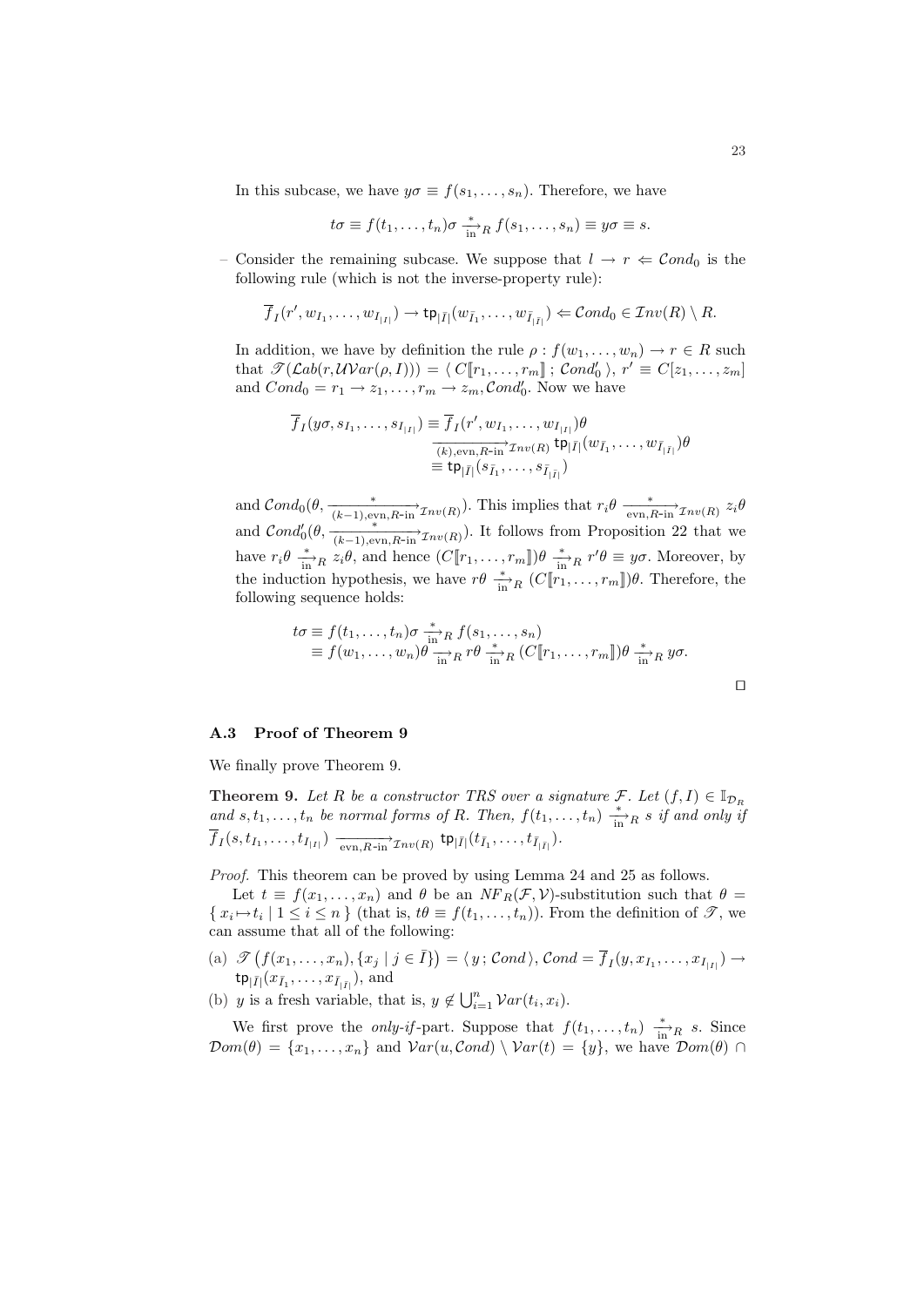$(Var(u, Cond) \setminus Var(t)) = \emptyset$ . Hence, from Lemma 24, there exists an  $NF_R(\mathcal{F}, \mathcal{V})$ substitution  $\sigma$  such that  $y(\sigma \cup \theta) \stackrel{*}{\longrightarrow}_R s$ ,  $Cond(\sigma \cup \theta, \frac{*}{\text{evn}, R\text{-in}} \mathcal{I}_{nv(R)})$  and  $Dom(\sigma)$  $\subseteq \{y\}$ . Since  $y(\sigma \cup \theta) \stackrel{*}{\longrightarrow}_R s$  and  $\sigma$  is an  $NF_R(\mathcal{F}, \mathcal{V})$ -substitution, we have  $y(\sigma \cup \theta)$  $\equiv s$ , and hence  $\sigma = \{y \mapsto s\}$  and

$$
\overline{f}_I(s, t_{I_1}, \ldots, t_{I_{|I|}}) \equiv \overline{f}_I(y, x_{I_1}, \ldots, x_{I_{|I|}})(\sigma \cup \theta)
$$
  

$$
\overline{\text{evn}, R \text{-in}}' \text{Inv}(R) \text{ tp}[\overline{I}](x_1, \ldots, x_n)(\sigma \cup \theta) \equiv \text{ tp}[\overline{I}](t_{\overline{I}_1}, \ldots, t_{\overline{I}_{|\overline{I}|}})
$$

from  $Cond(\sigma\cup\theta, \frac{*}{\text{evn}, R\text{-in}^2} \tau_{nv(R)})$ . Therefore, it follows from Proposition 23 that we have  $f_I(s, t_{I_1}, \ldots, t_{I_{|I|}}) \xrightarrow[\text{evn}, R\text{-in}]{\text{evn}, R\text{-in}^2} \mathcal{I}_{nv(R)}$  tp<sub>| $\overline{I}$ | $(t_{\overline{I}_1}, \ldots, t_{\overline{I}_{|I|}})$ .</sub>

Next we prove the *if*-part. Suppose that  $f_I(s, t_{I_1}, \ldots, t_{I_{|I|}}) \xrightarrow[\text{evn}, R\text{-in}]{\text{evn}} \mathcal{I}^{nv(R)}$  $\text{tp}_{|\bar{I}|}(t_{\bar{I}_1},\ldots,t_{\bar{I}_{|\bar{I}|}}).$  Let  $\sigma = \{y \mapsto s\}.$  Since  $y \notin \mathcal{D}om(\theta)$  from the assumption (b),  $\sigma \cup \theta$  is a substitution. From the assumption, we also have  $f_I(y, x_{I_1}, \ldots, x_{I_{|I|}})(\sigma \cup$  $\theta)$   $\overrightarrow{\text{evn}, R\text{-in}} \mathcal{I}nv(R)$   $\text{tp}|I|(x_1,\ldots,x_n)(\sigma\cup\theta)$ , that is,  $\mathcal{C}ond(\sigma\cup\theta, \frac{*}{\text{evn}, R\text{-in}} \mathcal{I}nv(R)).$ Therefore, it follows from Lemma 25 and the fact that  $y\sigma \equiv s$  that

$$
f(t_1,\ldots,t_n)\equiv f(x_1,\ldots,x_n)(\sigma\cup\theta)\frac{*}{\ln n}y\sigma\equiv s.
$$

|  | ۰ | ۰ |
|--|---|---|
|  |   |   |
|  |   |   |
|  |   |   |
|  |   |   |

#### **A.4 On Corollary 10**

We can easily prove the *if* -part of Corollary 10 from Theorem 9 and the following proposition which the convergency of *−→<sup>R</sup>* leads.

**Proposition 26.** Let  $R$  be a convergent constructor TRS over a signature  $F$ . Let  $(f, I) \in \mathbb{I}_{\mathcal{D}_R}$ ,  $s, s_1, \ldots, s_{|I|}$  be terms in  $\mathcal{T}(\mathcal{F}, \mathcal{V})$ , and  $t_1, \ldots, t_{|\overline{I}|}$  be normal  ${\it forms\ of\ } R. \ If \overline{f}_I(s,s_1,\ldots,s_{|I|}) \stackrel{*}{\longrightarrow}_{\mathcal{I}nv(R)} \mathsf{tp}_{|\bar{I}|}(t_1,\ldots,t_{|\bar{I}|}), \ then \ \overline{f}_I(s,s_1,\ldots,s_{|I|})$  $\frac{(k+1)!}{(2k)!} \cdot \frac{1}{\exp(R+1)} \mathcal{I}_{\text{TV}}(R) \cdot \frac{1}{\exp[\bar{I}]}(t_1,\ldots,t_{|\bar{I}|}).$ 

*Proof.* We prove this by induction on the level *k* of rewrite relation  $\frac{*}{(k)}$  $\tau_{nv(R)}$ . The sequence  $\overline{f}_I(s,s_1,\ldots,s_{|I|}) \xrightarrow[k]{}_{\mathcal{I}nv(R)} \textsf{tp}_{|\bar{I}|}(t_1,\ldots,t_{|\bar{I}|})$  can be represented as follows:

$$
\overline{f}_I(s,s_1,\ldots,s_{|I|}) \xrightarrow{\ast} {}_R \overline{f}_I(u,u_1,\ldots,u_{|I|}) \theta \xrightarrow[\overline{k}]} \overline{x}_I v_{|I|}(u_1,\ldots,u_{|\overline{I}|}) \theta \xrightarrow{\ast} {}_R \text{tp}_{|\overline{I}|}(t_1,\ldots,t_{|\overline{I}|})
$$

where we have a rule  $f_I(u, u_1, \ldots, u_{|I|}) \to \text{tp}_{|\bar{I}|}(w_1, \ldots, w_{|\bar{I}|}) \Leftarrow \text{Cond} \in \mathcal{I}nv(R)$ ,  $\mathcal{C}ond(\theta, \frac{*}{(k')}\tau_{nv(R)})$  and  $k' \leq k-1$ . From Proposition 20 (b),  $\mathsf{tp}_{|\bar{I}|}(w_1, \ldots, w_{|\bar{I}|})$  $\in \mathcal{T}(\mathcal{F}, \mathcal{V})$  holds. It follows from the convergency of *R* that there exists a  $NF_R(\mathcal{F}, \mathcal{V})$ -substitution  $\sigma$  such that  $tp_{|\bar{I}|}(w_1, \ldots, w_{|\bar{I}|})\sigma \equiv tp_{|\bar{I}|}(t_1, \ldots, t_{|\bar{I}|}).$  By the induction hypothesis, we can easily shown that  $Cond(\sigma, \frac{*}{\text{evn}, R-\text{in}^2} \tau_{nv(R)})$ . It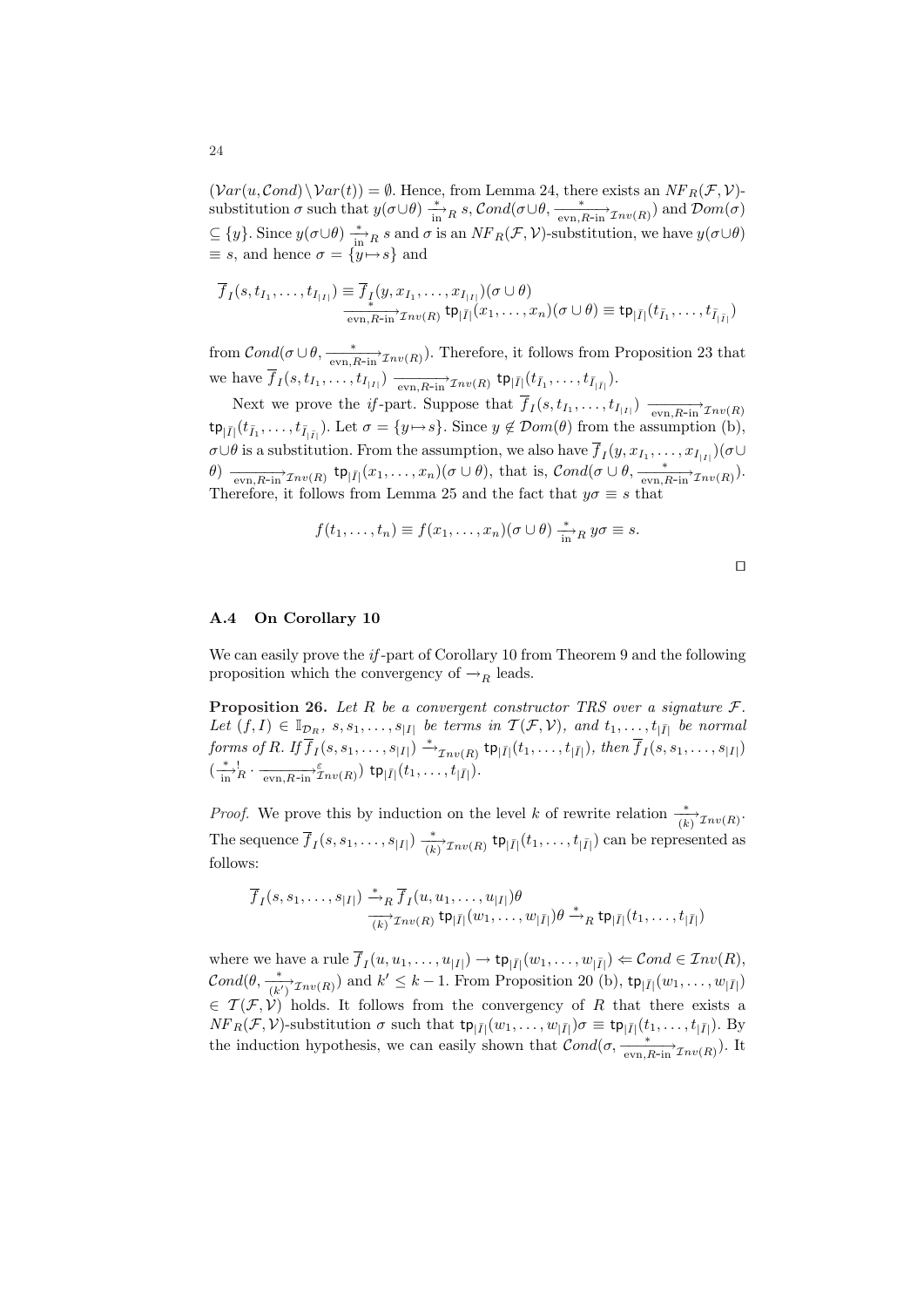follows from Proposition 20 (a) and the convergency of *R* that  $f_I(s, s_1, \ldots, t_{|I|})$  $\frac{*}{\sin^2 R} \overline{f}_I(u, u_1, \dots, u_{|I|}) \sigma$ . Therefore, we have the following sequence:

$$
\overline{f}_I(s,s_1,\ldots,s_{|I|}) \frac{\sum_{\substack{i=1 \ \text{even,} \ R \text{-in}}}\prod_{i=1}^k \overline{f}_I(u,u_1,\ldots,u_{|I|})\sigma}{\sum_{\substack{v \text{even,} \ R \text{-in}}}\prod_{i=1}^k \overline{f}_N(u,u_1,\ldots,u_{|I|})\sigma} \equiv \text{tp}_{|\overline{I}|}(t_1,\ldots,t_{|I|}).
$$

## **B Examples**

We show the complete result of the inversion for  $R_1$  in Example 2. It is constructed as shown in Fig. 3.

To compare with a common definition of division, consider the following another definition of multiplication which is slightly different from *R*1:

$$
R_6=\begin{cases}\text{add}(0,y)\rightarrow y,\\ \text{add}(\mathsf{s}(x),y)\rightarrow \mathsf{s}(\text{add}(x,y)),\\ \text{mult}(0,0)\rightarrow 0,\\ \text{mult}(\mathsf{0},\mathsf{s}(y))\rightarrow 0,\\ \text{mult}(\mathsf{s}(x),0)\rightarrow 0,\\ \text{mult}(\mathsf{s}(x),\mathsf{s}(y))\rightarrow \mathsf{s}(\text{add}(y,\text{mult}(x,\mathsf{s}(y)))).\end{cases}
$$

The partial inverse EV-TRS of the above TRS with respect to *{*(mult*, {*2*}*)*}* is constructed by  $\mathcal{I}nv$  and  $\mathbb U$  as follows:

$$
\mathbb{U}(\mathcal{I}nv(R_{6})|_{\{(mult,\{2\})\}})=\begin{cases} \frac{\overline{\mathrm{add}}_{\{1\}}(y,0)\to\mathrm{tp}_{1}(y),}{\overline{\mathrm{add}}_{\{1\}}(s(z),s(x))\to\mathrm{u}_{4}(\overline{\mathrm{add}}_{\{1\}}(z,x)),}\\ \frac{\mathrm{u}_{4}(\mathrm{tp}_{1}(y))\to\mathrm{tp}_{1}(y),}{\overline{\mathrm{mult}}_{\{2\}}(0,0)\to\mathrm{tp}_{1}(0),}\\ \frac{\overline{\mathrm{mult}}_{\{2\}}(0,0)\to\mathrm{tp}_{1}(0),}{\overline{\mathrm{mult}}_{\{2\}}(0,s(y))\to\mathrm{tp}_{1}(0),}\\ \frac{\overline{\mathrm{mult}}_{\{2\}}(0,0)\to\mathrm{tp}_{1}(s(x)),}{\overline{\mathrm{mult}}_{\{2\}}(s(z),s(y))\to\mathrm{u}_{5}(\overline{\mathrm{add}}_{\{1\}}(z,y),y),}\\ \frac{\mathrm{u}_{5}(\mathrm{tp}_{1}(w),y)\to\mathrm{u}_{6}(\overline{\mathrm{mult}}_{\{2\}}(w,s(y))),}{\overline{\mathrm{add}}_{\{1\}}(\mathrm{add}(x,y),x)\to\mathrm{tp}_{1}(y),}\\ \frac{\overline{\mathrm{add}}_{\{1\}}(\mathrm{add}(x,y),x)\to\mathrm{tp}_{1}(y),}{\overline{\mathrm{mult}}_{\{2\}}(\mathrm{mult}(x,y),y)\to\mathrm{tp}_{1}(x).}\end{cases}
$$

On the other hand, the following TRS is a common definition of the division:

$$
R_7 = \begin{cases} \min\!\mathsf{u}\mathsf{s}(x,0) \rightarrow x, \\ \min\!\mathsf{s}\mathsf{s}(x),\mathsf{s}(y)) \rightarrow \min\!\mathsf{u}\mathsf{s}(x,y), \\ \mathsf{div}(\mathsf{0},\mathsf{s}(y)) \rightarrow x, \\ \mathsf{div}(\mathsf{s}(x),\mathsf{s}(y)) \rightarrow \mathsf{s}(\mathsf{div}(\min\!\mathsf{u}\mathsf{s}(x,y),\mathsf{s}(y))). \end{cases}
$$

Comparing the above two systems,  $\overline{\mathsf{add}}_{\{1\}}$  and minus, and  $\overline{\mathsf{mult}}_{\{2\}}$  and div are the same definitions, respectively, by identifying the redundancy of  $\mathbb U$  symbols  $u_4$ ,  $u_5$  and  $u_6$ .